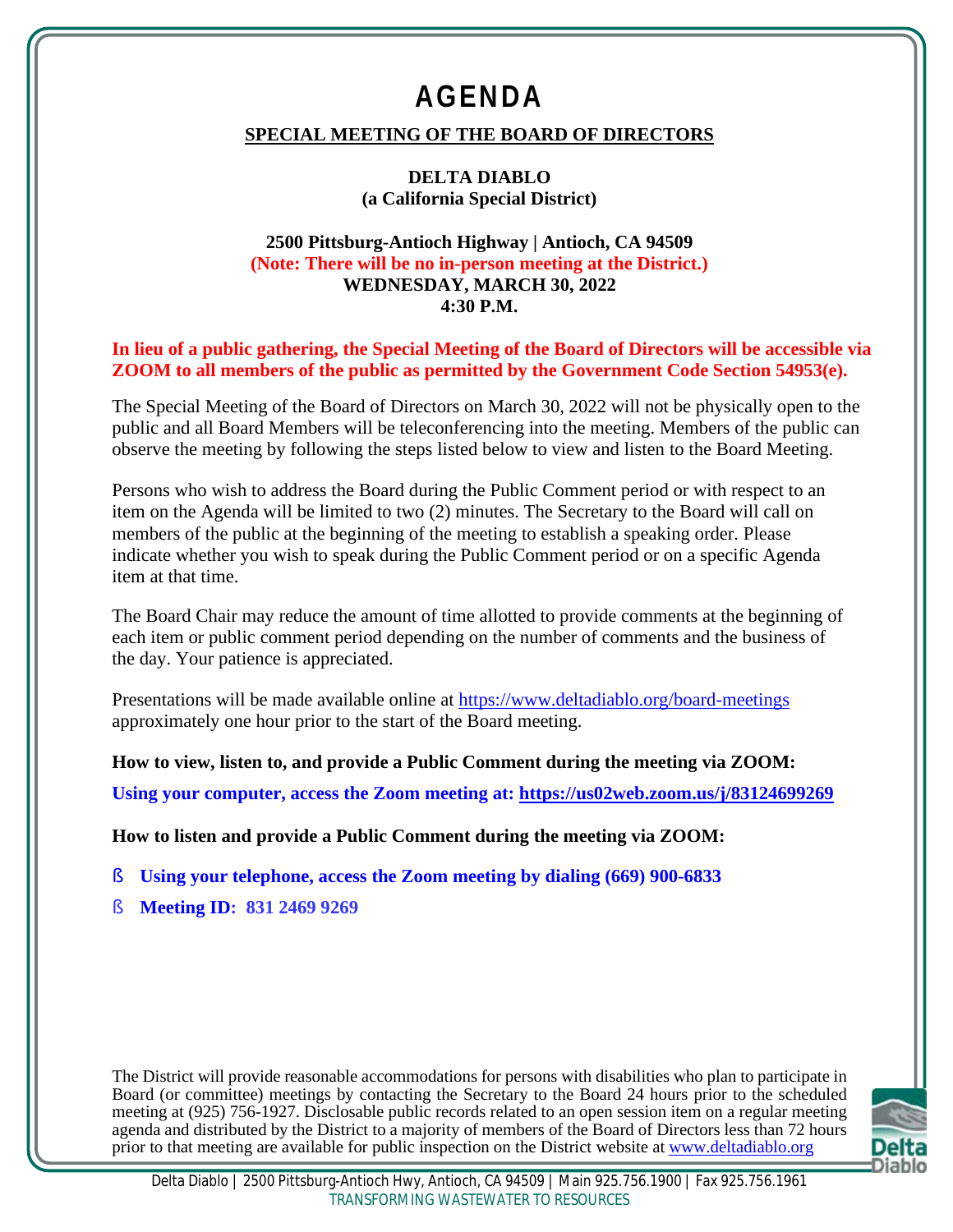# **AGENDA**

# **SPECIAL MEETING OF THE BOARD OF DIRECTORS**

**DELTA DIABLO (a California Special District)**

#### **2500 Pittsburg-Antioch Highway | Antioch, CA 94509 (Note: There will be no in-person meeting at the District.) WEDNESDAY, MARCH 30, 2022 4:30 P.M.**

**A. ROLL CALL**

#### **B. PLEDGE OF ALLEGIANCE**

#### **C. PUBLIC COMMENTS**

#### **D. DELIBERATION ITEMS**

**Consider** Adopting Resolution Authorizing the Board of Directors, in All Its Capacities, and Its Subcommittees to Continue Teleconference Meetings under Government Code Section 54953(e), **Make** Related Findings, and **Take** Related Actions (Cecelia Nichols-Fritzler)

#### **E. RECOGNITION**

- 1) **Introduction** of Xeng Her, Accounting Technician, to the District (Anika Lyons)
- 2) **Introduction** of Taylor Amaro, Collection Systems Worker II, to the District (Dustin Bloomfield)
- 3) **Introduction** of Anthony Dejesus, Collection Systems Worker II, to the District (Dustin Bloomfield)
- 4) **Introduction** of Katherine Garcia, Administrative Assistant I, to the District (Cecelia Nichols-Fritzler)

# **F. CONSENT CALENDAR**

- 1) **Approve** Minutes of the Board of Directors Meeting, February 9, 2022 (Cecelia Nichols-Fritzler)
- 2) **Receive** District Monthly Check Register, January 2022 (Eka Ekanem)
- 3) **Authorize** General Manager to Approve Construction Contract Change Orders in an Amount Not to Exceed 15% of Construction Contract Amount, for a New Total Construction Contract Authorization of \$7,644,170, Cupertino Electric, Inc., Treatment Plant Electrical Switchgear Replacement, Project No. 17120 (Simon Kobayashi)
- 4) **Receive** Second Quarter Fiscal Year 2021/2022 District Investment Report (Anika Lyons)
- 5) **Authorize** General Manager to Transfer Monies to Shore Acres Interceptor Emergency Repair Project from Wastewater Capital Asset Replacement Fund Reserves in the Amount of \$125,000, for a Total Project Budget of \$475,000; and **Authorize** General Manager to Execute Amendment No. 1 to Construction Services Contract in the Amount of \$60,000,

The District will provide reasonable accommodations for persons with disabilities who plan to participate in Board (or committee) meetings by contacting the Secretary to the Board 24 hours prior to the scheduled meeting at (925) 756-1927. Disclosable public records related to an open session item on a regular meeting agenda and distributed by the District to a majority of members of the Board of Directors less than 72 hours prior to that meeting are available for public inspection on the District website at www.deltadiablo.org

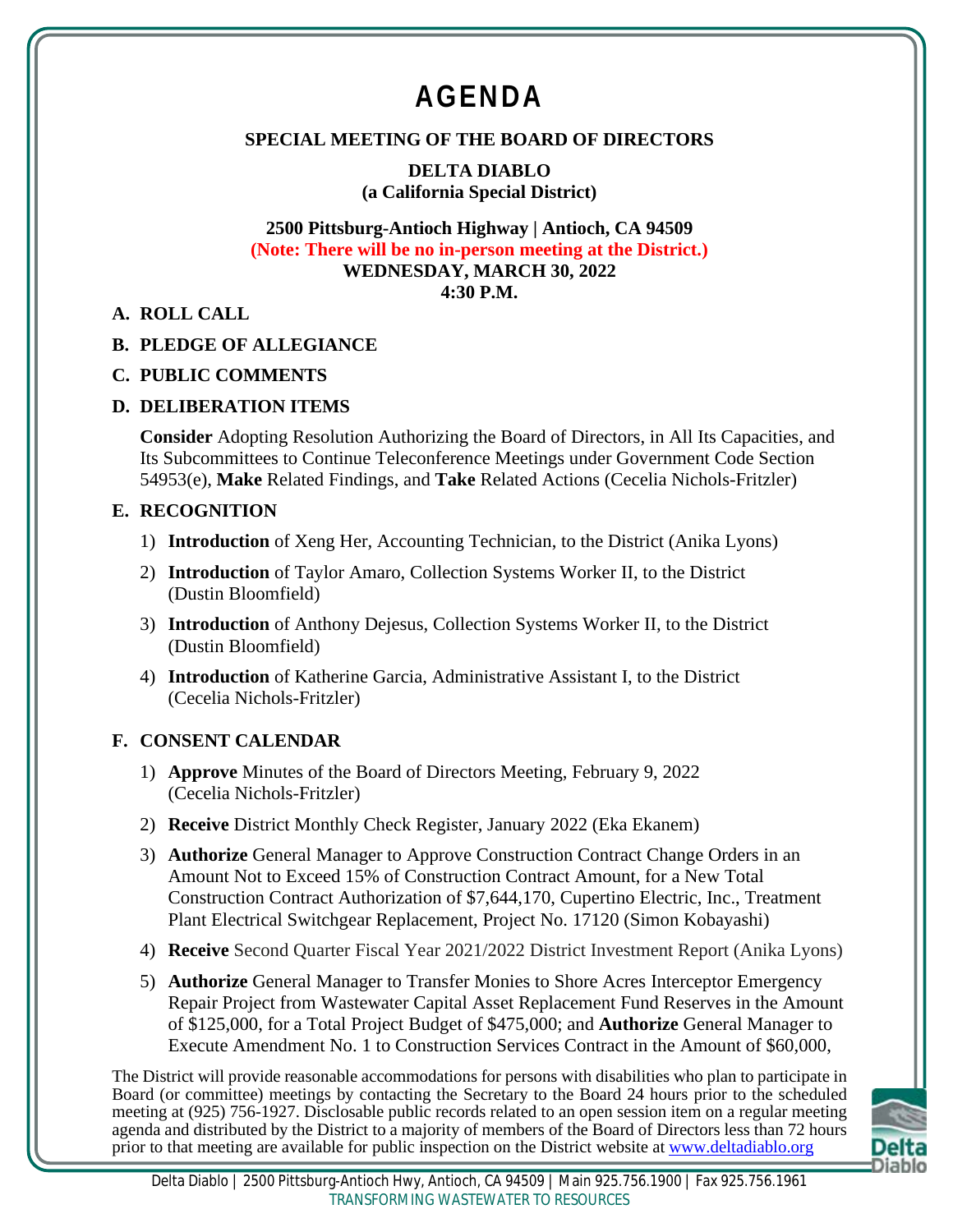for a New Total Contract Amount Not to Exceed \$410,000, Con-Quest Contractors, Inc., Shore Acres Interceptor Emergency Repair, Project No. 22129 (Thanh Vo)

# **G. PRESENTATIONS AND REPORTS**

**Receive** Report on Major Factors Impacting Development of New 5-Year Capital Improvement Program (Thanh Vo)

# **H. MANAGER'S COMMENTS**

# **I. DIRECTORS' COMMENTS**

# **J. CORRESPONDENCE**

**Receive** Monthly Lobbyist Report Dated February 2022, Key Advocates, Inc., Western Recycled Water Coalition (Thanh Vo)

# **K. CLOSED SESSION**

CONFERENCE WITH LABOR NEGOTIATORS (GOV. CODE, SECTION 54957.6)

Agency Negotiators: Vince De Lange, Michael Jarvis

Employee Organizations: Operations and Maintenance Unit, Public Employees Union, Local One; Professional & Technical Unit, Public Employees Union, Local One; Management Association

Unrepresented Employees: All unrepresented employees

# **L. ADJOURNMENT**

The next Board of Directors meeting will be held on April 13, 2022 at 4:30 p.m.

The District will provide reasonable accommodations for persons with disabilities who plan to participate in Board (or committee) meetings by contacting the Secretary to the Board 24 hours prior to the scheduled meeting at (925) 756-1927. Disclosable public records related to an open session item on a regular meeting agenda and distributed by the District to a majority of members of the Board of Directors less than 72 hours prior to that meeting are available for public inspection on the District website at www.deltadiablo.org

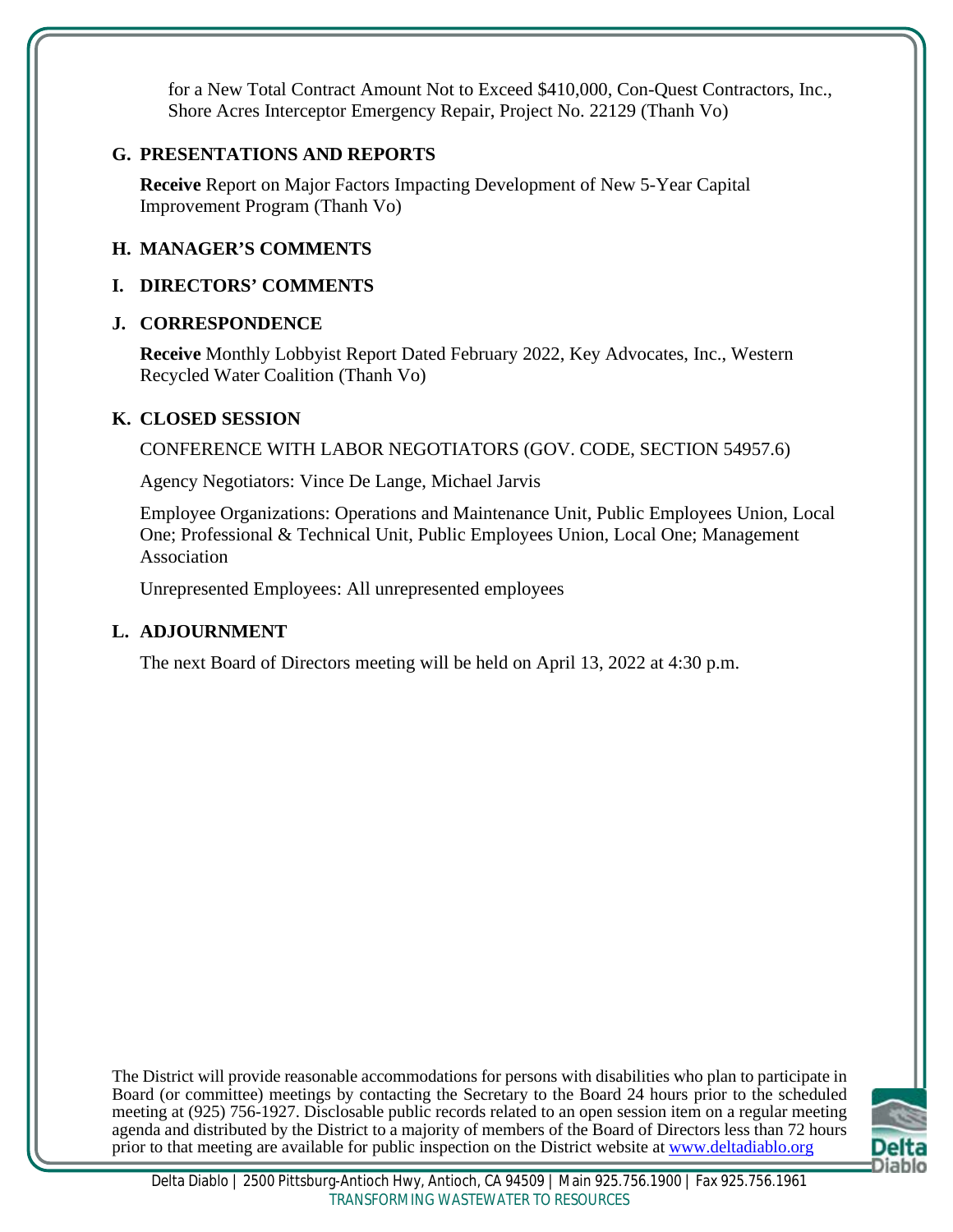# **ITEM D**

March 30, 2022

CONSIDER ADOPTING RESOLUTION AUTHORIZING THE BOARD OF DIRECTORS, IN ALL ITS CAPACITIES, AND ITS SUBCOMMITTEES TO CONTINUE TELECONFERENCE MEETINGS UNDER GOVERNMENT CODE SECTION 54953(e), MAKE RELATED FINDINGS, AND TAKE RELATED ACTIONS

## **Recommendations**

- 1. Find that the following circumstances exist: (a) the Statewide state of emergency and the Countywide local emergency continue to directly impact the ability of the Board of Directors, in all its capacities, and its subcommittees and advisory bodies, to meet safely in person because the COVID-19 case rate in Contra Costa County remains high and (b) the County Health Officer's recommendations for safely holding public meetings, which recommend virtual meetings and other measures to promote social distancing, are still in effect.
- 2. Authorize the Board of Directors, in all its capacities, and its Subcommittees, to conduct teleconference meetings under Government Code Section 54953(e).
- 3. Determine that these bodies will hold virtual meetings for the next 30 days.
- 4. Direct the General Manager to return to the Board, acting in all its capacities, with an item to reconsider the state of emergency and whether to continue meeting virtually under the provisions of Government Code Section 54953(e) and to make required findings as to all bodies covered by this Board order.

## **Background Information**

Since the introduction of Assembly Bill 361 (AB 361), Government Code Section 54953(e) , the Board has approved Resolution Nos. 15/2021, 19/2021 and 01/2022, which authorized the Board, in all its capacities, and subcommittees, to conduct teleconferencing meetings under Government Code Section 54953(e). In addition, the Board also authorized the continuance of teleconference meetings at its December 8, 2021 and February 9, 2022 meetings.

Government Code Section 54953(e), added to the Brown Act by AB 361, allows a local agency to use special teleconferencing rules during a declared state of emergency. When a legislative body uses the emergency teleconferencing provisions under Government Code Section 54953(e), the following rules apply:

- The agency must provide notice of the meeting and post an agenda as required by the Brown Act and Better Government Ordinance, but the agenda does not need to list each teleconference location or be physically posted at each teleconference location.
- The agenda must state how members of the public can access the meeting and provide public comment.
- The agenda must include an option for all persons to attend via a call-in or internet-based service option.
- The body must conduct the meeting in a manner that protects the constitutional and statutory rights of the public.
- If there is a disruption in the public broadcast of the meeting, or of the public's ability to comment virtually for reasons within the body's control, the legislative body must stop the meeting and take no further action on agenda items until public access and/or ability to comment is restored.

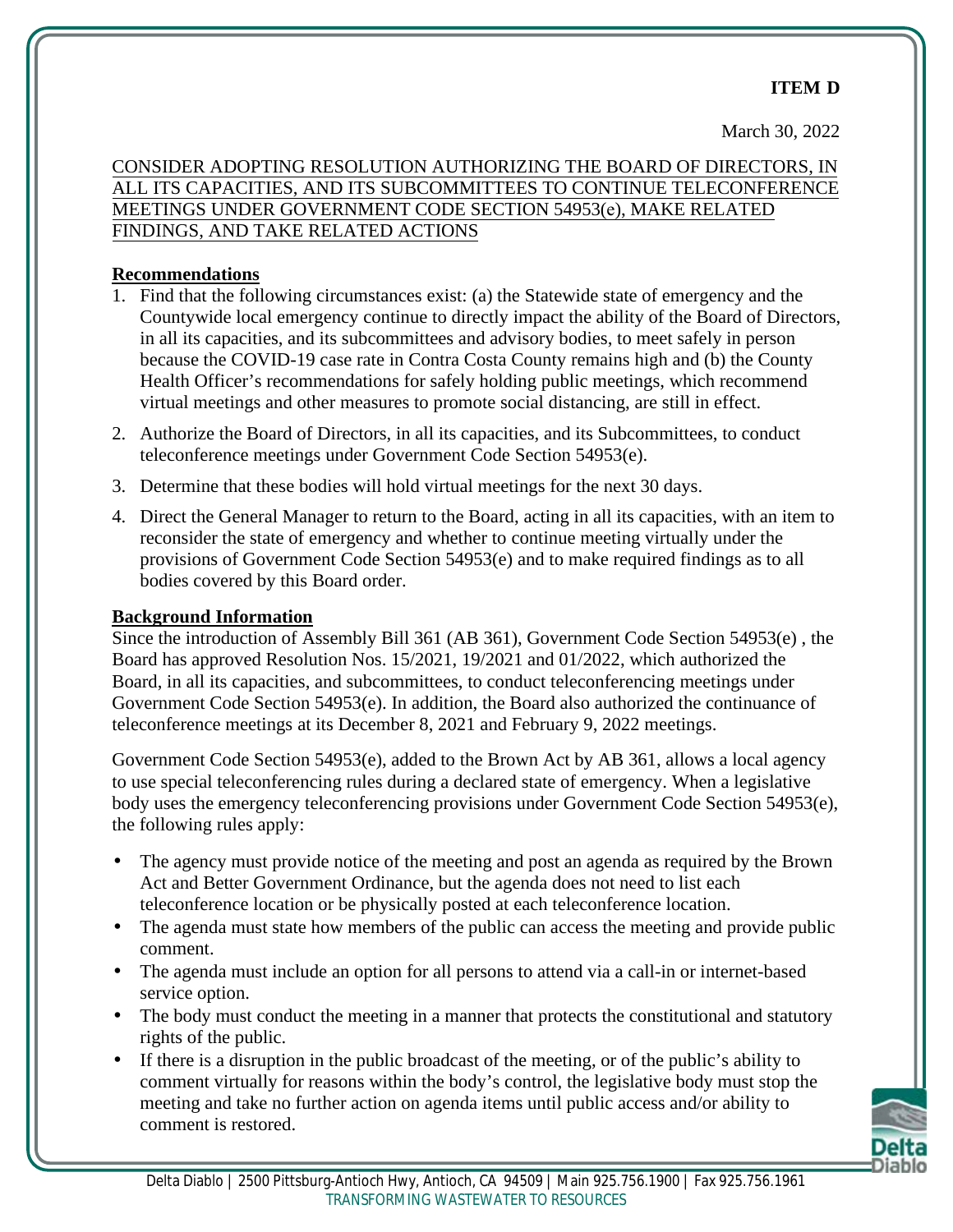- Local agencies may not require public comments to be submitted in advance of the meeting and must allow virtual comments to be submitted in real time.
- The body must allow a reasonable amount of time per agenda item to permit members of the public to comment, including time to register or otherwise be recognized for the purposes of comment.
- If the body provides a timed period for all public comment on an item, it may not close that period before the time has elapsed.
- AB 361 sunsets on January 1, 2024.

# **Analysis**

Under Government Code Section 54953(e), if the local agency wishes to continue using these special teleconferencing rules after adopting an initial resolution, the legislative body must reconsider the circumstances of the state of emergency every 30 days and make certain findings. The agency must find that the state declared emergency continues to exist and either that it continues to directly impact the ability of officials and members of the public to meet safely in person, or that state or local officials continue to impose or recommend measures to promote social distancing.

The Board last considered these matters on February 9, 2022 and made the required findings and continued use of special teleconferencing rules. The Board can again make these findings. The statewide state of emergency continues to exist, and the state and the countywide local emergencies continue to directly impact the ability of the Board of Directors, in all its capacities, and its subcommittees to meet safely in person. As of March 1, 2022, the COVID-19 Omicron variant case rate in Contra Costa County is categorized in the "High Level" community transmission tier, the highest tier of the CDC's four community transmission tiers.

If the Board wishes to continue teleconferencing under Section 54953(e), at its next meeting, the Board must reconsider the circumstances of the state of emergency and find that one or both of the following circumstances exists: a) the state declared emergency continues to directly impact the ability of members to safely meet in person, or b) state or local officials continue to impose or recommend measures to promote social distancing. If the state declared emergency no longer exists, or if the Board does not make these findings by majority vote, then it and its subcommittees will no longer be exempt from the Brown Act's non-emergency teleconferencing rules.

**Fiscal Impact**

None.

# **Attachments**

None.

cc: District File No. BRD.01-ACT

Cecelia Nichols-Fritzler Vince De Lange Office Manager/Secretary to the Board General Manager

Prepared by:  $\mathbb{R}^n$  Reviewed by:  $\mathbb{R}^n$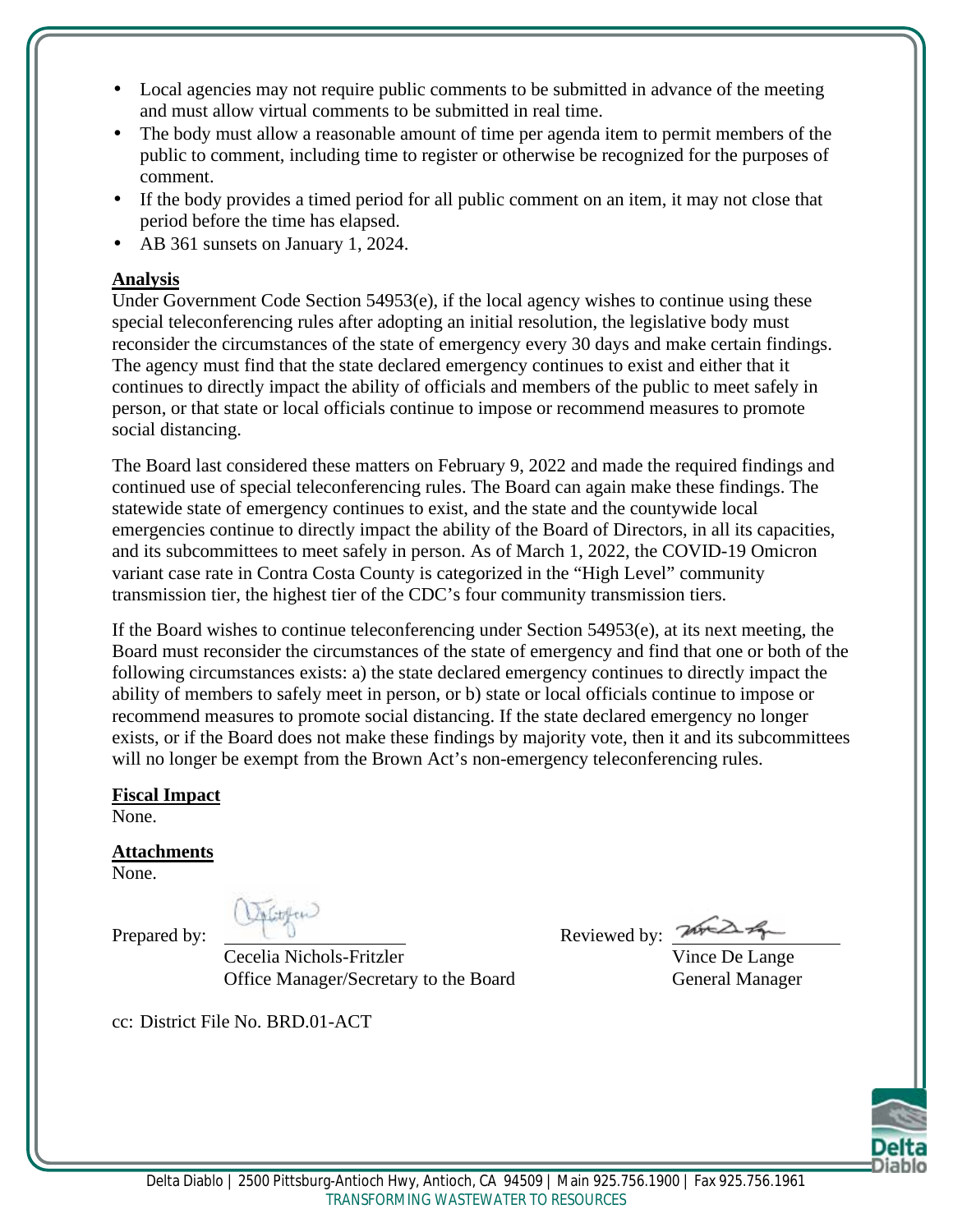#### **BEFORE THE BOARD OF DIRECTORS OF DELTA DIABLO**

#### **Re: Authorizing Teleconference Meetings ) Under Government Code Section ) RESOLUTION NO. 08/2022 54953(e), Assembly Bill 361 )**

#### THE BOARD OF DIRECTORS OF DELTA DIABLO HAS DETERMINED THAT:

WHEREAS, on March 4, 2020, Governor Gavin Newsom proclaimed the existence of a state of emergency in California under the California Emergency Services Act, Gov. Code § 8550 et seq.; and

WHEREAS, on March 10, 2020, Contra Costa County proclaimed the existence of a local emergency throughout the county due to conditions of disaster or extreme peril to the safety of persons and property had arisen due to COVID-19; and

WHEREAS, on March 17 and 21, 2020, Governor Newsom issued Executive Orders N-29-20 and N-35-20, which suspended the teleconferencing rules set forth in the California Open Meeting law, Government Code Section 54950 et seq. (the Brown Act), provided certain requirements were met and followed; and

WHEREAS, on June 11, 2021, Governor Newsom issued Executive Order N-08-21, which clarified the suspension of the teleconferencing rules set forth in the Brown Act and further provided that those provisions would remain suspended through September 30, 2021; and

WHEREAS, on September 16, 2021, Governor Newsom signed Assembly Bill 361, which provides that under Government Code Section 54953(e), a legislative body subject to the Brown Act may continue to meet using teleconferencing without complying with the non-emergency teleconferencing rules in Government Code Section 54953(b)(3) if a state declared state of emergency exists and either state or local officials have imposed or recommended measures to promote social distancing or meeting in person would present imminent risks to health and safety of meeting attendees; and

WHEREAS, on September 20, 2021, Governor Newsom issued Executive Order N-15-21, which suspended the provisions of Assembly Bill 361 until October 1, 2021; and

WHEREAS, on September 20, 2021, the Contra Costa County Health Officer issued recommendations for safely holding public meetings that include recommended measures to promote social distancing; and

WHEREAS, in the interest of public health and safety, as affected by the emergency caused by the spread of COVID-19, the Delta Diablo Board of Directors, acting in all its capacities, intends to invoke the provisions of Government Code Section 54953(e), added by Assembly Bill 361, related to teleconferencing.

WHEREAS, among the Health Officer's recommendations: (1) Online meetings (i.e., teleconferencing meetings) are strongly recommended as these meetings present the lowest risk of transmission of SARS CoV-2, the virus that causes COVID-19. This is particularly important in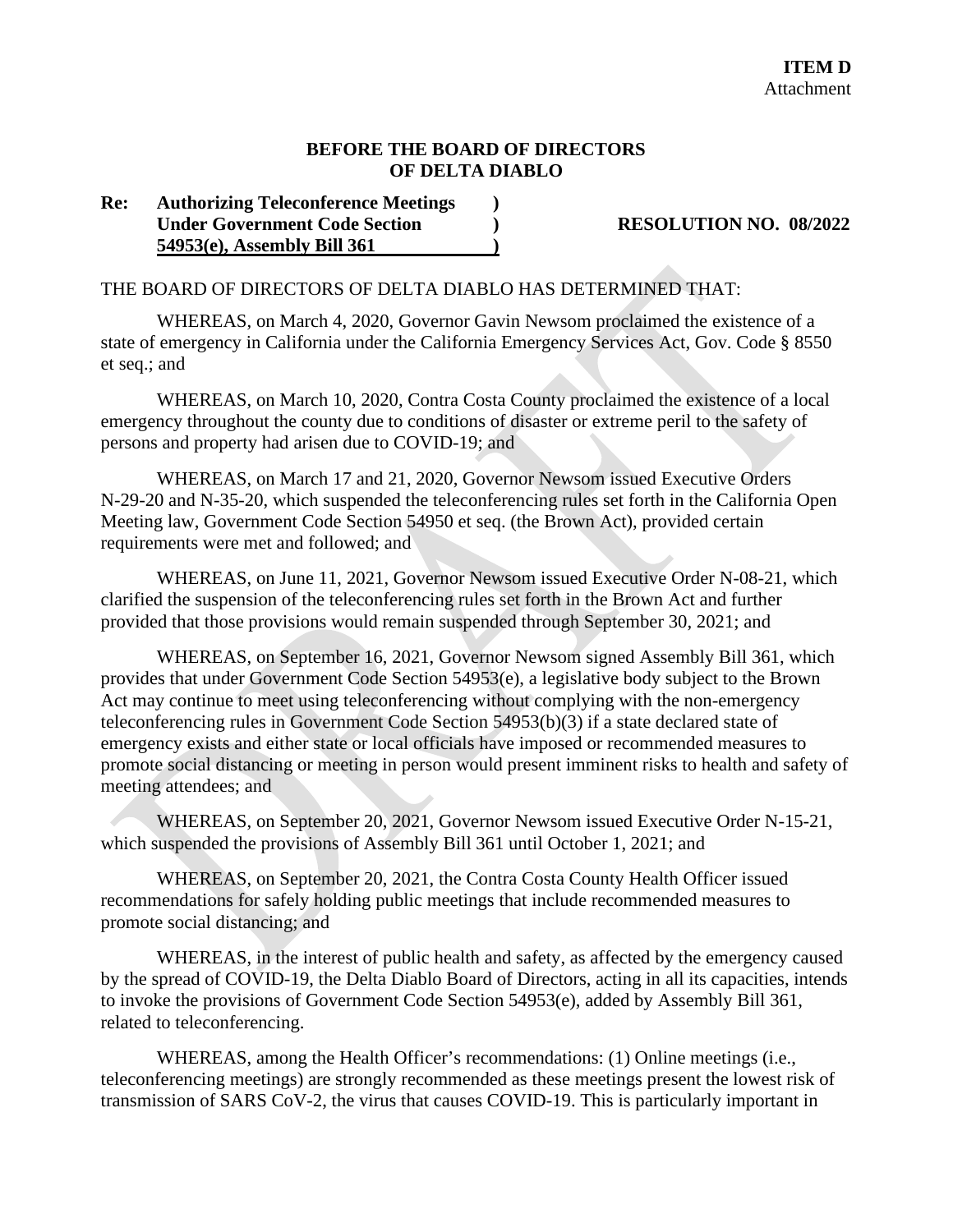light of the current community prevalence rate as of March 1, 2022. The current trends as of March 1, 2022 in COVID-19 case rate, COVID-19 test positivity, and COVID-19 hospitalizations are decreasing, but case rates remain high with the Omicron variant of COVID-19 being the predominant variant identified, the impact of which on the spread of COVID-19 has shown to dramatically increase COVID-19 transmission; (2) If a local agency determines to hold in-person meetings, offering the public the opportunity to attend via a call-in option or an internet-based service option is recommended, when possible, to give those at higher risk of and/or higher concern about COVID-19 an alternative to participating in person; (3) A written safety protocol should be developed and followed. It is recommended that the protocol require social distancing – i.e., six feet of separation between attendees and face masking of all attendees; (4) Seating arrangements should allow for staff and members of the public to easily maintain at least six-foot distance from one another at all practicable times; (5) Consider holding public meetings outdoors. Increasing scientific consensus is that outdoor airflow reduces the risk of COVID-19 transmission compared to indoor spaces. Hosting events outdoors also may make it easier to space staff and members of the public at least six feet apart; (6) Current evidence is unclear as to the added benefit of temperature checks in addition to symptom checks. We encourage focus on symptom checks as they may screen out individuals with other COVID-19 symptoms besides fever and help reinforce the message to not go out in public if you are not feeling well; (7) Consider a voluntary attendance sheet with names and contact information to assist in contact tracing of any cases linked to a public meeting.

WHEREAS, in the interest of public health and safety, as affected by the emergency caused by the spread of COVID-19, the Board of Directors, acting in all its capacities, intends to invoke the provisions of Government Code Section 54953(e), added by Assembly Bill 361, related to teleconferencing.

NOW THEREFORE, the Board of Directors of Delta Diablo DOES HEREBY RESOLVE AND ORDER as follows:

- 1. The state of emergency proclaimed by Governor Newsom on March 4, 2020 remains in place.
- 2. The Contra Costa County Health Officer has strongly recommended that public meetings be held by teleconferencing as those meetings present the lowest risk of transmission of SARS-CoV-2, the virus that causes COVID-19.
- 3. In-person meetings of the Board of Directors would present imminent risks to the health or safety of the public, staff and officials attending meetings, in light of the high case rate of COVID-19 infections in Contra Costa County.
- 4. As authorized by Assembly Bill 361, effective immediately and for the next 30 days the Board of Directors, acting in all its capacities and its subcommittees will use teleconferencing for meetings in accordance with the provisions of Government Code Section 54953(e).
- 5. The Secretary to the Board and General Manager are authorized and directed to take all actions necessary to implement the intent and purpose of this resolution, including conducting open and public meetings in accordance with Government Code Section 54953(e) and all other applicable provisions of the Brown Act.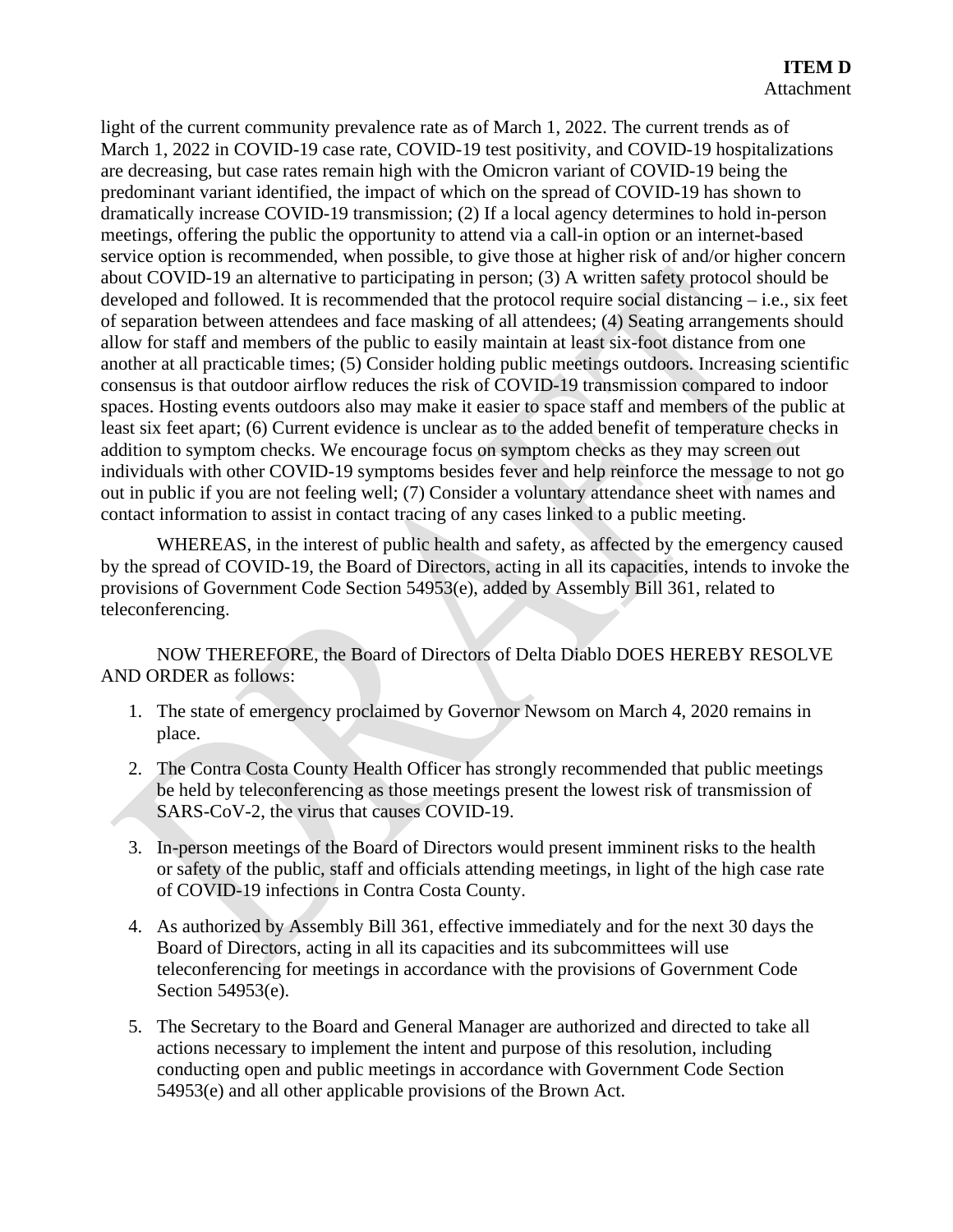6. The Secretary to the Board and General Manager are directed to return to the Board acting in all its capacities, at its next meeting if this resolution is adopted, with an item to reconsider the state of emergency and whether to continue meeting virtually under the provisions of Government Code Section 54953(e) and to make required findings as to all bodies covered by this resolution.

PASSED AND ADOPTED on March 30, 2022, by the following vote:

| \ Y F.<br>╰<br>д |  |
|------------------|--|
| Ή.<br>NO 11      |  |

| AYES: | <b>ABSENT:</b>  |
|-------|-----------------|
| NOES: | <b>ABSTAIN:</b> |

I HEREBY CERTIFY that the foregoing is a true and correct copy of a Resolution adopted by the Board of Directors of Delta Diablo on March 30, 2022.

| ATTEST: | Federal Glover<br><b>Board Secretary</b> |  |
|---------|------------------------------------------|--|
| By:     |                                          |  |
|         |                                          |  |
|         |                                          |  |
|         |                                          |  |
|         |                                          |  |
|         |                                          |  |
|         |                                          |  |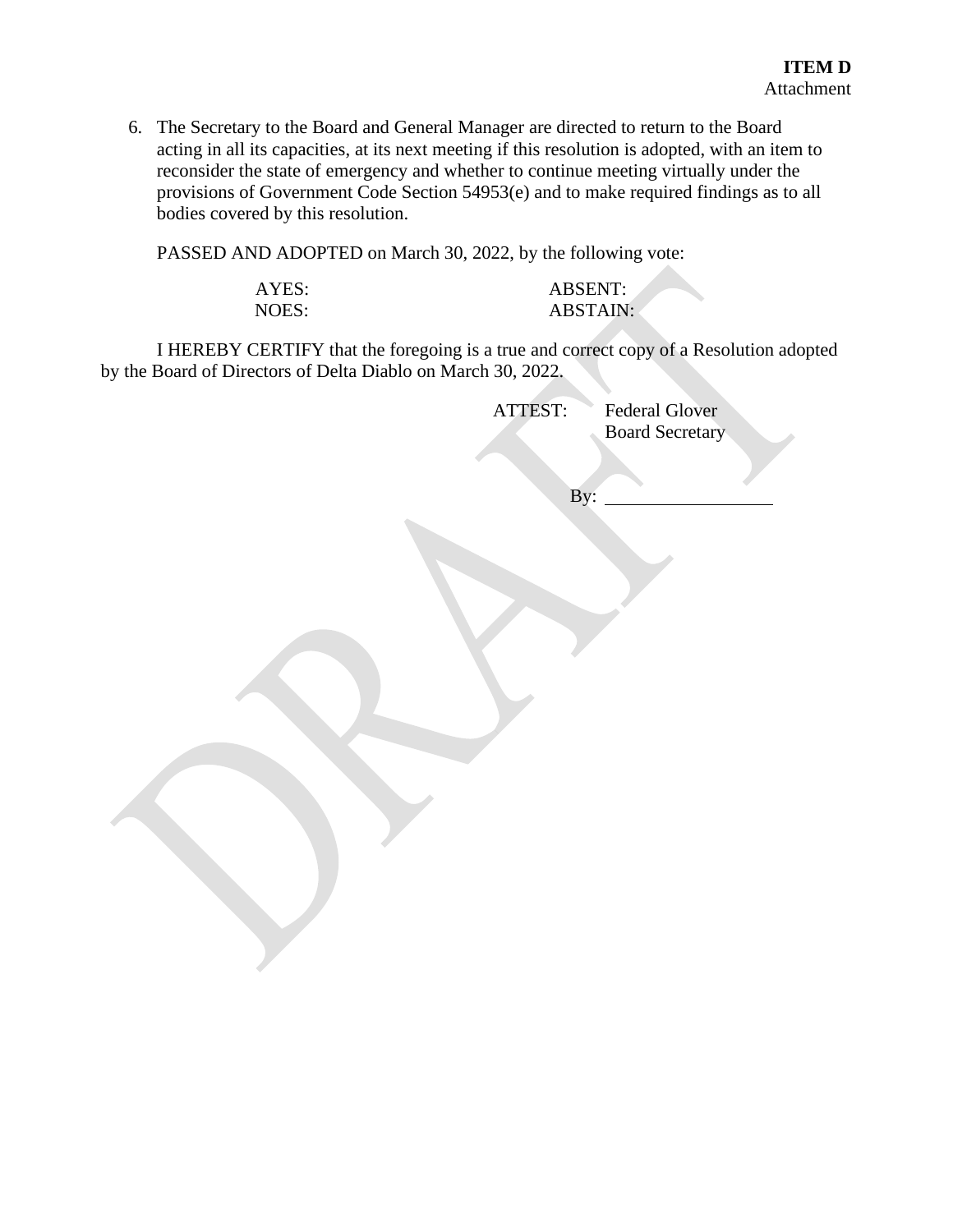March 30, 2022

#### INTRODUCTION OF XENG HER, ACCOUNTING TECHNICIAN, TO THE DISTRICT

#### **Recommendation**

Welcome Mr. Xeng Her, Accounting Technician, to the District.

#### **Background Information**

Based on the results of a comprehensive and competitive recruitment process for an Accounting Technician, Mr. Her was selected as the most qualified candidate for this position and joined the District on March 21, 2022.

#### **Analysis**

Mr. Her is a graduate of the University of California, Merced with a Bachelor's Degree in Economics. Prior to joining the District, he was employed with the Department of Financial Services for Yolo County where he gained diverse experience with accounts payable, accounts receivable and reconciliation, purchase orders, and processing and reconciling CalPERS payments, while working closely with various special districts. He will apply his extensive accounting knowledge and experience in support of the Fiscal Responsibility goal in the District's Strategic Plan to manage financial resources effectively to meet funding needs and maintain fair and reasonable rates. In addition, he will be directly involved with implementing key measures to enhance the District's award-winning financial documentation.

#### **Financial Impact**

Sufficient funding for the Accounting Technician position is included in the adopted Fiscal Year 2021/2022 Budget.

#### **Attachments**

None.

Prepared by:

Anika Lyons Finance Manager

cc: Mr. Xeng Her, Accounting Technician District File No. HR.01-PEF-00019813

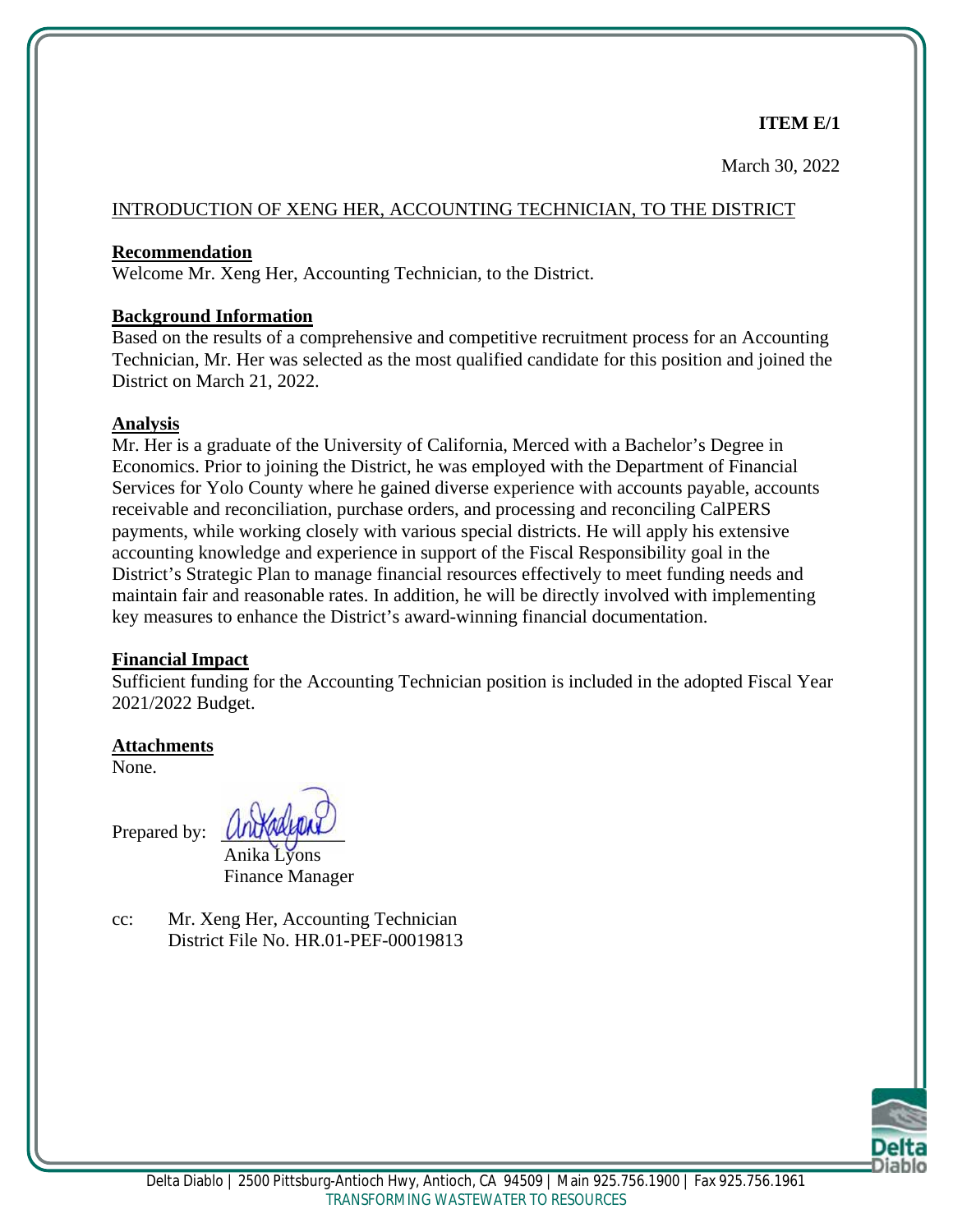March 30, 2022

#### INTRODUCTION OF TAYLOR AMARO, COLLECTION SYSTEMS WORKER II, TO THE **DISTRICT**

#### **Recommendation**

Welcome Mr. Taylor Amaro, Collection Systems Worker II, to the District.

#### **Background Information**

Following completion of a competitive recruitment and selection process to fill two vacant Collection Systems Worker II positions, Mr. Amaro was selected as one of the two most qualified candidates for this position and joined the District on March 21, 2022.

#### **Analysis**

Prior to joining the District, Mr. Amaro worked for the City of Benicia as a Field Utilities & Street Maintenance Worker and the City of Concord as a Maintenance Worker. In addition, he worked at Dublin San Ramon Services District as a temporary Maintenance Worker and as a Water/Wastewater Systems Operator I/II. Mr. Amaro holds certifications as a CWEA Collection System Maintenance Grade 2, Water Distribution Operator Grade 2, Water Treatment Operator Grade 2, and NASSCO PACP. He plans to obtain Collection System Maintenance Grade 3 certification when eligible.

In his new role as a Collection Systems Worker II, Mr. Amaro will support maintenance and repair of the District's recycled water distribution system, and wastewater collection and conveyance system, which directly supports the Environmental Stewardship goal in the District's Strategic Plan.

#### **Financial Impact**

Sufficient funding for the Collection Systems Worker II position is included in the adopted Fiscal Year 2021/2022 Budget.

#### **Attachments**

None.

Reviewed by: Dean Class

Dean Eckerson Resource Recovery Services Director

cc: Mr. Taylor Amaro District File No. HR.01-PEF-00019813

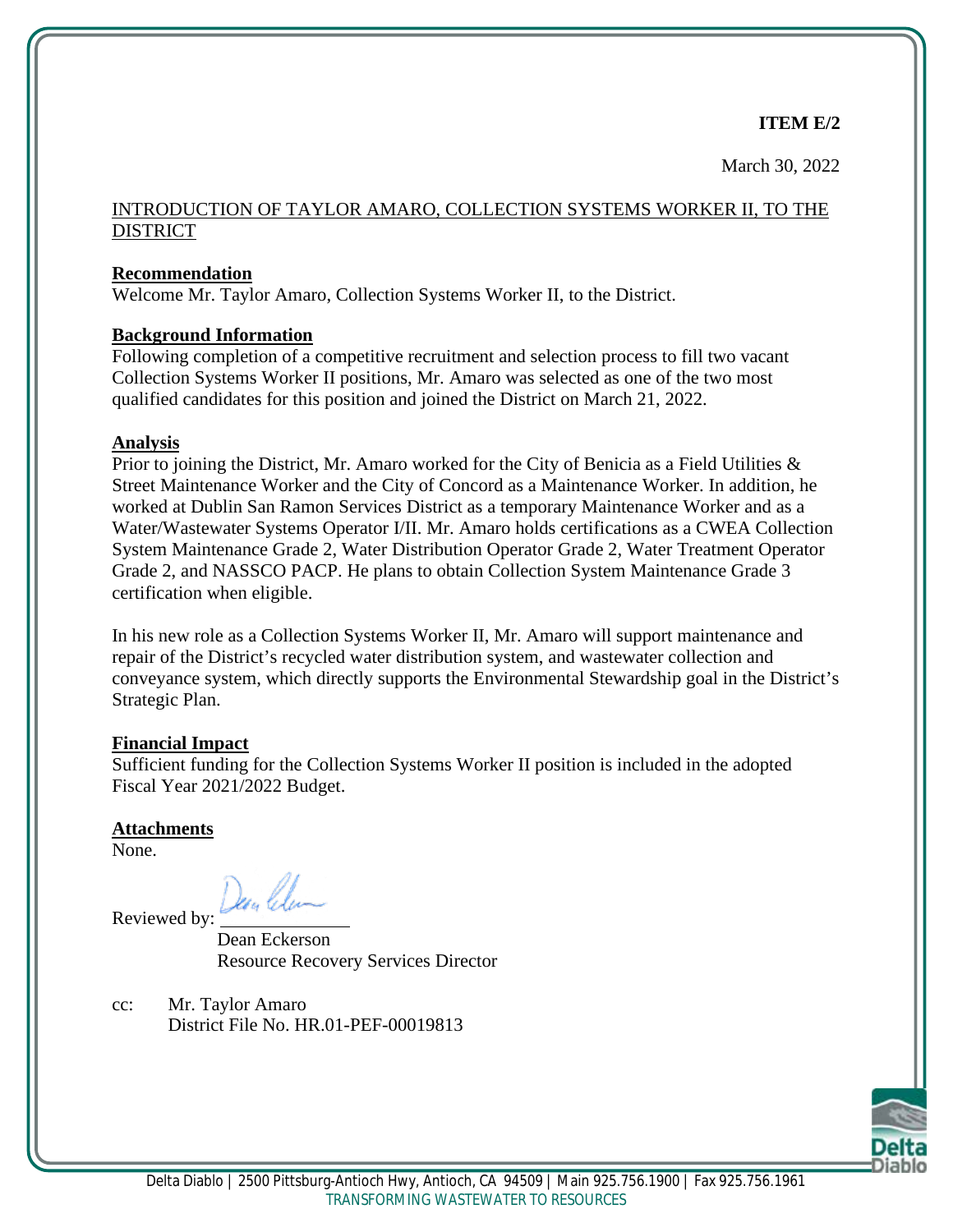March 30, 2022

#### INTRODUCTION OF ANTHONY DEJESUS, COLLECTION SYSTEMS WORKER II, TO THE DISTRICT

#### **Recommendation**

Welcome Mr. Anthony Dejesus, Collection Systems Worker II, to the District.

#### **Background Information**

Following completion of a competitive recruitment and selection process to fill two vacant Collection Systems Worker II positions, Mr. Dejesus was selected as one of the two most qualified candidates for this position and joined the District on March 28, 2022.

#### **Analysis**

Prior to joining the District, Mr. Dejesus was worked at Union Sanitary District in a lead capacity in Collection System Maintenance. He also previously completed a 1-year Operator-in Training internship at Delta Diablo. Mr. DeJesus holds certifications as a CWEA Collection System Maintenance Grade 3, NASSCO PACP, and NASSCO MACP. In addition to these certifications, Mr. Dejesus successfully completed the Tri-Valley ROP Water Pollution Control Program, and the California State University of Sacramento Operation of Wastewater Treatment Plants Volume 1 & 2 courses.

In his new role as a Collection Systems Worker II, Mr. Dejesus will support maintenance and repair of the District's recycled water distribution system, and wastewater collection and conveyance system, which directly supports the Environmental Stewardship goal in the District's Strategic Plan.

#### **Financial Impact**

Sufficient funding for the Collection Systems Worker II position is included in the adopted Fiscal Year 2021/2022 Budget.

#### **Attachments**

None.

Reviewed by: Dean Class

Dean Eckerson Resource Recovery Services Director

cc: Mr. Anthony Dejesus District File No. HR.01-PEF-00019813

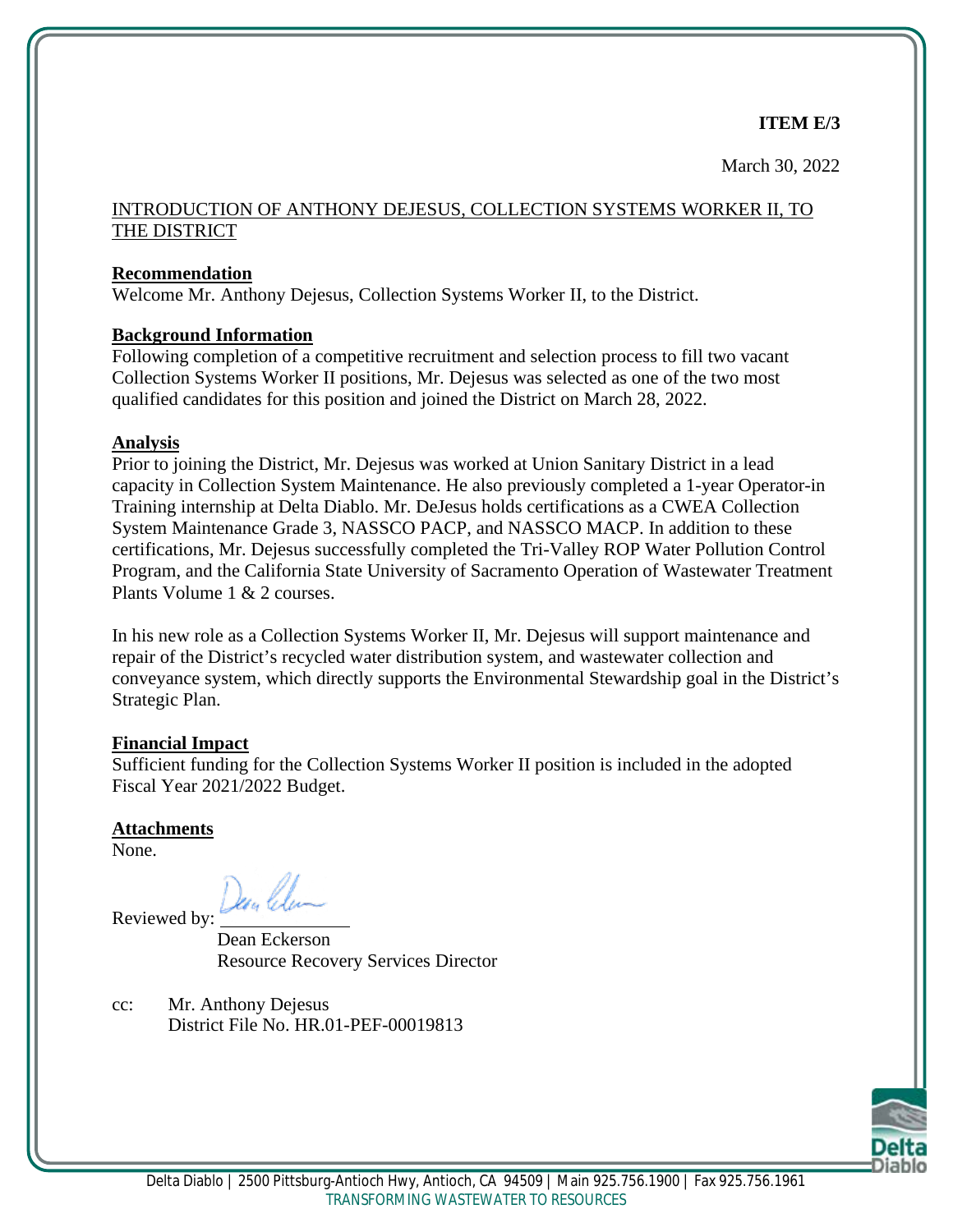March 30, 2022

## INTRODUCTION OF KATHERINE GARCIA, ADMINISTRATIVE ASSISTANT I, TO THE **DISTRICT**

## **Recommendation**

Welcome Ms. Katherine Garcia, Administrative Assistant I, to the District.

# **Background Information**

Following a comprehensive and competitive recruitment process for the Administrative Assistant I position, Ms. Garcia was selected as the most highly qualified candidate for this position and joined the District on March 28, 2022.

# **Analysis**

Ms. Garcia has extensive experience as an Administrative Assistant and has excellent administrative and customer service skills. During the interview process, Ms. Garcia demonstrated strong technical skills and the ability to communicate effectively. Her experience, knowledge and skills align well with meeting the District's operational and customer service needs.

# **Financial Impact**

Sufficient funding for the Administrative Assistant I position is included in the adopted Fiscal Year 2021/2022 Budget.

# **Attachments**

None.

Hitten

Reviewed by:

Cecelia Nichols-Fritzler Office Manager/Secretary to the Board

cc: Ms. Katherine Garcia District File No. HR.01-PEF-00019813

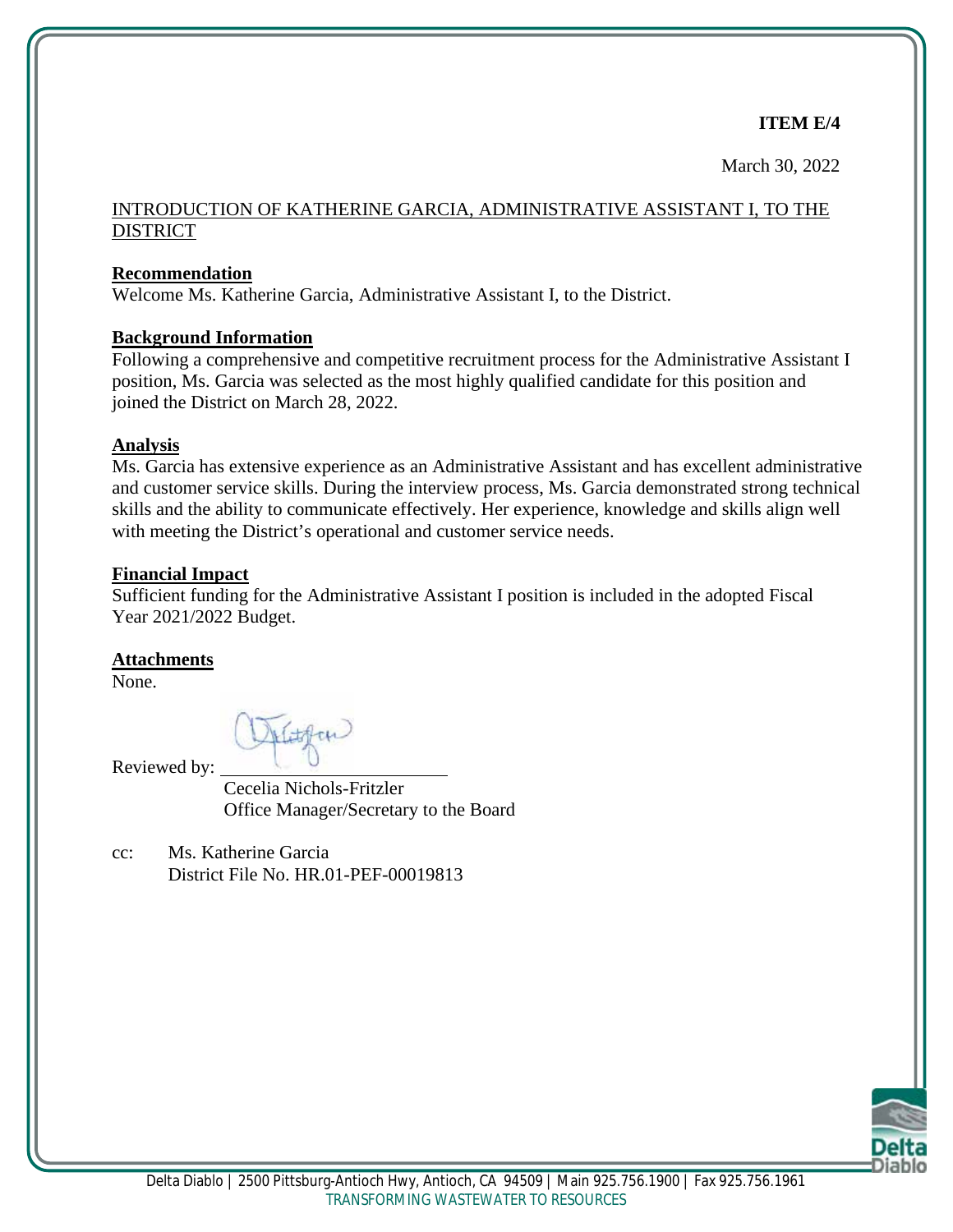#### **ITEM F/1**

March 30, 2022

#### APPROVE MINUTES OF THE BOARD OF DIRECTORS MEETING, FEBRUARY 9, 2022

#### **Recommendation**

Approve Minutes of the Board of Directors Meeting held on February 9, 2022.

## **DRAFT Minutes of the Board of Directors Meeting**

# **DELTA DIABLO February 9, 2022**

The meeting was called to order by Chair Wilson at 4:30 p.m., on Wednesday, February 9, 2022, via Zoom. Present were Vice Chair Juan Banales (arrived after roll call) and Director Federal Glover. Also present were Mary Ann Mason, District Counsel; Vince De Lange, General Manager; Cecelia Nichols-Fritzler, Office Manager/Secretary to the Board; Brian Thomas, Acting Business Services Director; Thanh Vo, Acting Engineering Services Director; Amanda Roa, Environmental Programs Manager; Kelly Ring, Chemist I; and Simon Kobayashi, Associate Engineer.

Chair Wilson read the following statement: "In lieu of a public gathering, the Board of Directors meeting will be accessible via ZOOM to all members of the public as permitted by the Government Code Section 54953(e)."

Ms. Nichols-Fritzler read a statement regarding the process for receiving public comments.

#### PUBLIC COMMENTS

Ms. Taylor Schofield (WWTP Operator II, Delta Diablo) commented on a proposed development in the City of Antioch and asked Chair Wilson how the City would ensure sufficient capacity in its wastewater collection system and address impacts on District infrastructure, which is in need of repair to accommodate these flows. Director Glover and Ms. Mason commented that the public comment period is for matters within the purview of the District and the Board is not obligated to address the comment. Chair Wilson referred the matter to the General Manager for follow up.

Following close of the public comment period, Chair Wilson moved the Deliberation Items section of the meeting agenda to the next item.

#### DELIBERATION ITEMS

Adopt Resolution Declaring that, as of January 12, 2022, Public Interest and Necessity Demanded Immediate Expenditure of Public Money to Safeguard Life, Health, and Property without Submitting the Expenditure to Bid, Pursuant to Public Contract Code Section 20783; Ratify General Manager's Establishment of a New Fiscal Year 2021/2022 Project in the Wastewater Capital Asset Replacement Fund, and the Transfer of Monies to this Project from Wastewater Capital Asset Replacement Fund Reserves in the Amount of \$350,000, for a Total Project Budget of \$350,000; Ratify General Manager's Negotiation and Execution of Materials Procurement, Construction, and Other Related Services Contracts in a Total Combined Amount Not to Exceed \$350,000; and Take Related Actions under the California Environmental Quality Act, Shore Acres Interceptor Emergency Repair, Project No. 22129

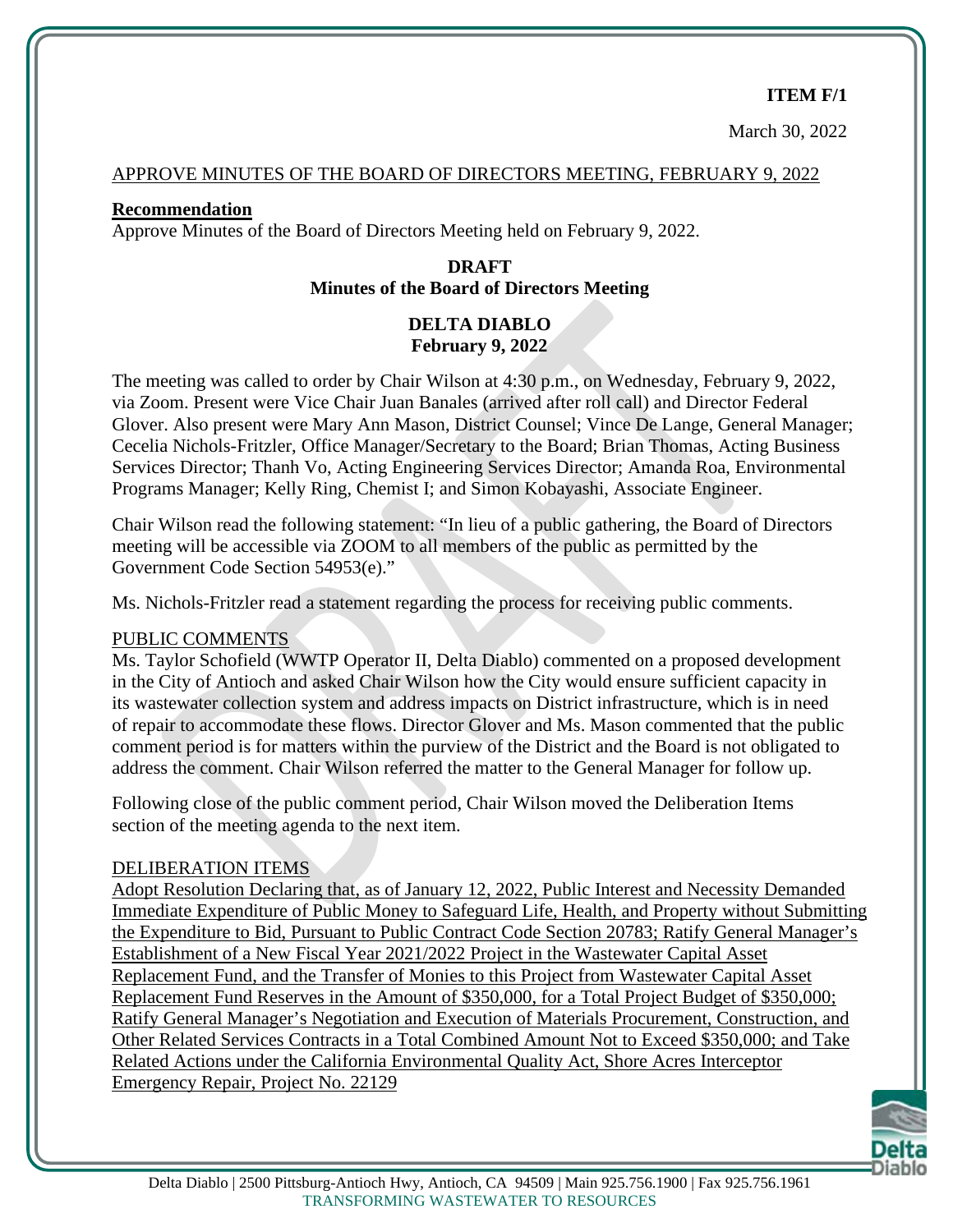Mr. Vo provided an overview of the Shore Acres Interceptor failure on January 12, 2022 and subsequent emergency repair work. He noted that field investigations identified a limited, localized failure of the 30-inch diameter interceptor at a transition between different pipe materials under an abandoned railroad line, as well as significant corrosion across an 80-foot section of reinforced concrete pipe. Mr. Vo highlighted that staff took immediate actions to prevent a sanitary sewer overflow and to maintain service to all customers by diverting and storing upstream flows and installing a temporary bypass pumping system. In order to repair the damaged line, the District completed emergency repair work by February 4, 2022, which included installation of a 200-foot cured-in-place pipe structural liner system and repair of two corroded manholes. Mr. Vo concluded by summarizing the associated actions recommended for approval.

Vice Chair Banales thanked Mr. Vo for the presentation and staff for the rapid incident response. He further commented that he would like staff to follow up and learn from these failures, while considering impacts to future capital investment planning. Mr. De Lange provided an overview of the District's approach to sewer inspection and condition assessment activities and noted that pipe access constraints can present challenges in completing this critical work. Despite these challenges, the District must continue to overcome access challenges and weigh the benefit of proactive versus reactive pipeline repair to mitigate the potential for catastrophic failure events. In response, Vice Chair Banales thanked the General Manager for his careful consideration and noted his appreciation for thinking "outside the box."

Director Glover asked about the District's preventative maintenance program. Mr. De Lange responded that the District has a Sanitary Sewer Management Plan in place, which specifies sewer cleaning and inspection requirements, and is currently working to develop a formalized Asset Management Program.

Vice Chair Banales moved approval to adopt a resolution declaring that, as of January 12, 2022, Public Interest and Necessity Demanded Immediate Expenditure of Public Money to Safeguard Life, Health, and Property without Submitting the Expenditure to Bid, Pursuant to Public Contract Code Section 20783; Ratify General Manager's Establishment of a New Fiscal Year 2021/2022 Project in the Wastewater Capital Asset Replacement Fund, and the Transfer of Monies to this Project from Wastewater Capital Asset Replacement Fund Reserves in the Amount of \$350,000, for a Total Project Budget of \$350,000; Ratify General Manager's Negotiation and Execution of Materials Procurement, Construction, and Other Related Services Contracts in a Total Combined Amount Not to Exceed \$350,000; and Take Related Actions under the California Environmental Quality Act, Shore Acres Interceptor Emergency Repair, Project No. 22129 seconded by Director Glover, and by roll call vote *(*Ayes: *Banales, Glover, Wilson,* Noes: *None,* Abstain: *None),* the Resolution was adopted.

#### RECOGNITION

#### Adopt Resolution Commending Outgoing Board Chair, Federal Glover, for His Service to the District as Board Chair

Mr. De Lange highlighted the District's key accomplishments during Director Glover's tenure as Board Chair in 2021, including navigating the District through the COVID-19 pandemic and adopting a new Strategic Plan. He noted that Director Glover has strongly supported employee appreciation, organizational excellence, continuous improvement, and innovation at the District. In addition, Mr. De Lange noted that Chair Glover has served on the Board of Directors for 25 years and congratulated him for reaching such a tremendous milestone. Chair Wilson thanked Director Glover for his service over the past year, acknowledging his many accomplishments, and congratulated him for his 25 years of public service at the District. Vice Chair Banales

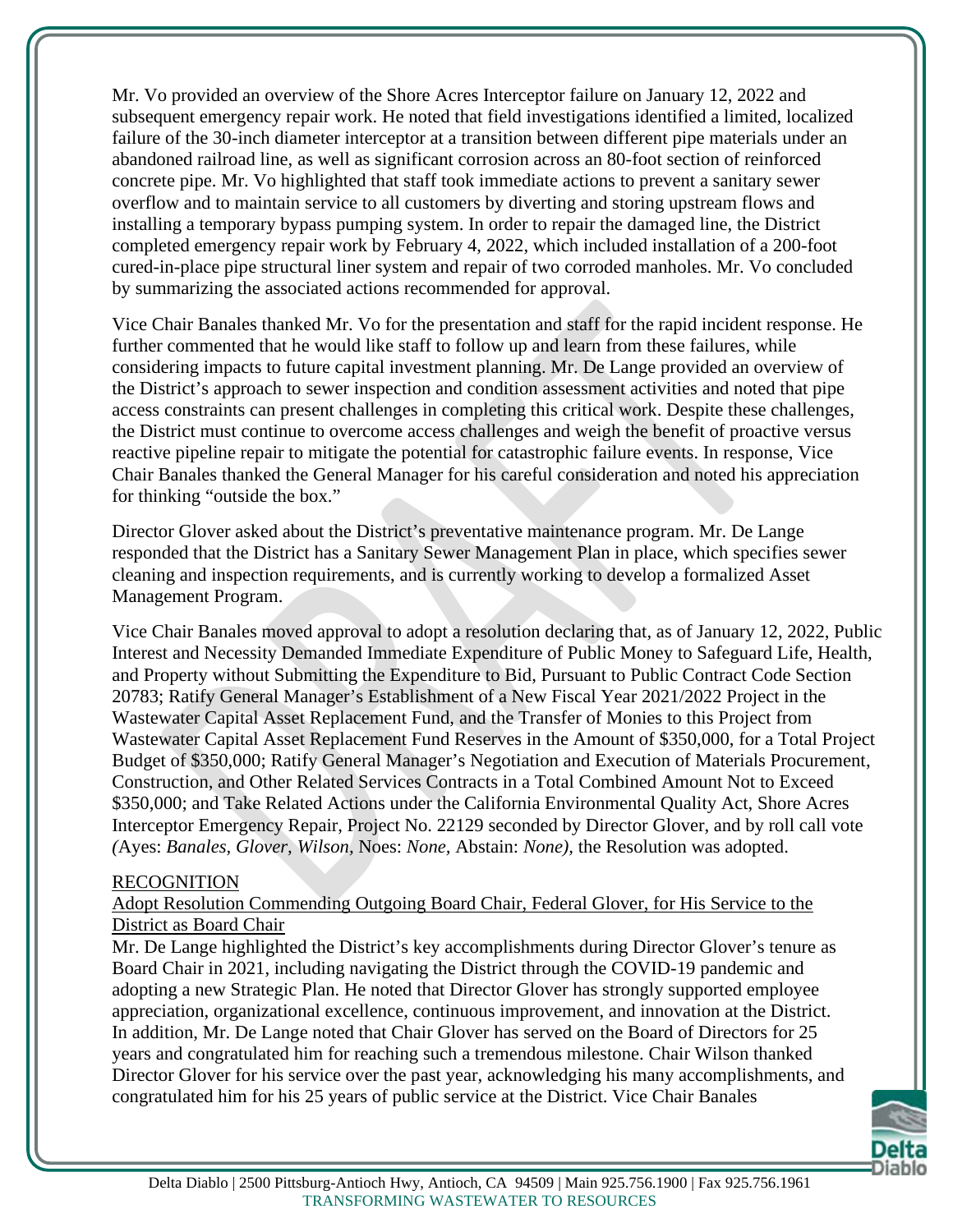congratulated Director Glover for his experience, passion, and commitment to the District. Director Glover expressed his appreciation to the Board and staff and stated that serving on the Board is one of his greatest joys.

#### Introduction of Kelly Ring, Chemist I, to the District

Mr. Eckerson introduced Ms. Ring, who began her employment with the District on December 27, 2021. He noted that she has over ten years of experience working in private contract laboratories and public water/wastewater utility laboratories and earned a Bachelor of Science Degree in Chemistry from University of California, Davis. Mr. Eckerson stated that she is familiar with wastewater analysis and bioassay toxicity studies and will utilize this knowledge and skillset to directly support the Environmental Stewardship goal in the District's Strategic Plan. The Board welcomed Ms. Ring and she thanked the Board for the opportunity.

#### Introduction of Simon Kobayashi, Associate Engineer, to the District

Mr. Vo introduced Mr. Kobayashi, who began employment with the District on January 24, 2022. He noted that Mr. Kobayashi earned a Bachelor of Science Degree in Civil Engineering from the University of Virginia and a Master of Science Degree in Civil and Environmental Engineering from the University of California, Berkeley. Mr. Vo noted that Mr. Kobayashi has diverse design and project management experience in the water and wastewater sector and will apply this experience in support of the Infrastructure Investment goal in the District's Strategic Plan. The Board welcomed Mr. Kobayashi to the District and he thanked the Board for the opportunity and stated that he looks forward to continuing his career in public service.

#### CONSENT CALENDAR

Director Glover moved approval of the Consent Calendar, seconded by Vice Chair Banales, and by a roll call vote (Ayes: *Banales, Glover, and Wilson*, Noes: *None;* Absent: *None,* Abstain: *None;*), the following Consent items were approved: Approve Minutes of the Board of Directors Meeting, January 12, 2022; Receive District Monthly Check Register, December 2021; Receive First Quarter Fiscal Year 2021/2022 District Investment Report; Accept and Authorize General Manager to File Notice of Completion, C.W. Roen Construction Company, Headworks Improvements, Project No. 17117; Authorize General Manager to Transfer Monies to Sand Filter Intermittent Backwash System Project from the Recycled Water Capital Asset Replacement Fund Reserves in the Amount of \$125,000, for a Total Project Budget of \$975,000, and Authorize General Manager to Approve Construction Contract Change Orders in an Amount Not to Exceed 46% of the Construction Contract, for a New Total Construction Contract Authorization of \$874,604, Parkson Corporation, Sand Filter Intermittent Backwash System, Project No. 21121; and Consider Continuing Teleconference Meetings (AB 361, Government Code Section 54953[e]).

#### PUBLIC COMMENTS

Chair Wilson accepted the request from Mr. Chris Phillips (Senior Operator, Delta Diablo) to address the Board following technical difficulties in attempting to do so during the Public Comment period. He shared his concerns regarding the negative impacts of attrition at the District, loss of institutional knowledge, lack of input, communication, and accountability, and marginalization based on employee workgroup.

#### PRESENTATIONS AND REPORTS

Receive Report on Wastewater COVID-19 Surveillance Partnership Activities Ms. Roa highlighted the District's participation in wastewater COVID-19 surveillance partnership activities. She explained how wastewater based epidemiology (WBE) or "wastewater

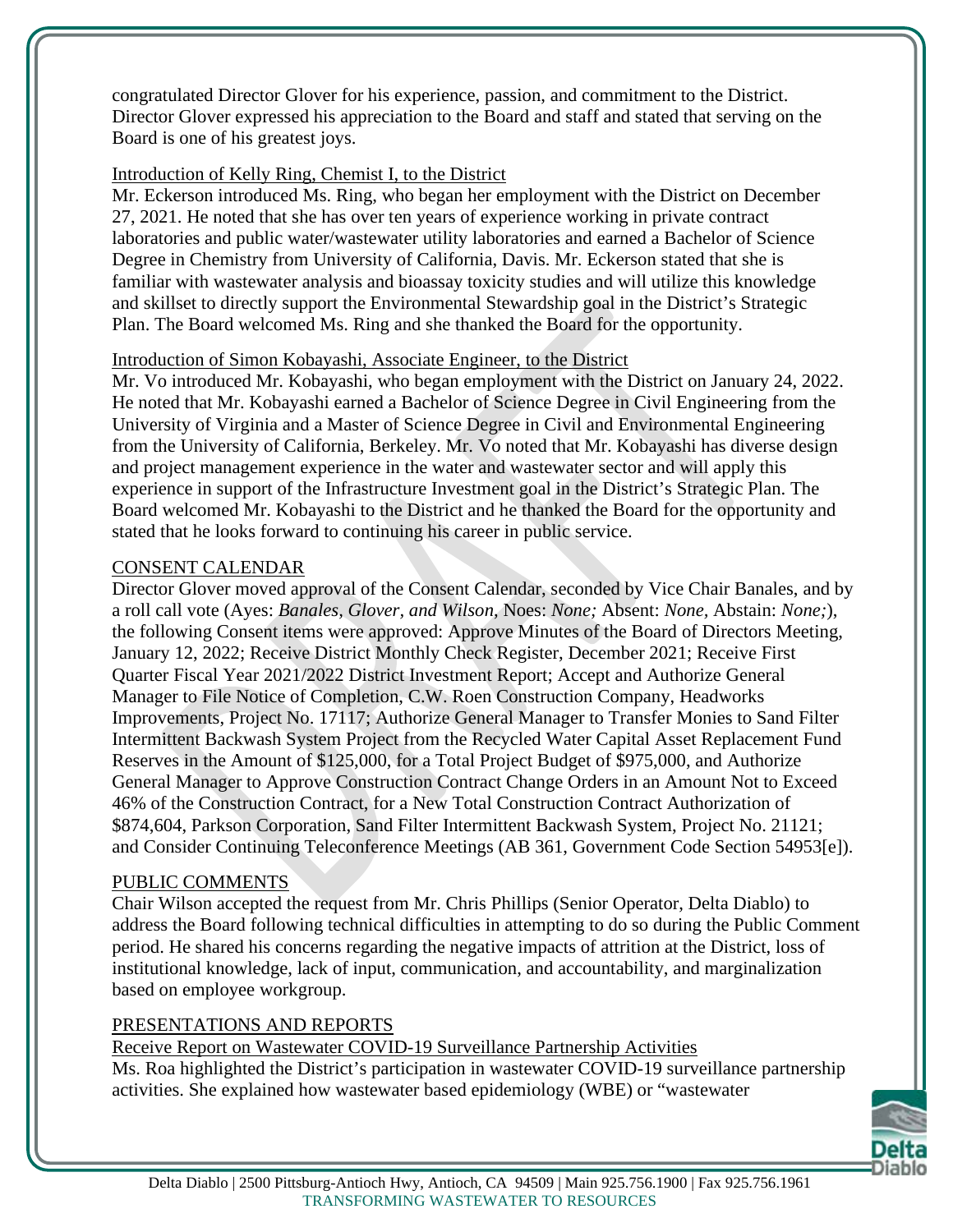surveillance" is used to monitor wastewater for viruses to assess the potential for community impacts associated with specific diseases or infections. Ms. Roa noted that during the COVID-19 pandemic, the District has participated in several wastewater surveillance efforts at the regional (Covid-WEB, UC Berkeley) and national (National Wastewater Surveillance System, U.S. Health and Human Services, Centers for Disease Control and Prevention) level by providing influent wastewater samples. She noted the District, along with other wastewater agencies, was recognized by the California Water Quality Monitoring Council for its efforts to develop and implement wastewater monitoring that informs responses to the pandemic and protects the health of Californians. Last, Ms. Roa highlighted that Contra Costa County has utilized local wastewater surveillance information to guide decision making in its efforts to protect public health.

Director Glover thanked Ms. Roa and asked if she is sharing the information with the cities in the District's service area. She replied that she will follow up by sending the website links to provide direct access to the monitoring data. The Board thanked Ms. Roa for her presentation.

MANAGER'S COMMENTS

None.

DIRECTORS' COMMENTS None.

**CORRESPONDENCE** 

Receive Monthly Lobbyist Report Dated January 2022, Key Advocates, Inc., Western Recycled Water Coalition, Project No. 90024

The Board received and filed the report

#### CLOSED SESSION

Before convening to Closed Session, the Secretary to the Board asked for public comments on the Closed Session item. No comments were made. At 5:39 p.m., Chair Wilson convened the Board of Directors meeting to Closed Session. Following Closed Session, Chair Wilson reconvened the Board of Director meeting in open session at 6:07 p.m. and stated there was nothing to report from Closed Session.

#### ADJOURNMENT

Chair Wilson adjourned the meeting at 6:07 p.m. and noted the next Board of Directors meeting will be held on March 9, 2022 at 4:30 p.m.

> Federal Glover Board Secretary

(Recording Secretary: Cecelia Nichols-Fritzler)

cc: District File No. BRD.01-MINS

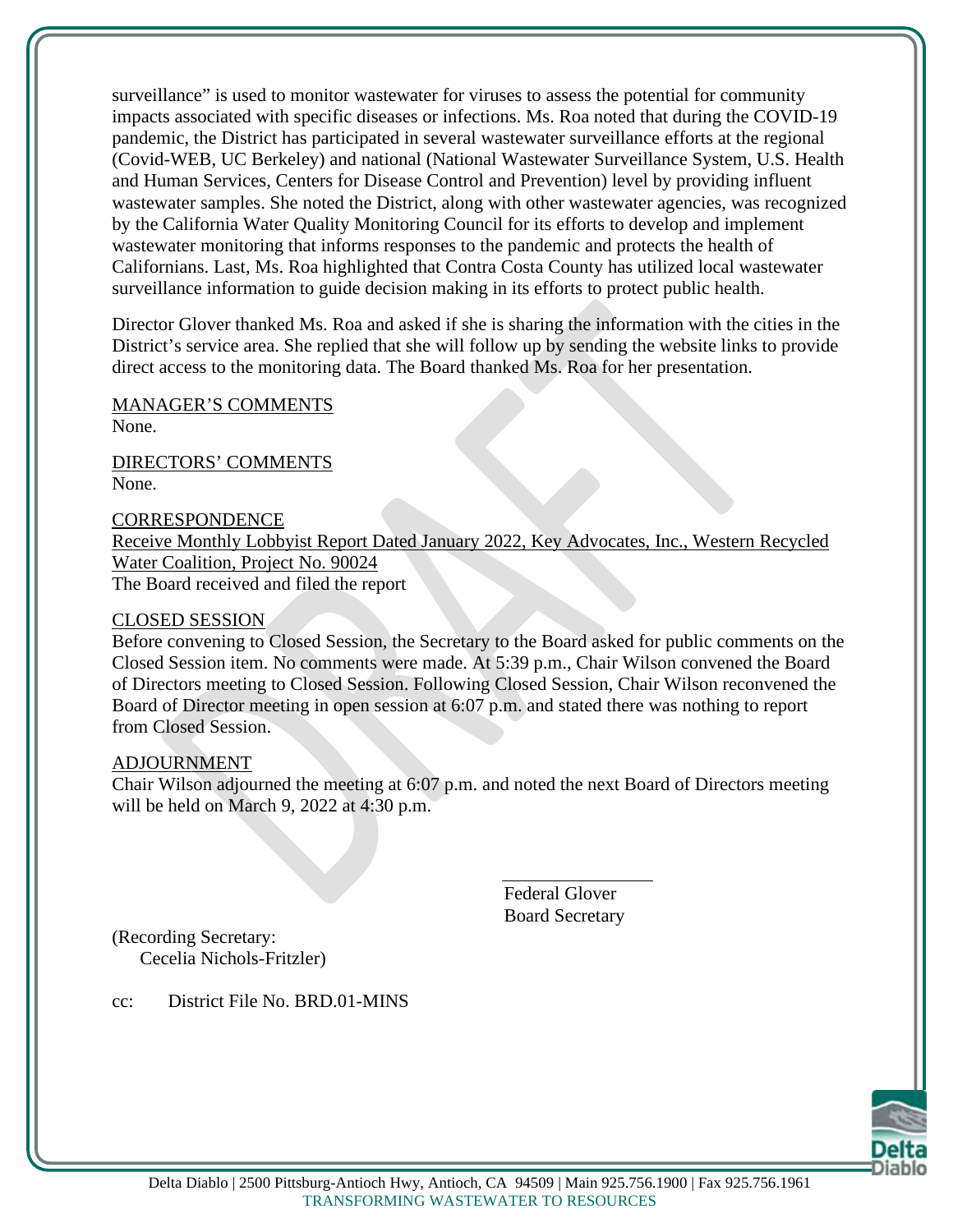# **ITEM F/2**

March 30, 2022

#### RECEIVE DISTRICT MONTHLY CHECK REGISTER, JANUARY 2022

#### **Recommendation**

Receive District Monthly Check Register for the month ending January 31, 2022.

#### **Background Information**

Attached is the Check Register for the month of January 2022. The report reflects payments to the District's suppliers, consultants, service providers, and contractors. A total of \$1,898,790.39 was disbursed in the month of January 2022, which includes 147 checks.

#### **Financial Impact**

All payments made during the month are within funding levels included in the adopted Fiscal Year 2021/2022 Budget.

#### **Attachment**

Check Register for month ending January 31, 2022

Reviewed by:

Brian Thomas Acting Business Services Director

cc: District File BRD 01-ACTS

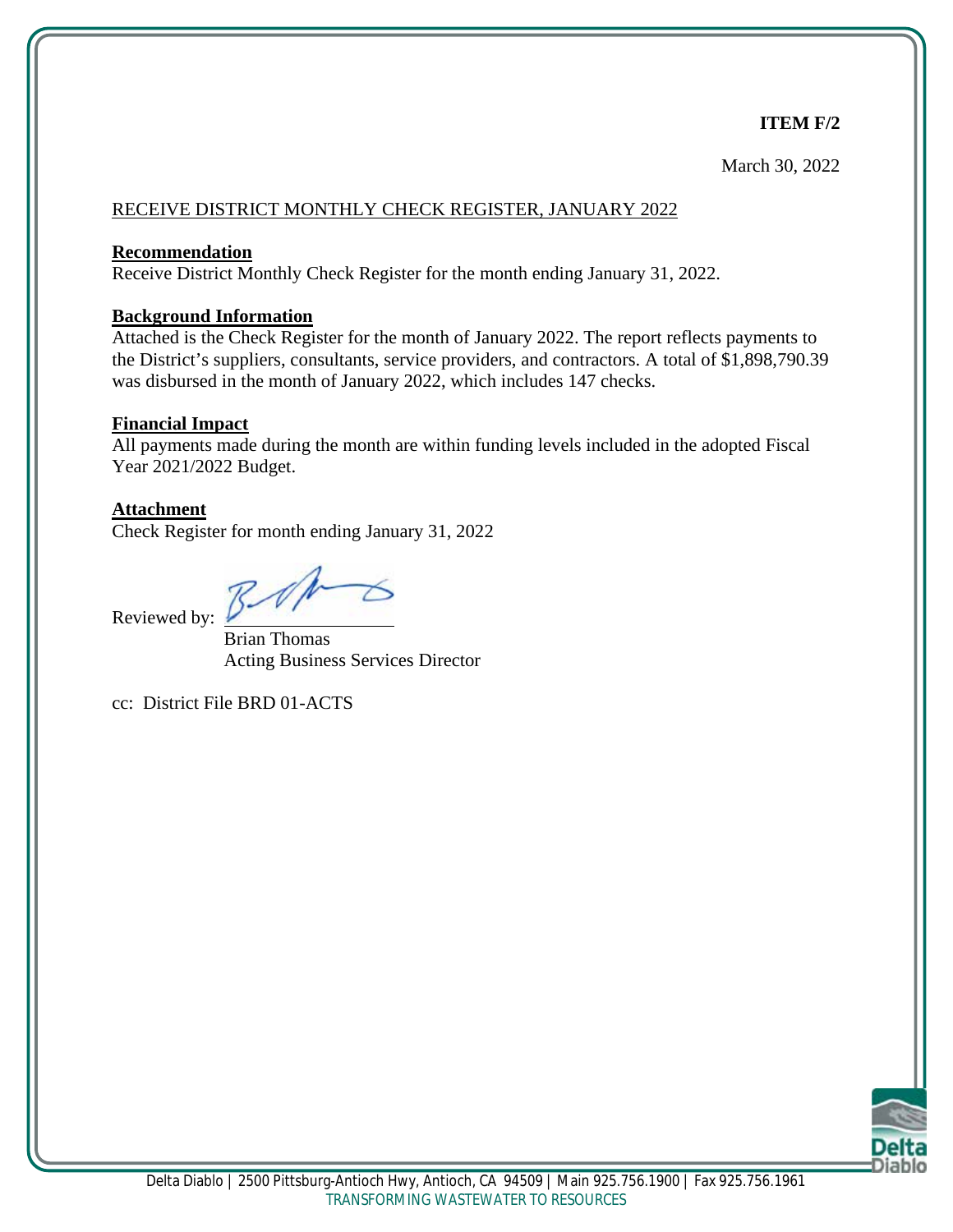#### CHECK REGISTER **DELTA DIABLO**<br>CASH DISBURSEMENTS FOR THE MONTH OF JANUARY 2022

| <b>CHECK DATE</b> | <b>VENDOR NAME</b>                                            |                    |           | <b>INVOICE</b><br><b>AMOUNT</b> | <b>DESCRIPTION</b>                                 | <b>CHECK AMOUNT</b> |
|-------------------|---------------------------------------------------------------|--------------------|-----------|---------------------------------|----------------------------------------------------|---------------------|
|                   |                                                               | <b>INVOICE NO.</b> | CHECK NO. |                                 |                                                    |                     |
| 1/6/2022          | <b>AFLAC</b>                                                  |                    | 36802     |                                 |                                                    | 860.07              |
|                   |                                                               | 57062              |           |                                 | 860.07 INSURANCE                                   |                     |
| 1/6/2022          | <b>ARCO BUSINESS SOLUTIONS</b>                                |                    | 36803     |                                 |                                                    | 1,142.19            |
|                   |                                                               | 57070              |           | 1,142.19 GAS                    |                                                    |                     |
|                   |                                                               |                    |           |                                 |                                                    |                     |
| 1/6/2022          | <b>CALIFORNIA ASSOCIATION OF PUBLIC</b><br><b>PROCUREMENT</b> |                    | 36804     |                                 |                                                    | 390.00              |
|                   |                                                               | 57033              |           | 390.00 M&D                      |                                                    |                     |
| 1/6/2022          | <b>CONCENTRA/OCCUPATIONAL HEALTH</b>                          |                    | 36805     |                                 |                                                    | 552.50              |
|                   | <b>CENTERS</b>                                                |                    |           |                                 |                                                    |                     |
|                   |                                                               | 57000              |           |                                 | 552.50 PRE EMPL COST                               |                     |
| 1/6/2022          | <b>DEE CONSULTANTS</b>                                        |                    | 36806     |                                 |                                                    | 5,720.00            |
|                   |                                                               | 57067              |           |                                 | 5,720.00 INSPECTION SERVICES                       |                     |
|                   |                                                               |                    |           |                                 |                                                    |                     |
| 1/6/2022          | DELL COMPUTER CORP. MARKETING                                 | 57027              | 36807     |                                 | 2,547.65 MSC/COMPUTER SERVICES                     | 2,547.65            |
|                   |                                                               |                    |           |                                 |                                                    |                     |
| 1/6/2022          | <b>GOLDEN STATE WATER CO.</b>                                 |                    | 36808     |                                 | 1,411.74 AC# 07744100004                           | 2,177.64            |
|                   |                                                               | 57034<br>57035     |           |                                 | 765.90 AC# 32249200000                             |                     |
|                   |                                                               |                    |           |                                 |                                                    |                     |
| 1/6/2022          | <b>MANAGED HEALTH NETWORK</b>                                 | 57063              | 36809     | 342.40 EAP                      |                                                    | 342.40              |
|                   |                                                               |                    |           |                                 |                                                    |                     |
| 1/6/2022          | <b>MB CONTRACT FURNITURE, INC</b>                             |                    | 36810     |                                 |                                                    | 47,809.81           |
|                   |                                                               | 57038              |           |                                 | 47,809.81 MAINTENANCE FURNITURE REFRESH            |                     |
| 1/6/2022          | <b>MDRR PITTSBURG</b>                                         |                    | 36811     |                                 |                                                    | 7,685.10            |
|                   |                                                               | 57042              |           |                                 | 1,202.20 AC# 10-0018920                            |                     |
|                   |                                                               | 57043<br>57044     |           |                                 | 3,241.45 AC# 10-0031550<br>3,241.45 AC# 10-0031550 |                     |
|                   |                                                               |                    |           |                                 |                                                    |                     |
| 1/6/2022          | <b>NEW IMAGE LANDSCAPE COMPANY</b>                            |                    | 36812     |                                 |                                                    | 2,563.00            |
|                   |                                                               | 57003              |           |                                 | 2,563.00 LANDSCAPE SERVICES                        |                     |
| 1/6/2022          | OEM AIR COMPRESSOR CORP.                                      |                    | 36813     |                                 |                                                    | 301.50              |
|                   |                                                               | 57028              |           |                                 | 301.50 INVENTORY                                   |                     |
| 1/6/2022          | <b>OFFICE DEPOT</b>                                           |                    | 36814     |                                 |                                                    | 3,318.61            |
|                   |                                                               | 56997              |           |                                 | 45.97 OFFICE SUPPLIES                              |                     |
|                   |                                                               | 56998              |           |                                 | 61.34 OFFICE SUPPLIES                              |                     |
|                   |                                                               | 57004<br>57006     |           |                                 | 78.67 OFFICE SUPPLIES<br>229.74 OFFICE SUPPLIES    |                     |
|                   |                                                               | 57007              |           |                                 | 294.66 OFFICE SUPPLIES                             |                     |
|                   |                                                               | 57008              |           |                                 | 548.70 OFFICE SUPPLIES                             |                     |
|                   |                                                               | 57009              |           |                                 | 455.42 OFFICE SUPPLIES                             |                     |
|                   |                                                               | 57010              |           |                                 | 59.73 OFFICE SUPPLIES                              |                     |
|                   |                                                               | 57011<br>57012     |           |                                 | 165.87 OFFICE SUPPLIES<br>430.08 OFFICE SUPPLIES   |                     |
|                   |                                                               | 57013              |           |                                 | 17.54 OFFICE SUPPLIES                              |                     |
|                   |                                                               | 57014              |           |                                 | 172.27 OFFICE SUPPLIES                             |                     |
|                   |                                                               | 57015              |           |                                 | 43.15 OFFICE SUPPLIES                              |                     |
|                   |                                                               | 57023              |           |                                 | 85.98 OFFICE SUPPLIES                              |                     |
|                   |                                                               | 57025<br>57026     |           |                                 | 362.14 OFFICE SUPPLIES<br>98.51 OFFICE SUPPLIES    |                     |
|                   |                                                               | 57047              |           |                                 | 46.84 OFFICE SUPPLIES                              |                     |
|                   |                                                               | 57069              |           |                                 | 122.00 OFFICE SUPPLIES                             |                     |
| 1/6/2022          | <b>PSOMAS</b>                                                 |                    | 36815     |                                 |                                                    | 17,635.00           |
|                   |                                                               | 56999              |           |                                 | 17,635.00 CONSTRUCTION MGMT & INSPECTION PN 17117  |                     |
|                   |                                                               |                    |           |                                 |                                                    |                     |
| 1/6/2022          | <b>READY PRINT</b>                                            |                    | 36816     |                                 |                                                    | 268.89              |
|                   |                                                               | 57048              |           |                                 | 268.89 O/S PRINTING                                |                     |
|                   |                                                               |                    |           |                                 |                                                    |                     |
| 1/6/2022          | <b>RH TECHNOLOGY</b>                                          | 57001              | 36817     |                                 | 4.885.20 O/S TEMP                                  | 23,912.53           |
|                   |                                                               | 57050              |           |                                 | 4,510.80 O/S TEMP                                  |                     |
|                   |                                                               | 57051              |           |                                 | 4,510.80 O/S TEMP                                  |                     |
|                   |                                                               | 57052              |           |                                 | 3,608.64 O/S TEMP                                  |                     |
|                   |                                                               | 57053<br>57054     |           |                                 | 1,511.89 O/S TEMP<br>4,885.20 O/S TEMP             |                     |
|                   |                                                               |                    |           |                                 |                                                    |                     |
| 1/6/2022          | <b>SYSTEM 1 STAFFING</b>                                      |                    | 36818     |                                 |                                                    | 1,500.00            |
|                   |                                                               | 57055              |           |                                 | 1,500.00 O/S TEMP                                  |                     |
| 1/6/2022          | <b>TOSHIBA INTERNATIONAL CORP</b>                             |                    | 36819     |                                 |                                                    | 2,370.34            |
|                   |                                                               | 57071              |           |                                 | 12.50 COPIER USAGE                                 |                     |
|                   |                                                               | 57072<br>57073     |           |                                 | 94.49 COPIER USAGE<br>12.50 COPIER USAGE           |                     |
|                   |                                                               | 57074              |           |                                 | 228.15 COPIER USAGE                                |                     |
|                   |                                                               | 57075              |           |                                 | 377.95 COPIER USAGE                                |                     |
|                   |                                                               | 57076              |           |                                 | 212.63 COPIER USAGE                                |                     |
|                   |                                                               | 57077              |           |                                 | 260.47 COPIER USAGE                                |                     |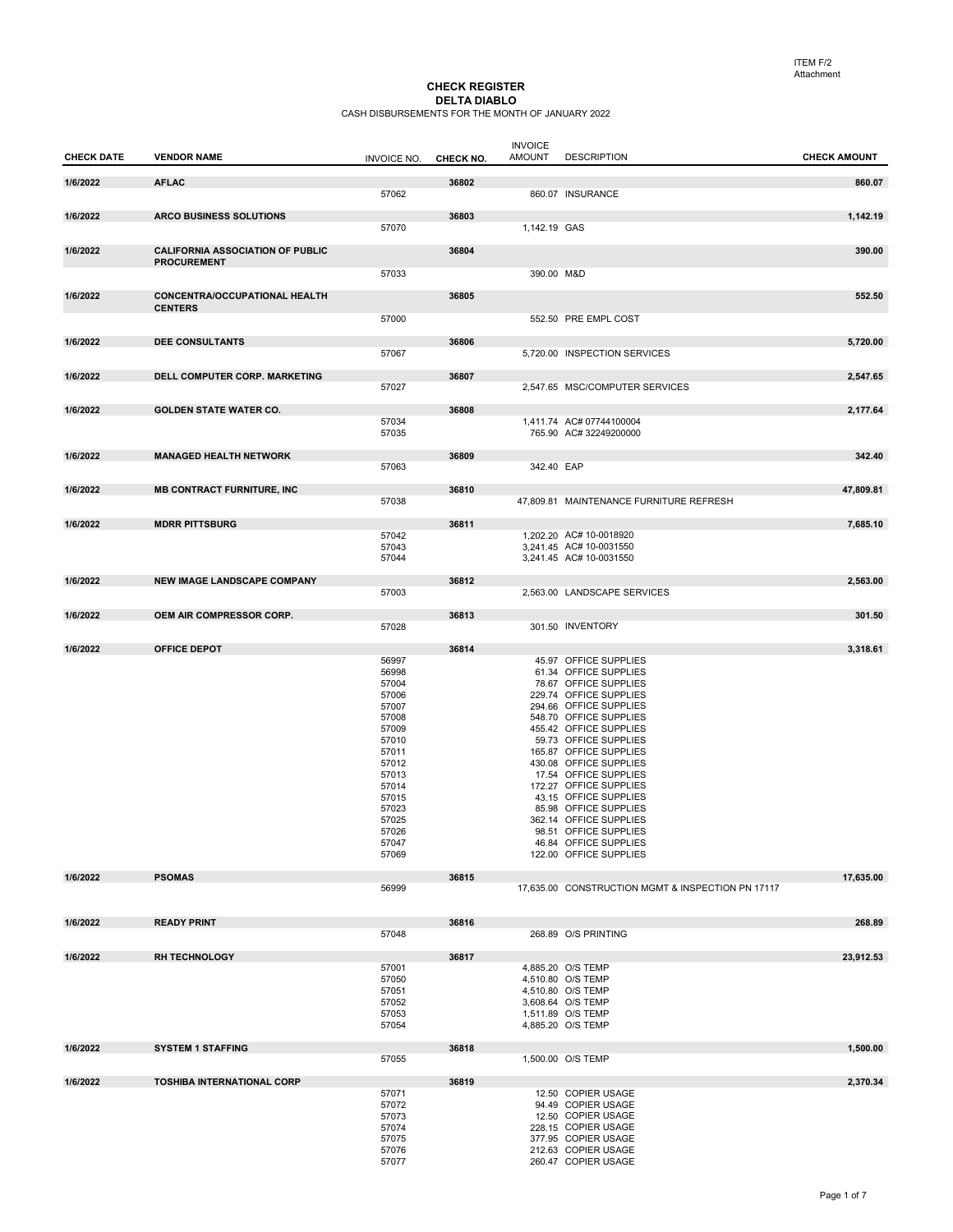| 181.78 COPIER USAGE<br>57078<br>177.34 COPIER USAGE<br>57079<br>479.78 COPIER USAGE<br>57080<br>332.75 COPIER USAGE<br>57081<br>1/6/2022<br>TRI-VALLEY JANITORIAL SERVICE & SUPPLY<br>36820<br>9,336.00<br>INC,<br>9.336.00 NIGHTLY JANITORIAL SERVICES<br>57056<br>1/6/2022<br>UNIFIRST CORPORATION<br>36821<br>175.89<br>57058<br>175.89 UNIFORM/ LAUNDRY SERVICE<br><b>VERIZON WIRELESS</b><br>1/6/2022<br>36822<br>2,286.99<br>2,286.99 PHONE EXP<br>57002<br>1/13/2022<br>2575 RAILROAD AVE., LP<br>36823<br>692,710.55<br>57090<br>651,085.20 REFUND OF PAID CFCC<br>41,625.35 REFUND OF PAID SSCs<br>57091<br>1/13/2022<br>AFSCME DISTRICT COUNCIL 57<br>36824<br>4,359.24<br>3,115.34 UNION DUES O&M<br>562703<br>562713<br>1,243.90 UNION DUES P&T<br>1/13/2022<br><b>BASIC BENEFITS, LLC</b><br>36825<br>85.00<br>85.00 FSA<br>57117<br><b>SCOT ALLISON CAMPBELL</b><br>1/13/2022<br>36826<br>9,837.96<br>57105<br>9,837.96 REPLACEMENT PULSATION DAMPENER<br>CALTEST ANALYTICAL LABORATORY<br>1/13/2022<br>36827<br>360.00<br>360.00 PROVIDE LAB TESTING FOR NPDES PERMIT<br>57134<br>COMPLAINCE<br>1/13/2022<br><b>CHAIN LINK FENCE &amp; SUPPLY, INC</b><br>36828<br>2,563.11<br>2,563.11 GATE/ FENCE REPAIRS AT BHPS<br>57089<br>1/13/2022<br><b>COMCAST BUSINESS COMMUNICATIONS,</b><br>36829<br>1,104.95<br><b>LLC</b><br>548.36 PHONE EXP<br>57085<br>57129<br>556.59 PHONE EXP<br><b>DATCO</b><br>91.00<br>1/13/2022<br>36830<br>57097<br>91.00 PRE EMPL COST<br>1/13/2022<br><b>DIABLO WATER DISTRICT</b><br>36831<br>155.05<br>155.05 UTILITIES<br>57114<br><b>GRAINGER</b><br>1/13/2022<br>36832<br>236.87<br>57133<br>236.87 INVENTORY<br>1/13/2022<br>IN SHAPE HEALTH CLUBS<br>36833<br>627.96<br>627.96 GYM<br>57136<br>1/13/2022<br><b>JWC ENVIRONMENTAL</b><br>27,374.95<br>36834<br>57102<br>27,374.95 REPLACEMENT SINGLE DRUM GRINDER<br>1/13/2022<br><b>LEGAL SHIELD</b><br>36835<br>52.85<br>57137<br>52.85 LEGAL MEMBERSHIP<br>1/13/2022<br>MCCAMPBELL ANALYTICAL, INC.<br>36836<br>1,351.50<br>57138<br>212.00 CONTRACT LAB SUPPORT FOR PRETREATMENT<br>57139<br>350.00 CONTRACT LAB SUPPORT FOR PRETREATMENT<br>57140<br>789.50 CONTRACT LAB SUPPORT FOR PRETREATMENT<br>36837<br>1/13/2022<br><b>MDRR-PARK (MT. DIABLO RESOURCE</b><br>113.00<br><b>RECOVERY PARK)</b><br>57113<br>113.00 WASTE<br>1/13/2022<br>29.00<br><b>OFFICE DEPOT</b><br>36838<br>29.00 OFFICE SUPPLIES<br>57120<br>1/13/2022<br><b>PACIFIC GAS &amp; ELECTRIC COMPANY</b><br>36839<br>55,081.31<br>57104<br>55,081.31 AC# 4887173962-8<br>1/13/2022<br><b>PSOMAS</b><br>36840<br>19,824.51<br>19,824.51 CONSTRUCTION MGMT & INSPECTION PN 17117<br>57126<br>1/13/2022<br>RAILROAD MANAGEMENT CO, LLC<br>36841<br>170.00<br>170.00 PERMIT & REG FEES<br>57122<br>1/13/2022<br><b>REPUBLIC SERVICES #210</b><br>36842<br>7,628.96<br>57111<br>6,521.83 WASTE<br>57112<br>1,107.13 WASTE<br><b>RH TECHNOLOGY</b><br>36843<br>1/13/2022<br>10,511.44<br>57098<br>3,608.64 O/S TEMP<br>57121<br>2,017.60 O/S TEMP<br>57130<br>4,885.20 O/S TEMP | <b>CHECK DATE</b> | <b>VENDOR NAME</b> | <b>INVOICE NO.</b> | CHECK NO. | <b>INVOICE</b><br><b>AMOUNT</b> | <b>DESCRIPTION</b> | <b>CHECK AMOUNT</b> |
|------------------------------------------------------------------------------------------------------------------------------------------------------------------------------------------------------------------------------------------------------------------------------------------------------------------------------------------------------------------------------------------------------------------------------------------------------------------------------------------------------------------------------------------------------------------------------------------------------------------------------------------------------------------------------------------------------------------------------------------------------------------------------------------------------------------------------------------------------------------------------------------------------------------------------------------------------------------------------------------------------------------------------------------------------------------------------------------------------------------------------------------------------------------------------------------------------------------------------------------------------------------------------------------------------------------------------------------------------------------------------------------------------------------------------------------------------------------------------------------------------------------------------------------------------------------------------------------------------------------------------------------------------------------------------------------------------------------------------------------------------------------------------------------------------------------------------------------------------------------------------------------------------------------------------------------------------------------------------------------------------------------------------------------------------------------------------------------------------------------------------------------------------------------------------------------------------------------------------------------------------------------------------------------------------------------------------------------------------------------------------------------------------------------------------------------------------------------------------------------------------------------------------------------------------------------------------------------------------------------------------------------------------------------------------------------------------------------------------------------------------------------------------------------------------------------------------------------------------------------------------------------------------------------------------------------------------------------------------------------------------------------------------------------------------|-------------------|--------------------|--------------------|-----------|---------------------------------|--------------------|---------------------|
|                                                                                                                                                                                                                                                                                                                                                                                                                                                                                                                                                                                                                                                                                                                                                                                                                                                                                                                                                                                                                                                                                                                                                                                                                                                                                                                                                                                                                                                                                                                                                                                                                                                                                                                                                                                                                                                                                                                                                                                                                                                                                                                                                                                                                                                                                                                                                                                                                                                                                                                                                                                                                                                                                                                                                                                                                                                                                                                                                                                                                                                      |                   |                    |                    |           |                                 |                    |                     |
|                                                                                                                                                                                                                                                                                                                                                                                                                                                                                                                                                                                                                                                                                                                                                                                                                                                                                                                                                                                                                                                                                                                                                                                                                                                                                                                                                                                                                                                                                                                                                                                                                                                                                                                                                                                                                                                                                                                                                                                                                                                                                                                                                                                                                                                                                                                                                                                                                                                                                                                                                                                                                                                                                                                                                                                                                                                                                                                                                                                                                                                      |                   |                    |                    |           |                                 |                    |                     |
|                                                                                                                                                                                                                                                                                                                                                                                                                                                                                                                                                                                                                                                                                                                                                                                                                                                                                                                                                                                                                                                                                                                                                                                                                                                                                                                                                                                                                                                                                                                                                                                                                                                                                                                                                                                                                                                                                                                                                                                                                                                                                                                                                                                                                                                                                                                                                                                                                                                                                                                                                                                                                                                                                                                                                                                                                                                                                                                                                                                                                                                      |                   |                    |                    |           |                                 |                    |                     |
|                                                                                                                                                                                                                                                                                                                                                                                                                                                                                                                                                                                                                                                                                                                                                                                                                                                                                                                                                                                                                                                                                                                                                                                                                                                                                                                                                                                                                                                                                                                                                                                                                                                                                                                                                                                                                                                                                                                                                                                                                                                                                                                                                                                                                                                                                                                                                                                                                                                                                                                                                                                                                                                                                                                                                                                                                                                                                                                                                                                                                                                      |                   |                    |                    |           |                                 |                    |                     |
|                                                                                                                                                                                                                                                                                                                                                                                                                                                                                                                                                                                                                                                                                                                                                                                                                                                                                                                                                                                                                                                                                                                                                                                                                                                                                                                                                                                                                                                                                                                                                                                                                                                                                                                                                                                                                                                                                                                                                                                                                                                                                                                                                                                                                                                                                                                                                                                                                                                                                                                                                                                                                                                                                                                                                                                                                                                                                                                                                                                                                                                      |                   |                    |                    |           |                                 |                    |                     |
|                                                                                                                                                                                                                                                                                                                                                                                                                                                                                                                                                                                                                                                                                                                                                                                                                                                                                                                                                                                                                                                                                                                                                                                                                                                                                                                                                                                                                                                                                                                                                                                                                                                                                                                                                                                                                                                                                                                                                                                                                                                                                                                                                                                                                                                                                                                                                                                                                                                                                                                                                                                                                                                                                                                                                                                                                                                                                                                                                                                                                                                      |                   |                    |                    |           |                                 |                    |                     |
|                                                                                                                                                                                                                                                                                                                                                                                                                                                                                                                                                                                                                                                                                                                                                                                                                                                                                                                                                                                                                                                                                                                                                                                                                                                                                                                                                                                                                                                                                                                                                                                                                                                                                                                                                                                                                                                                                                                                                                                                                                                                                                                                                                                                                                                                                                                                                                                                                                                                                                                                                                                                                                                                                                                                                                                                                                                                                                                                                                                                                                                      |                   |                    |                    |           |                                 |                    |                     |
|                                                                                                                                                                                                                                                                                                                                                                                                                                                                                                                                                                                                                                                                                                                                                                                                                                                                                                                                                                                                                                                                                                                                                                                                                                                                                                                                                                                                                                                                                                                                                                                                                                                                                                                                                                                                                                                                                                                                                                                                                                                                                                                                                                                                                                                                                                                                                                                                                                                                                                                                                                                                                                                                                                                                                                                                                                                                                                                                                                                                                                                      |                   |                    |                    |           |                                 |                    |                     |
|                                                                                                                                                                                                                                                                                                                                                                                                                                                                                                                                                                                                                                                                                                                                                                                                                                                                                                                                                                                                                                                                                                                                                                                                                                                                                                                                                                                                                                                                                                                                                                                                                                                                                                                                                                                                                                                                                                                                                                                                                                                                                                                                                                                                                                                                                                                                                                                                                                                                                                                                                                                                                                                                                                                                                                                                                                                                                                                                                                                                                                                      |                   |                    |                    |           |                                 |                    |                     |
|                                                                                                                                                                                                                                                                                                                                                                                                                                                                                                                                                                                                                                                                                                                                                                                                                                                                                                                                                                                                                                                                                                                                                                                                                                                                                                                                                                                                                                                                                                                                                                                                                                                                                                                                                                                                                                                                                                                                                                                                                                                                                                                                                                                                                                                                                                                                                                                                                                                                                                                                                                                                                                                                                                                                                                                                                                                                                                                                                                                                                                                      |                   |                    |                    |           |                                 |                    |                     |
|                                                                                                                                                                                                                                                                                                                                                                                                                                                                                                                                                                                                                                                                                                                                                                                                                                                                                                                                                                                                                                                                                                                                                                                                                                                                                                                                                                                                                                                                                                                                                                                                                                                                                                                                                                                                                                                                                                                                                                                                                                                                                                                                                                                                                                                                                                                                                                                                                                                                                                                                                                                                                                                                                                                                                                                                                                                                                                                                                                                                                                                      |                   |                    |                    |           |                                 |                    |                     |
|                                                                                                                                                                                                                                                                                                                                                                                                                                                                                                                                                                                                                                                                                                                                                                                                                                                                                                                                                                                                                                                                                                                                                                                                                                                                                                                                                                                                                                                                                                                                                                                                                                                                                                                                                                                                                                                                                                                                                                                                                                                                                                                                                                                                                                                                                                                                                                                                                                                                                                                                                                                                                                                                                                                                                                                                                                                                                                                                                                                                                                                      |                   |                    |                    |           |                                 |                    |                     |
|                                                                                                                                                                                                                                                                                                                                                                                                                                                                                                                                                                                                                                                                                                                                                                                                                                                                                                                                                                                                                                                                                                                                                                                                                                                                                                                                                                                                                                                                                                                                                                                                                                                                                                                                                                                                                                                                                                                                                                                                                                                                                                                                                                                                                                                                                                                                                                                                                                                                                                                                                                                                                                                                                                                                                                                                                                                                                                                                                                                                                                                      |                   |                    |                    |           |                                 |                    |                     |
|                                                                                                                                                                                                                                                                                                                                                                                                                                                                                                                                                                                                                                                                                                                                                                                                                                                                                                                                                                                                                                                                                                                                                                                                                                                                                                                                                                                                                                                                                                                                                                                                                                                                                                                                                                                                                                                                                                                                                                                                                                                                                                                                                                                                                                                                                                                                                                                                                                                                                                                                                                                                                                                                                                                                                                                                                                                                                                                                                                                                                                                      |                   |                    |                    |           |                                 |                    |                     |
|                                                                                                                                                                                                                                                                                                                                                                                                                                                                                                                                                                                                                                                                                                                                                                                                                                                                                                                                                                                                                                                                                                                                                                                                                                                                                                                                                                                                                                                                                                                                                                                                                                                                                                                                                                                                                                                                                                                                                                                                                                                                                                                                                                                                                                                                                                                                                                                                                                                                                                                                                                                                                                                                                                                                                                                                                                                                                                                                                                                                                                                      |                   |                    |                    |           |                                 |                    |                     |
|                                                                                                                                                                                                                                                                                                                                                                                                                                                                                                                                                                                                                                                                                                                                                                                                                                                                                                                                                                                                                                                                                                                                                                                                                                                                                                                                                                                                                                                                                                                                                                                                                                                                                                                                                                                                                                                                                                                                                                                                                                                                                                                                                                                                                                                                                                                                                                                                                                                                                                                                                                                                                                                                                                                                                                                                                                                                                                                                                                                                                                                      |                   |                    |                    |           |                                 |                    |                     |
|                                                                                                                                                                                                                                                                                                                                                                                                                                                                                                                                                                                                                                                                                                                                                                                                                                                                                                                                                                                                                                                                                                                                                                                                                                                                                                                                                                                                                                                                                                                                                                                                                                                                                                                                                                                                                                                                                                                                                                                                                                                                                                                                                                                                                                                                                                                                                                                                                                                                                                                                                                                                                                                                                                                                                                                                                                                                                                                                                                                                                                                      |                   |                    |                    |           |                                 |                    |                     |
|                                                                                                                                                                                                                                                                                                                                                                                                                                                                                                                                                                                                                                                                                                                                                                                                                                                                                                                                                                                                                                                                                                                                                                                                                                                                                                                                                                                                                                                                                                                                                                                                                                                                                                                                                                                                                                                                                                                                                                                                                                                                                                                                                                                                                                                                                                                                                                                                                                                                                                                                                                                                                                                                                                                                                                                                                                                                                                                                                                                                                                                      |                   |                    |                    |           |                                 |                    |                     |
|                                                                                                                                                                                                                                                                                                                                                                                                                                                                                                                                                                                                                                                                                                                                                                                                                                                                                                                                                                                                                                                                                                                                                                                                                                                                                                                                                                                                                                                                                                                                                                                                                                                                                                                                                                                                                                                                                                                                                                                                                                                                                                                                                                                                                                                                                                                                                                                                                                                                                                                                                                                                                                                                                                                                                                                                                                                                                                                                                                                                                                                      |                   |                    |                    |           |                                 |                    |                     |
|                                                                                                                                                                                                                                                                                                                                                                                                                                                                                                                                                                                                                                                                                                                                                                                                                                                                                                                                                                                                                                                                                                                                                                                                                                                                                                                                                                                                                                                                                                                                                                                                                                                                                                                                                                                                                                                                                                                                                                                                                                                                                                                                                                                                                                                                                                                                                                                                                                                                                                                                                                                                                                                                                                                                                                                                                                                                                                                                                                                                                                                      |                   |                    |                    |           |                                 |                    |                     |
|                                                                                                                                                                                                                                                                                                                                                                                                                                                                                                                                                                                                                                                                                                                                                                                                                                                                                                                                                                                                                                                                                                                                                                                                                                                                                                                                                                                                                                                                                                                                                                                                                                                                                                                                                                                                                                                                                                                                                                                                                                                                                                                                                                                                                                                                                                                                                                                                                                                                                                                                                                                                                                                                                                                                                                                                                                                                                                                                                                                                                                                      |                   |                    |                    |           |                                 |                    |                     |
|                                                                                                                                                                                                                                                                                                                                                                                                                                                                                                                                                                                                                                                                                                                                                                                                                                                                                                                                                                                                                                                                                                                                                                                                                                                                                                                                                                                                                                                                                                                                                                                                                                                                                                                                                                                                                                                                                                                                                                                                                                                                                                                                                                                                                                                                                                                                                                                                                                                                                                                                                                                                                                                                                                                                                                                                                                                                                                                                                                                                                                                      |                   |                    |                    |           |                                 |                    |                     |
|                                                                                                                                                                                                                                                                                                                                                                                                                                                                                                                                                                                                                                                                                                                                                                                                                                                                                                                                                                                                                                                                                                                                                                                                                                                                                                                                                                                                                                                                                                                                                                                                                                                                                                                                                                                                                                                                                                                                                                                                                                                                                                                                                                                                                                                                                                                                                                                                                                                                                                                                                                                                                                                                                                                                                                                                                                                                                                                                                                                                                                                      |                   |                    |                    |           |                                 |                    |                     |
|                                                                                                                                                                                                                                                                                                                                                                                                                                                                                                                                                                                                                                                                                                                                                                                                                                                                                                                                                                                                                                                                                                                                                                                                                                                                                                                                                                                                                                                                                                                                                                                                                                                                                                                                                                                                                                                                                                                                                                                                                                                                                                                                                                                                                                                                                                                                                                                                                                                                                                                                                                                                                                                                                                                                                                                                                                                                                                                                                                                                                                                      |                   |                    |                    |           |                                 |                    |                     |
|                                                                                                                                                                                                                                                                                                                                                                                                                                                                                                                                                                                                                                                                                                                                                                                                                                                                                                                                                                                                                                                                                                                                                                                                                                                                                                                                                                                                                                                                                                                                                                                                                                                                                                                                                                                                                                                                                                                                                                                                                                                                                                                                                                                                                                                                                                                                                                                                                                                                                                                                                                                                                                                                                                                                                                                                                                                                                                                                                                                                                                                      |                   |                    |                    |           |                                 |                    |                     |
|                                                                                                                                                                                                                                                                                                                                                                                                                                                                                                                                                                                                                                                                                                                                                                                                                                                                                                                                                                                                                                                                                                                                                                                                                                                                                                                                                                                                                                                                                                                                                                                                                                                                                                                                                                                                                                                                                                                                                                                                                                                                                                                                                                                                                                                                                                                                                                                                                                                                                                                                                                                                                                                                                                                                                                                                                                                                                                                                                                                                                                                      |                   |                    |                    |           |                                 |                    |                     |
|                                                                                                                                                                                                                                                                                                                                                                                                                                                                                                                                                                                                                                                                                                                                                                                                                                                                                                                                                                                                                                                                                                                                                                                                                                                                                                                                                                                                                                                                                                                                                                                                                                                                                                                                                                                                                                                                                                                                                                                                                                                                                                                                                                                                                                                                                                                                                                                                                                                                                                                                                                                                                                                                                                                                                                                                                                                                                                                                                                                                                                                      |                   |                    |                    |           |                                 |                    |                     |
|                                                                                                                                                                                                                                                                                                                                                                                                                                                                                                                                                                                                                                                                                                                                                                                                                                                                                                                                                                                                                                                                                                                                                                                                                                                                                                                                                                                                                                                                                                                                                                                                                                                                                                                                                                                                                                                                                                                                                                                                                                                                                                                                                                                                                                                                                                                                                                                                                                                                                                                                                                                                                                                                                                                                                                                                                                                                                                                                                                                                                                                      |                   |                    |                    |           |                                 |                    |                     |
|                                                                                                                                                                                                                                                                                                                                                                                                                                                                                                                                                                                                                                                                                                                                                                                                                                                                                                                                                                                                                                                                                                                                                                                                                                                                                                                                                                                                                                                                                                                                                                                                                                                                                                                                                                                                                                                                                                                                                                                                                                                                                                                                                                                                                                                                                                                                                                                                                                                                                                                                                                                                                                                                                                                                                                                                                                                                                                                                                                                                                                                      |                   |                    |                    |           |                                 |                    |                     |
|                                                                                                                                                                                                                                                                                                                                                                                                                                                                                                                                                                                                                                                                                                                                                                                                                                                                                                                                                                                                                                                                                                                                                                                                                                                                                                                                                                                                                                                                                                                                                                                                                                                                                                                                                                                                                                                                                                                                                                                                                                                                                                                                                                                                                                                                                                                                                                                                                                                                                                                                                                                                                                                                                                                                                                                                                                                                                                                                                                                                                                                      |                   |                    |                    |           |                                 |                    |                     |
|                                                                                                                                                                                                                                                                                                                                                                                                                                                                                                                                                                                                                                                                                                                                                                                                                                                                                                                                                                                                                                                                                                                                                                                                                                                                                                                                                                                                                                                                                                                                                                                                                                                                                                                                                                                                                                                                                                                                                                                                                                                                                                                                                                                                                                                                                                                                                                                                                                                                                                                                                                                                                                                                                                                                                                                                                                                                                                                                                                                                                                                      |                   |                    |                    |           |                                 |                    |                     |
|                                                                                                                                                                                                                                                                                                                                                                                                                                                                                                                                                                                                                                                                                                                                                                                                                                                                                                                                                                                                                                                                                                                                                                                                                                                                                                                                                                                                                                                                                                                                                                                                                                                                                                                                                                                                                                                                                                                                                                                                                                                                                                                                                                                                                                                                                                                                                                                                                                                                                                                                                                                                                                                                                                                                                                                                                                                                                                                                                                                                                                                      |                   |                    |                    |           |                                 |                    |                     |
|                                                                                                                                                                                                                                                                                                                                                                                                                                                                                                                                                                                                                                                                                                                                                                                                                                                                                                                                                                                                                                                                                                                                                                                                                                                                                                                                                                                                                                                                                                                                                                                                                                                                                                                                                                                                                                                                                                                                                                                                                                                                                                                                                                                                                                                                                                                                                                                                                                                                                                                                                                                                                                                                                                                                                                                                                                                                                                                                                                                                                                                      |                   |                    |                    |           |                                 |                    |                     |
|                                                                                                                                                                                                                                                                                                                                                                                                                                                                                                                                                                                                                                                                                                                                                                                                                                                                                                                                                                                                                                                                                                                                                                                                                                                                                                                                                                                                                                                                                                                                                                                                                                                                                                                                                                                                                                                                                                                                                                                                                                                                                                                                                                                                                                                                                                                                                                                                                                                                                                                                                                                                                                                                                                                                                                                                                                                                                                                                                                                                                                                      |                   |                    |                    |           |                                 |                    |                     |
|                                                                                                                                                                                                                                                                                                                                                                                                                                                                                                                                                                                                                                                                                                                                                                                                                                                                                                                                                                                                                                                                                                                                                                                                                                                                                                                                                                                                                                                                                                                                                                                                                                                                                                                                                                                                                                                                                                                                                                                                                                                                                                                                                                                                                                                                                                                                                                                                                                                                                                                                                                                                                                                                                                                                                                                                                                                                                                                                                                                                                                                      |                   |                    |                    |           |                                 |                    |                     |
|                                                                                                                                                                                                                                                                                                                                                                                                                                                                                                                                                                                                                                                                                                                                                                                                                                                                                                                                                                                                                                                                                                                                                                                                                                                                                                                                                                                                                                                                                                                                                                                                                                                                                                                                                                                                                                                                                                                                                                                                                                                                                                                                                                                                                                                                                                                                                                                                                                                                                                                                                                                                                                                                                                                                                                                                                                                                                                                                                                                                                                                      |                   |                    |                    |           |                                 |                    |                     |
|                                                                                                                                                                                                                                                                                                                                                                                                                                                                                                                                                                                                                                                                                                                                                                                                                                                                                                                                                                                                                                                                                                                                                                                                                                                                                                                                                                                                                                                                                                                                                                                                                                                                                                                                                                                                                                                                                                                                                                                                                                                                                                                                                                                                                                                                                                                                                                                                                                                                                                                                                                                                                                                                                                                                                                                                                                                                                                                                                                                                                                                      |                   |                    |                    |           |                                 |                    |                     |
|                                                                                                                                                                                                                                                                                                                                                                                                                                                                                                                                                                                                                                                                                                                                                                                                                                                                                                                                                                                                                                                                                                                                                                                                                                                                                                                                                                                                                                                                                                                                                                                                                                                                                                                                                                                                                                                                                                                                                                                                                                                                                                                                                                                                                                                                                                                                                                                                                                                                                                                                                                                                                                                                                                                                                                                                                                                                                                                                                                                                                                                      |                   |                    |                    |           |                                 |                    |                     |
|                                                                                                                                                                                                                                                                                                                                                                                                                                                                                                                                                                                                                                                                                                                                                                                                                                                                                                                                                                                                                                                                                                                                                                                                                                                                                                                                                                                                                                                                                                                                                                                                                                                                                                                                                                                                                                                                                                                                                                                                                                                                                                                                                                                                                                                                                                                                                                                                                                                                                                                                                                                                                                                                                                                                                                                                                                                                                                                                                                                                                                                      |                   |                    |                    |           |                                 |                    |                     |
|                                                                                                                                                                                                                                                                                                                                                                                                                                                                                                                                                                                                                                                                                                                                                                                                                                                                                                                                                                                                                                                                                                                                                                                                                                                                                                                                                                                                                                                                                                                                                                                                                                                                                                                                                                                                                                                                                                                                                                                                                                                                                                                                                                                                                                                                                                                                                                                                                                                                                                                                                                                                                                                                                                                                                                                                                                                                                                                                                                                                                                                      |                   |                    |                    |           |                                 |                    |                     |
|                                                                                                                                                                                                                                                                                                                                                                                                                                                                                                                                                                                                                                                                                                                                                                                                                                                                                                                                                                                                                                                                                                                                                                                                                                                                                                                                                                                                                                                                                                                                                                                                                                                                                                                                                                                                                                                                                                                                                                                                                                                                                                                                                                                                                                                                                                                                                                                                                                                                                                                                                                                                                                                                                                                                                                                                                                                                                                                                                                                                                                                      |                   |                    |                    |           |                                 |                    |                     |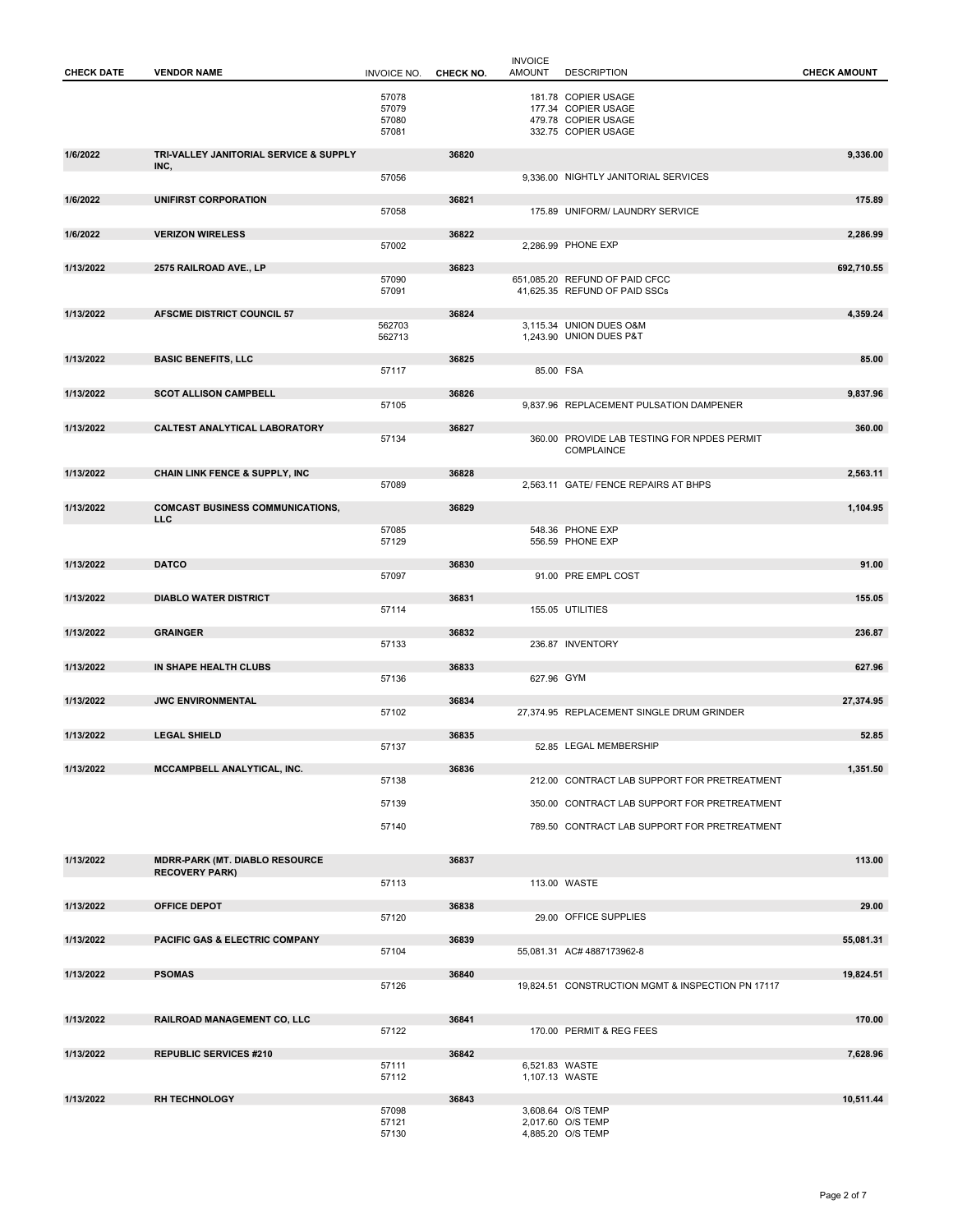| <b>CHECK DATE</b> | <b>VENDOR NAME</b>                          | <b>INVOICE NO.</b> | CHECK NO. | <b>INVOICE</b><br><b>AMOUNT</b> | <b>DESCRIPTION</b>                                                       | <b>CHECK AMOUNT</b> |
|-------------------|---------------------------------------------|--------------------|-----------|---------------------------------|--------------------------------------------------------------------------|---------------------|
| 1/13/2022         | TAC AMERICAS, INC.                          |                    | 36844     |                                 |                                                                          | 3,390.98            |
|                   |                                             | 57118<br>57119     |           |                                 | 1,695.49 POC HVAC SERVICE/ REPAIRS<br>1,695.49 POC HVAC SERVICE/ REPAIRS |                     |
|                   |                                             |                    |           |                                 |                                                                          |                     |
| 1/13/2022         | <b>STANDARD INSURANCE COMPANY</b>           |                    | 36845     |                                 |                                                                          | 3,153.23            |
|                   |                                             | 57141              |           |                                 | 3.153.23 LIFE & LTD INS.                                                 |                     |
| 1/13/2022         | <b>SUBTRONIC CORP.</b>                      |                    | 36846     |                                 |                                                                          | 791.00              |
|                   |                                             | 57101              |           |                                 | 791.00 UNDERGROUND LOCATING/MARKING PER ON                               |                     |
|                   |                                             |                    |           |                                 | <b>CALL PN 17120</b>                                                     |                     |
| 1/13/2022         | <b>SWRCB-FEES</b>                           |                    | 36847     |                                 |                                                                          | 121,625.00          |
|                   |                                             | 57143              |           |                                 | 121,625.00 PERMIT & REG FEES                                             |                     |
|                   |                                             |                    |           |                                 |                                                                          |                     |
| 1/13/2022         | <b>SYSTEM 1 STAFFING</b>                    | 57124              | 36848     |                                 | 1,200.00 O/S TEMP                                                        | 3,600.00            |
|                   |                                             | 57125              |           |                                 | 900.00 O/S TEMP                                                          |                     |
|                   |                                             | 57131              |           |                                 | 1,500.00 O/S TEMP                                                        |                     |
| 1/13/2022         | UNIFIRST CORPORATION                        |                    | 36849     |                                 |                                                                          | 123.46              |
|                   |                                             | 57103              |           |                                 | 123.46 UNIFORM/ LAUNDRY SERVICE                                          |                     |
|                   |                                             |                    |           |                                 |                                                                          |                     |
| 1/13/2022         | <b>VISION SERVICE PLAN</b>                  |                    | 36850     |                                 |                                                                          | 1,596.77            |
|                   |                                             | 57142              |           |                                 | 1,596.77 VISION INSURANCE                                                |                     |
| 1/20/2022         | <b>CITY OF ANTIOCH- WATER</b>               |                    | 36851     |                                 |                                                                          | 6,719.32            |
|                   |                                             | 57164              |           |                                 | 94.60 AC# 013-00021                                                      |                     |
|                   |                                             | 57165<br>57166     |           |                                 | 94.60 AC# 004-01510<br>817.26 AC# 004-01513                              |                     |
|                   |                                             | 57167              |           |                                 | 94.60 AC# 013-00022                                                      |                     |
|                   |                                             | 57168              |           |                                 | 5,523.66 AC# 013-00110                                                   |                     |
|                   |                                             | 57169              |           |                                 | 94.60 AC# 013-00024                                                      |                     |
| 1/20/2022         | <b>MICHAEL AUER</b>                         |                    | 36852     |                                 |                                                                          | 245.36              |
|                   |                                             | 57213              |           |                                 | 245.36 REIMBURSEMENT                                                     |                     |
|                   |                                             |                    |           |                                 |                                                                          |                     |
| 1/20/2022         | <b>MICHAEL BAKALDIN</b>                     | 57214              | 36853     |                                 | 245.36 REIMBURSEMENT                                                     | 245.36              |
|                   |                                             |                    |           |                                 |                                                                          |                     |
| 1/20/2022         | <b>BASIC BENEFITS, LLC</b>                  |                    | 36854     |                                 |                                                                          | 65.00               |
|                   |                                             | 57190              |           | 65.00 FSA                       |                                                                          |                     |
| 1/20/2022         | <b>BAY AREA NEWS GROUP</b>                  |                    | 36855     |                                 |                                                                          | 184.50              |
|                   |                                             | 57182              |           | 184.50 ADS                      |                                                                          |                     |
| 1/20/2022         |                                             |                    |           |                                 |                                                                          |                     |
|                   | <b>CALIF. ASSOC. OF SANITATION AGENCIES</b> | 57183              | 36856     |                                 | 20,500.00 M&D - DISTRICT WIDE                                            | 20,500.00           |
|                   |                                             |                    |           |                                 |                                                                          |                     |
| 1/20/2022         | <b>CONTRA COSTA WATER DISTRICT</b>          |                    | 36857     |                                 |                                                                          | 47.92               |
|                   |                                             | 57170              |           |                                 | 47.92 UTILITIES                                                          |                     |
| 1/20/2022         | <b>CROPPER ACCOUNTANCY CORP</b>             |                    | 36858     |                                 |                                                                          | 3,471.00            |
|                   |                                             | 57175              |           |                                 | 3,471.00 AUDIT SERVICES FOR FYE 06/30/2021                               |                     |
| 1/20/2022         | <b>CUPERTINO ELECTRIC, INC</b>              |                    | 36859     |                                 |                                                                          | 72,781.59           |
|                   |                                             | 57128              |           |                                 | 72.781.59 CONSTRUCTION SERVICES FOR PROJECT NO.                          |                     |
|                   |                                             |                    |           |                                 | 17120                                                                    |                     |
| 1/20/2022         | <b>DEE CONSULTANTS</b>                      |                    | 36860     |                                 |                                                                          | 5,596.50            |
|                   |                                             | 57123              |           |                                 | 5,596.50 INSPECTION SERVICES                                             |                     |
|                   |                                             |                    |           |                                 |                                                                          |                     |
| 1/20/2022         | DUBLIN SAN RAMON SERVICES DISTRICT          | 57145              | 36861     |                                 | 300.00 SPONSORSHIP                                                       | 300.00              |
|                   |                                             |                    |           |                                 |                                                                          |                     |
| 1/20/2022         | <b>JOHN MUIR HEALTH</b>                     |                    | 36862     |                                 |                                                                          | 853.16              |
|                   |                                             | 57148              |           |                                 | 853.16 2021 WELLNESS AGREEMENT WITH JOHN MUIR<br><b>HEALTH</b>           |                     |
|                   |                                             |                    |           |                                 |                                                                          |                     |
| 1/20/2022         | <b>JWC ENVIRONMENTAL</b>                    |                    | 36863     |                                 |                                                                          | 68,132.80           |
|                   |                                             | 57115              |           |                                 | 68,132.80 REPLACEMENT DUAL DRUM CHANNEL<br><b>GRINDERS</b>               |                     |
|                   |                                             |                    |           |                                 |                                                                          |                     |
| 1/20/2022         | KEMIRA WATER SOLUTIONS, INC.                |                    | 36864     |                                 |                                                                          | 13,804.51           |
|                   |                                             | 57093              |           |                                 | 6,713.52 FERROUS CHLORIDE                                                |                     |
|                   |                                             | 57094              |           |                                 | 7,090.99 FERROUS CHLORIDE                                                |                     |
| 1/20/2022         | <b>LEEANN KNIGHT</b>                        |                    | 36865     |                                 |                                                                          | 797.93              |
|                   |                                             | 57211              |           |                                 | 573.11 REIMBURSEMENT                                                     |                     |
|                   |                                             | 57212              |           |                                 | 224.82 REIMBURSEMENT                                                     |                     |
| 1/20/2022         | KOA HILLS CONSULTING LLC.                   |                    | 36866     |                                 |                                                                          | 175.00              |
|                   |                                             | 57088              |           |                                 | 175.00 KOA HILLS CONSULTING MUNIS SUPPORT                                |                     |
|                   |                                             |                    |           |                                 | <b>SERVICES</b>                                                          |                     |
| 1/20/2022         | KONE. INC.                                  |                    | 36867     |                                 |                                                                          | 114.02              |
|                   |                                             | 57092              |           |                                 | 114.02 ELEVATOR SERVICE                                                  |                     |
| 1/20/2022         |                                             |                    |           |                                 |                                                                          |                     |
|                   | LIEBERT, CASSIDY, WHITMORE                  | 57187              | 36868     |                                 | 3,790.00 Labor Negotiations Services                                     | 15,298.00           |
|                   |                                             | 57188              |           |                                 | 6,408.00 Labor Negotiations Services                                     |                     |
|                   |                                             | 57189              |           |                                 | 1,680.00 Labor Negotiations Services                                     |                     |
|                   |                                             | 57207              |           | 3,420.00 M&D                    |                                                                          |                     |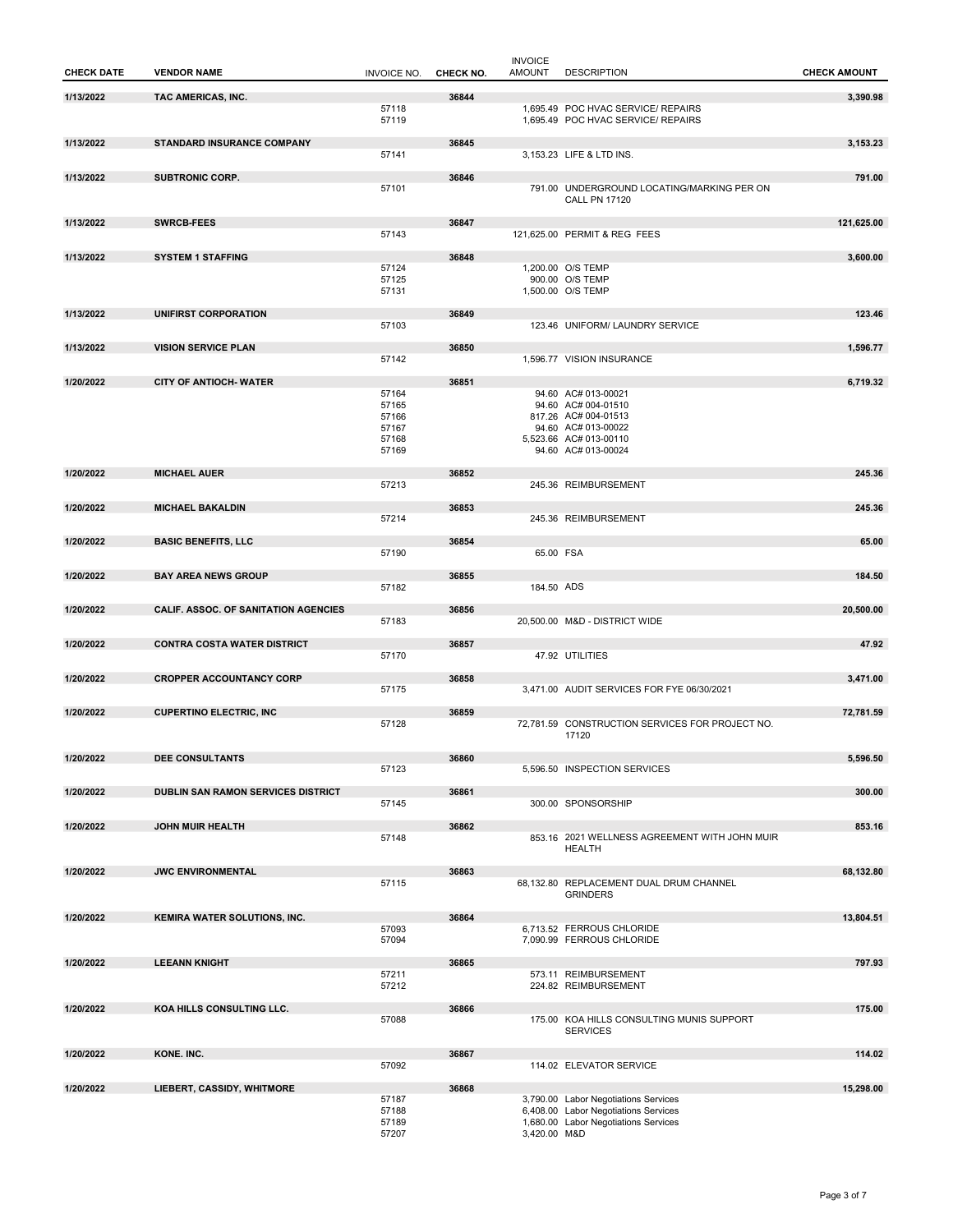| <b>CHECK DATE</b> | <b>VENDOR NAME</b>                              | <b>INVOICE NO.</b>      | CHECK NO. | <b>INVOICE</b><br><b>AMOUNT</b> | <b>DESCRIPTION</b>                                                                                    | <b>CHECK AMOUNT</b> |
|-------------------|-------------------------------------------------|-------------------------|-----------|---------------------------------|-------------------------------------------------------------------------------------------------------|---------------------|
| 1/20/2022         | <b>ELIJAH LOSOYA</b>                            |                         | 36869     |                                 |                                                                                                       | 175.00              |
| 1/20/2022         | <b>LYSTEK INTERNATIONAL LIMITED</b>             | 57221                   | 36870     |                                 | 175.00 SAFETY SHOES                                                                                   | 4,001.58            |
|                   |                                                 | 57041                   |           |                                 | 4,001.58 BIOSOLIDS DISPOSAL                                                                           |                     |
| 1/20/2022         | MCCAMPBELL ANALYTICAL, INC.                     | 57144                   | 36871     |                                 | 350.00 CONTRACT LAB SUPPORT FOR PRETREATMENT                                                          | 350.00              |
| 1/20/2022         | McCAULEY AGRICULTURAL & PEST<br><b>SERVICES</b> |                         | 36872     |                                 |                                                                                                       | 75.00               |
|                   |                                                 | 57226                   |           |                                 | 75.00 PEST CONTROL SERVICES                                                                           |                     |
| 1/20/2022         | <b>MCMASTER CARR SUPPLY CO</b>                  | 57206                   | 36873     |                                 | 448.57 INVENTORY                                                                                      | 448.57              |
| 1/20/2022         | <b>NOR CAL OVERHEAD, INC</b>                    | 57185                   | 36874     |                                 | 11,583.10 DEWATERING BUILDING DOOR REPAIR                                                             | 11,583.10           |
| 1/20/2022         | <b>OFFICE DEPOT</b>                             |                         | 36875     |                                 |                                                                                                       | 42.03               |
| 1/20/2022         | PACIFIC GAS & ELECTRIC COMPANY                  | 57178                   | 36876     |                                 | 42.03 OFFICE SUPPLIES                                                                                 | 39,317.66           |
|                   |                                                 | 57146<br>57179<br>57180 |           |                                 | 38,929.92 AC# 4835091675-4<br>53.70 UTILITY<br>334.04 UTILITY                                         |                     |
| 1/20/2022         | <b>ABEL PALACIO</b>                             | 57208                   | 36877     |                                 | 918.63 REIMBURSEMENT                                                                                  | 918.63              |
| 1/20/2022         | <b>REDWOOD PAINTING CO</b>                      |                         | 36878     |                                 |                                                                                                       | 4,680.00            |
|                   |                                                 | 57227                   |           |                                 | 4,680.00 MISC PAINT WORK AT RWF AND WWTP                                                              |                     |
| 1/20/2022         | <b>RH TECHNOLOGY</b>                            | 57191<br>57216          | 36879     |                                 | 1,979.77 O/S TEMP<br>4,885.20 O/S TEMP                                                                | 6,864.97            |
| 1/20/2022         | <b>CHERYL RHODES ALEXANDER</b>                  | 57209                   | 36880     |                                 | 96.17 REIMBURSEMENT                                                                                   | 96.17               |
| 1/20/2022         | <b>TERRY SPURGEON</b>                           |                         | 36881     |                                 |                                                                                                       | 483.62              |
|                   |                                                 | 57215                   |           |                                 | 483.62 REIMBURSEMENT                                                                                  |                     |
| 1/20/2022         | <b>STREAMLINE</b>                               | 57147                   | 36882     |                                 | 550.00 SOFTWARE                                                                                       | 550.00              |
| 1/20/2022         | <b>JAYNE STROMMER</b>                           |                         | 36883     |                                 |                                                                                                       | 166.12              |
| 1/20/2022         |                                                 | 57210                   |           |                                 | 166.12 REIMBURSEMENT                                                                                  |                     |
|                   | <b>SYSTEM 1 STAFFING</b>                        | 57163                   | 36884     |                                 | 1,500.00 O/S TEMP                                                                                     | 1,500.00            |
| 1/20/2022         | THATCHER COMPANY OF CALIFORNIA, INC             |                         | 36885     |                                 |                                                                                                       | 6,734.95            |
|                   |                                                 | 57204<br>57205          |           |                                 | 3,357.26 ALUMINUM SULFATE<br>3,377.69 ALUMINUM SULFATE                                                |                     |
| 1/20/2022         | <b>STACY TUCKER</b>                             |                         | 36886     |                                 |                                                                                                       | 37.00               |
|                   |                                                 | 57099                   |           |                                 | 37.00 REIMBURSEMENT                                                                                   |                     |
| 1/20/2022         | UNIFIRST CORPORATION                            | 57059<br>57060<br>57061 | 36887     |                                 | 183.21 UNIFORM/ LAUNDRY SERVICE<br>171.59 UNIFORM/ LAUNDRY SERVICE<br>142.33 UNIFORM/ LAUNDRY SERVICE | 497.13              |
| 1/20/2022         | <b>UNIVAR USA INC</b>                           |                         | 36888     |                                 |                                                                                                       | 9,880.37            |
|                   |                                                 | 57064<br>57095          |           |                                 | 3.537.63 SODIUM HYPOCHLORITE<br>6,342.74 SODIUM BISULFITE                                             |                     |
| 1/27/2022         | <b>ALHAMBRA &amp; SIERRA SPRGS WATER</b>        |                         | 36889     |                                 |                                                                                                       | 303.54              |
| 1/27/2022         | <b>CITY OF ANTIOCH- WATER</b>                   | 57266                   | 36890     |                                 | 303.54 BOTTLED WATER SERVICE                                                                          | 66.90               |
|                   |                                                 | 57230                   |           |                                 | 66.90 AC# 013-00023                                                                                   |                     |
| 1/27/2022         | <b>AQUA METRIC SALES COMPANY</b>                | 57276                   | 36891     |                                 | 2,922.65 RW METERS TO REPLACE EXISTING OLD STYLE<br><b>METERS</b>                                     | 2,922.65            |
| 1/27/2022         | <b>BATTALION ONE FIRE PROTECTION, INC</b>       |                         | 36892     |                                 |                                                                                                       | 555.00              |
|                   |                                                 | 57235                   |           |                                 | 555.00 TEST, CLEAN AND INSPECT FIRE PROTECTION<br><b>SYSTEMS</b>                                      |                     |
| 1/27/2022         | BAY AREA AIR QUALITY MNGMENT                    |                         | 36893     |                                 |                                                                                                       | 593.00              |
| 1/27/2022         | <b>SCOT ALLISON CAMPBELL</b>                    | 57279                   | 36894     |                                 | 593.00 PERMIT & REG FEES                                                                              | 3,450.00            |
|                   |                                                 | 57275                   |           |                                 | 3,450.00 CP8901 SUCTION SNUBBER MODIFICATION                                                          |                     |
| 1/27/2022         | <b>CALTEST ANALYTICAL LABORATORY</b>            | 57135                   | 36895     |                                 | 960.30 PROVIDE LAB TESTING FOR NPDES PERMIT<br>COMPLAINCE                                             | 960.30              |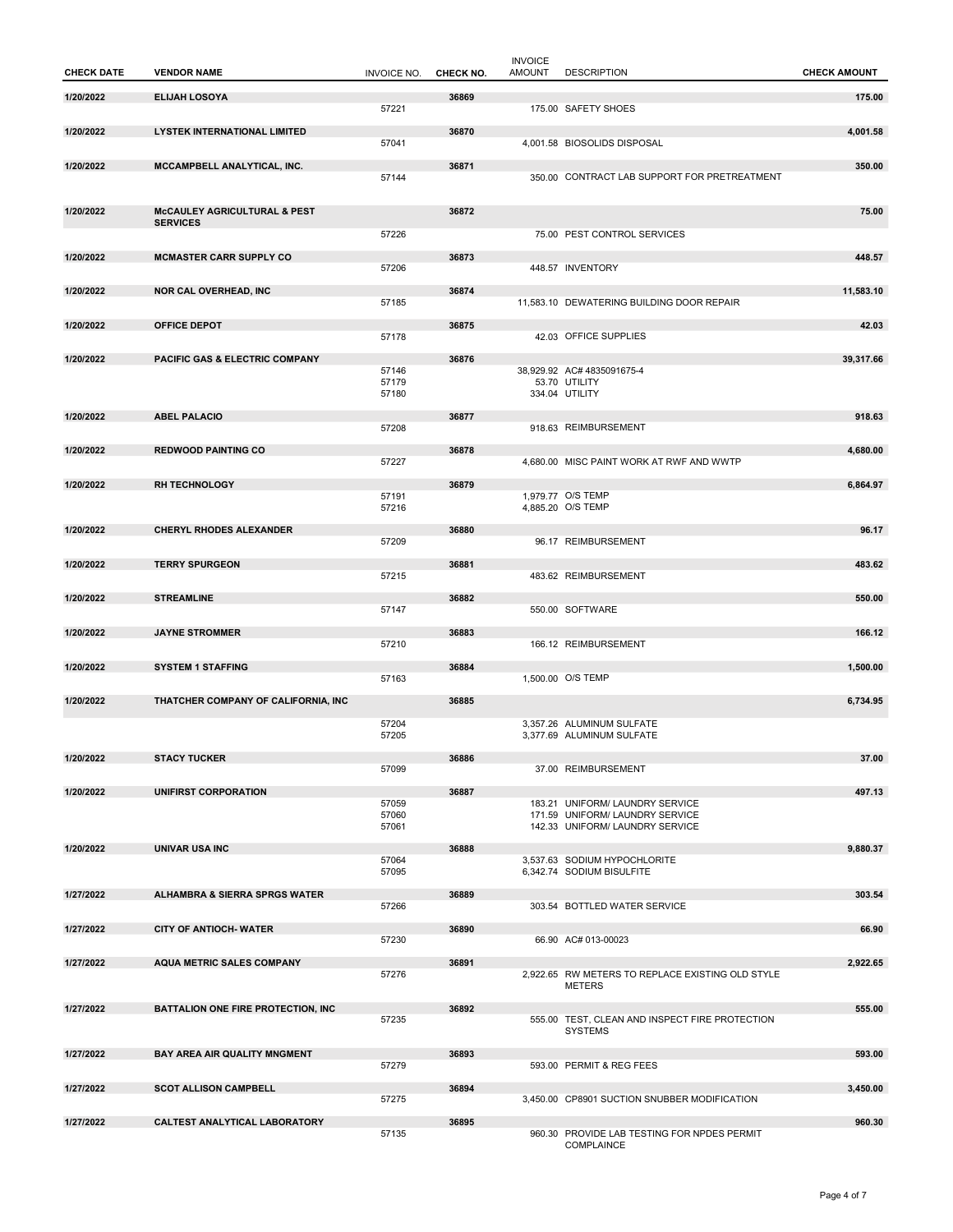| 1/27/2022<br><b>CAROLLO ENGINEERS</b><br>36896<br>8.080.00<br>57234<br>8,080.00 PRIMARY CLARIFIER AREA IMPROVE<br>1/27/2022<br><b>CLEAN EARTH ENVIRONMENTAL</b><br>36897<br>34,443.04<br><b>SOLUTIONS, INC</b><br>57280<br>34,443.04 PROVIDE TRANS/DISPOSAL/LABOR FOR HHW &<br><b>TEMP EVENTS</b><br>1/27/2022<br><b>CONTRA COSTA COUNTY</b><br>36898<br>24,737.00<br>57267<br>24,737.00 LEGAL SERVICES<br>1/27/2022<br><b>CONTRA COSTA HEALTH SERVICES</b><br>36899<br>1,054.00<br>57274<br>1,054.00 PERMIT & REG FEES<br>36900<br>1/27/2022<br><b>CORELOGIC INFORMATION SOLUTIONS, INC.</b><br>165.00<br>57236<br>165.00 REALQUEST PROPERTY INFORMATION<br>36901<br>1/27/2022<br>DELL COMPUTER CORP. MARKETING<br>29,995.37<br>57288<br>29,995.37 2021-22 Computer Replacements - Laptops and<br>Docks<br>1/27/2022<br>36902<br>1,099.77<br><b>EXPRESS SERVICES, INC.</b><br>57240<br>423.00 O/S TEMP<br>57241<br>229.68 O/S TEMP<br>57242<br>195.75 O/S TEMP<br>57243<br>186.09 O/S TEMP<br>57244<br>65.25 O/S TEMP<br>1/27/2022<br>36903<br>182.08<br><b>FASTENAL COMPANY</b><br>57106<br>182.08 MAINTENANCE CONSUMABLE ITEMS<br><b>FLYERS ENERGY LLC</b><br>1/27/2022<br>36904<br>150.00<br>57237<br>150.00 NET15 TEMPORARY TANK RENTAL AND FUELING<br>PN19112<br>1/27/2022<br><b>GLADWELL GOVERNMENTAL SERVICES</b><br>36905<br>250.00<br>57127<br>250.00 LEGAL SERVICES<br>1/27/2022<br><b>GOT POWER, INC.</b><br>36906<br>3,602.90<br>57248<br>3,602.90 GENERATOR RENTAL FOR ATS ISSUE AT<br>PITTSBURG PS<br>1/27/2022<br><b>GRAINGER</b><br>36907<br>1,230.61<br>57249<br>1,230.61 AERATION BASIN LED LAMPS<br>1/27/2022<br>36908<br>14,292.42<br><b>KEMIRA WATER SOLUTIONS, INC.</b><br>7,141.65 FERROUS CHLORIDE<br>57250<br>7,150.77 FERROUS CHLORIDE<br>57277<br>1/27/2022<br>KOA HILLS CONSULTING LLC.<br>36909<br>1,968.75<br>175.00 KOA HILLS CONSULTING MUNIS SUPPORT<br>57173<br><b>SERVICES</b><br>1.793.75 MUNIS ERP ENHANCEMENT PROJECT<br>57174<br>1/27/2022<br>36910<br>LIEBERT, CASSIDY, WHITMORE<br>4,160.00<br>57252<br>1,544.00 Labor Negotiations Services<br>57253<br>336.00 Labor Negotiations Services<br>57254<br>2,280.00 Labor Negotiations Services<br>36911<br>1/27/2022<br><b>McCAULEY AGRICULTURAL &amp; PEST</b><br>4,750.00<br><b>SERVICES</b><br>57228<br>1,250.00 VEGETATION MANAGEMENT FOR THE DISTRICT<br>57229<br>3,500.00 VEGETATION MANAGEMENT FOR THE DISTRICT<br>1/27/2022<br><b>MEYERS NAVE</b><br>36912<br>1.477.44<br>57149<br>1,477.44 LEGAL SERVICES<br>36913<br>1/27/2022<br>NORTHPOINT SECURITY SERVICES, INC.<br>5,368.71<br>57255<br>5.368.71 INTERIM SECURITY PATROL SERVICES<br>36914<br>1/27/2022<br><b>OFFICE DEPOT</b><br>410.84<br>201.46 OFFICE SUPPLIES<br>57218<br>209.38 OFFICE SUPPLIES<br>57219<br>1/27/2022<br><b>PACIFIC GAS &amp; ELECTRIC COMPANY</b><br>36915<br>35,981.71<br>57281<br>35,981.71 AC# 5138050344-4<br>1/27/2022<br><b>CITY OF PITTSBURG</b><br>36916<br>585.35<br>57251<br>585.35 UTILITIES<br><b>PSOMAS</b><br>1/27/2022<br>36917<br>49,477.55<br>49,477.55 CONSTRUCTION MANAGEMENT SERVICES<br>57239<br>1/27/2022<br>QUADIENT LEASING USA, INC.<br>36918<br>576.96<br>288.48 LEASING OF QUADIENT POSTAGE MACHINE<br>57293<br>57294<br>288.48 LEASING OF QUADIENT POSTAGE MACHINE<br>1/27/2022<br><b>DARIN JAMES REINHOLDT</b><br>36919<br>310.00<br>57238<br>310.00 UNDERGROUND STORAGE TANK DESIGNATED | <b>CHECK DATE</b> | <b>VENDOR NAME</b> | <b>INVOICE NO.</b> | CHECK NO. | <b>INVOICE</b><br><b>AMOUNT</b> | <b>DESCRIPTION</b> | <b>CHECK AMOUNT</b> |
|-----------------------------------------------------------------------------------------------------------------------------------------------------------------------------------------------------------------------------------------------------------------------------------------------------------------------------------------------------------------------------------------------------------------------------------------------------------------------------------------------------------------------------------------------------------------------------------------------------------------------------------------------------------------------------------------------------------------------------------------------------------------------------------------------------------------------------------------------------------------------------------------------------------------------------------------------------------------------------------------------------------------------------------------------------------------------------------------------------------------------------------------------------------------------------------------------------------------------------------------------------------------------------------------------------------------------------------------------------------------------------------------------------------------------------------------------------------------------------------------------------------------------------------------------------------------------------------------------------------------------------------------------------------------------------------------------------------------------------------------------------------------------------------------------------------------------------------------------------------------------------------------------------------------------------------------------------------------------------------------------------------------------------------------------------------------------------------------------------------------------------------------------------------------------------------------------------------------------------------------------------------------------------------------------------------------------------------------------------------------------------------------------------------------------------------------------------------------------------------------------------------------------------------------------------------------------------------------------------------------------------------------------------------------------------------------------------------------------------------------------------------------------------------------------------------------------------------------------------------------------------------------------------------------------------------------------------------------------------------------------------------------------------------------------------------------------------------------------------------------------------------------------------------------------------------------------------------------------------------------------------------------------------------------------------------------------------------------------------------------------------------------------------|-------------------|--------------------|--------------------|-----------|---------------------------------|--------------------|---------------------|
|                                                                                                                                                                                                                                                                                                                                                                                                                                                                                                                                                                                                                                                                                                                                                                                                                                                                                                                                                                                                                                                                                                                                                                                                                                                                                                                                                                                                                                                                                                                                                                                                                                                                                                                                                                                                                                                                                                                                                                                                                                                                                                                                                                                                                                                                                                                                                                                                                                                                                                                                                                                                                                                                                                                                                                                                                                                                                                                                                                                                                                                                                                                                                                                                                                                                                                                                                                                                     |                   |                    |                    |           |                                 |                    |                     |
|                                                                                                                                                                                                                                                                                                                                                                                                                                                                                                                                                                                                                                                                                                                                                                                                                                                                                                                                                                                                                                                                                                                                                                                                                                                                                                                                                                                                                                                                                                                                                                                                                                                                                                                                                                                                                                                                                                                                                                                                                                                                                                                                                                                                                                                                                                                                                                                                                                                                                                                                                                                                                                                                                                                                                                                                                                                                                                                                                                                                                                                                                                                                                                                                                                                                                                                                                                                                     |                   |                    |                    |           |                                 |                    |                     |
|                                                                                                                                                                                                                                                                                                                                                                                                                                                                                                                                                                                                                                                                                                                                                                                                                                                                                                                                                                                                                                                                                                                                                                                                                                                                                                                                                                                                                                                                                                                                                                                                                                                                                                                                                                                                                                                                                                                                                                                                                                                                                                                                                                                                                                                                                                                                                                                                                                                                                                                                                                                                                                                                                                                                                                                                                                                                                                                                                                                                                                                                                                                                                                                                                                                                                                                                                                                                     |                   |                    |                    |           |                                 |                    |                     |
|                                                                                                                                                                                                                                                                                                                                                                                                                                                                                                                                                                                                                                                                                                                                                                                                                                                                                                                                                                                                                                                                                                                                                                                                                                                                                                                                                                                                                                                                                                                                                                                                                                                                                                                                                                                                                                                                                                                                                                                                                                                                                                                                                                                                                                                                                                                                                                                                                                                                                                                                                                                                                                                                                                                                                                                                                                                                                                                                                                                                                                                                                                                                                                                                                                                                                                                                                                                                     |                   |                    |                    |           |                                 |                    |                     |
|                                                                                                                                                                                                                                                                                                                                                                                                                                                                                                                                                                                                                                                                                                                                                                                                                                                                                                                                                                                                                                                                                                                                                                                                                                                                                                                                                                                                                                                                                                                                                                                                                                                                                                                                                                                                                                                                                                                                                                                                                                                                                                                                                                                                                                                                                                                                                                                                                                                                                                                                                                                                                                                                                                                                                                                                                                                                                                                                                                                                                                                                                                                                                                                                                                                                                                                                                                                                     |                   |                    |                    |           |                                 |                    |                     |
|                                                                                                                                                                                                                                                                                                                                                                                                                                                                                                                                                                                                                                                                                                                                                                                                                                                                                                                                                                                                                                                                                                                                                                                                                                                                                                                                                                                                                                                                                                                                                                                                                                                                                                                                                                                                                                                                                                                                                                                                                                                                                                                                                                                                                                                                                                                                                                                                                                                                                                                                                                                                                                                                                                                                                                                                                                                                                                                                                                                                                                                                                                                                                                                                                                                                                                                                                                                                     |                   |                    |                    |           |                                 |                    |                     |
|                                                                                                                                                                                                                                                                                                                                                                                                                                                                                                                                                                                                                                                                                                                                                                                                                                                                                                                                                                                                                                                                                                                                                                                                                                                                                                                                                                                                                                                                                                                                                                                                                                                                                                                                                                                                                                                                                                                                                                                                                                                                                                                                                                                                                                                                                                                                                                                                                                                                                                                                                                                                                                                                                                                                                                                                                                                                                                                                                                                                                                                                                                                                                                                                                                                                                                                                                                                                     |                   |                    |                    |           |                                 |                    |                     |
|                                                                                                                                                                                                                                                                                                                                                                                                                                                                                                                                                                                                                                                                                                                                                                                                                                                                                                                                                                                                                                                                                                                                                                                                                                                                                                                                                                                                                                                                                                                                                                                                                                                                                                                                                                                                                                                                                                                                                                                                                                                                                                                                                                                                                                                                                                                                                                                                                                                                                                                                                                                                                                                                                                                                                                                                                                                                                                                                                                                                                                                                                                                                                                                                                                                                                                                                                                                                     |                   |                    |                    |           |                                 |                    |                     |
|                                                                                                                                                                                                                                                                                                                                                                                                                                                                                                                                                                                                                                                                                                                                                                                                                                                                                                                                                                                                                                                                                                                                                                                                                                                                                                                                                                                                                                                                                                                                                                                                                                                                                                                                                                                                                                                                                                                                                                                                                                                                                                                                                                                                                                                                                                                                                                                                                                                                                                                                                                                                                                                                                                                                                                                                                                                                                                                                                                                                                                                                                                                                                                                                                                                                                                                                                                                                     |                   |                    |                    |           |                                 |                    |                     |
|                                                                                                                                                                                                                                                                                                                                                                                                                                                                                                                                                                                                                                                                                                                                                                                                                                                                                                                                                                                                                                                                                                                                                                                                                                                                                                                                                                                                                                                                                                                                                                                                                                                                                                                                                                                                                                                                                                                                                                                                                                                                                                                                                                                                                                                                                                                                                                                                                                                                                                                                                                                                                                                                                                                                                                                                                                                                                                                                                                                                                                                                                                                                                                                                                                                                                                                                                                                                     |                   |                    |                    |           |                                 |                    |                     |
|                                                                                                                                                                                                                                                                                                                                                                                                                                                                                                                                                                                                                                                                                                                                                                                                                                                                                                                                                                                                                                                                                                                                                                                                                                                                                                                                                                                                                                                                                                                                                                                                                                                                                                                                                                                                                                                                                                                                                                                                                                                                                                                                                                                                                                                                                                                                                                                                                                                                                                                                                                                                                                                                                                                                                                                                                                                                                                                                                                                                                                                                                                                                                                                                                                                                                                                                                                                                     |                   |                    |                    |           |                                 |                    |                     |
|                                                                                                                                                                                                                                                                                                                                                                                                                                                                                                                                                                                                                                                                                                                                                                                                                                                                                                                                                                                                                                                                                                                                                                                                                                                                                                                                                                                                                                                                                                                                                                                                                                                                                                                                                                                                                                                                                                                                                                                                                                                                                                                                                                                                                                                                                                                                                                                                                                                                                                                                                                                                                                                                                                                                                                                                                                                                                                                                                                                                                                                                                                                                                                                                                                                                                                                                                                                                     |                   |                    |                    |           |                                 |                    |                     |
|                                                                                                                                                                                                                                                                                                                                                                                                                                                                                                                                                                                                                                                                                                                                                                                                                                                                                                                                                                                                                                                                                                                                                                                                                                                                                                                                                                                                                                                                                                                                                                                                                                                                                                                                                                                                                                                                                                                                                                                                                                                                                                                                                                                                                                                                                                                                                                                                                                                                                                                                                                                                                                                                                                                                                                                                                                                                                                                                                                                                                                                                                                                                                                                                                                                                                                                                                                                                     |                   |                    |                    |           |                                 |                    |                     |
|                                                                                                                                                                                                                                                                                                                                                                                                                                                                                                                                                                                                                                                                                                                                                                                                                                                                                                                                                                                                                                                                                                                                                                                                                                                                                                                                                                                                                                                                                                                                                                                                                                                                                                                                                                                                                                                                                                                                                                                                                                                                                                                                                                                                                                                                                                                                                                                                                                                                                                                                                                                                                                                                                                                                                                                                                                                                                                                                                                                                                                                                                                                                                                                                                                                                                                                                                                                                     |                   |                    |                    |           |                                 |                    |                     |
|                                                                                                                                                                                                                                                                                                                                                                                                                                                                                                                                                                                                                                                                                                                                                                                                                                                                                                                                                                                                                                                                                                                                                                                                                                                                                                                                                                                                                                                                                                                                                                                                                                                                                                                                                                                                                                                                                                                                                                                                                                                                                                                                                                                                                                                                                                                                                                                                                                                                                                                                                                                                                                                                                                                                                                                                                                                                                                                                                                                                                                                                                                                                                                                                                                                                                                                                                                                                     |                   |                    |                    |           |                                 |                    |                     |
|                                                                                                                                                                                                                                                                                                                                                                                                                                                                                                                                                                                                                                                                                                                                                                                                                                                                                                                                                                                                                                                                                                                                                                                                                                                                                                                                                                                                                                                                                                                                                                                                                                                                                                                                                                                                                                                                                                                                                                                                                                                                                                                                                                                                                                                                                                                                                                                                                                                                                                                                                                                                                                                                                                                                                                                                                                                                                                                                                                                                                                                                                                                                                                                                                                                                                                                                                                                                     |                   |                    |                    |           |                                 |                    |                     |
|                                                                                                                                                                                                                                                                                                                                                                                                                                                                                                                                                                                                                                                                                                                                                                                                                                                                                                                                                                                                                                                                                                                                                                                                                                                                                                                                                                                                                                                                                                                                                                                                                                                                                                                                                                                                                                                                                                                                                                                                                                                                                                                                                                                                                                                                                                                                                                                                                                                                                                                                                                                                                                                                                                                                                                                                                                                                                                                                                                                                                                                                                                                                                                                                                                                                                                                                                                                                     |                   |                    |                    |           |                                 |                    |                     |
|                                                                                                                                                                                                                                                                                                                                                                                                                                                                                                                                                                                                                                                                                                                                                                                                                                                                                                                                                                                                                                                                                                                                                                                                                                                                                                                                                                                                                                                                                                                                                                                                                                                                                                                                                                                                                                                                                                                                                                                                                                                                                                                                                                                                                                                                                                                                                                                                                                                                                                                                                                                                                                                                                                                                                                                                                                                                                                                                                                                                                                                                                                                                                                                                                                                                                                                                                                                                     |                   |                    |                    |           |                                 |                    |                     |
|                                                                                                                                                                                                                                                                                                                                                                                                                                                                                                                                                                                                                                                                                                                                                                                                                                                                                                                                                                                                                                                                                                                                                                                                                                                                                                                                                                                                                                                                                                                                                                                                                                                                                                                                                                                                                                                                                                                                                                                                                                                                                                                                                                                                                                                                                                                                                                                                                                                                                                                                                                                                                                                                                                                                                                                                                                                                                                                                                                                                                                                                                                                                                                                                                                                                                                                                                                                                     |                   |                    |                    |           |                                 |                    |                     |
|                                                                                                                                                                                                                                                                                                                                                                                                                                                                                                                                                                                                                                                                                                                                                                                                                                                                                                                                                                                                                                                                                                                                                                                                                                                                                                                                                                                                                                                                                                                                                                                                                                                                                                                                                                                                                                                                                                                                                                                                                                                                                                                                                                                                                                                                                                                                                                                                                                                                                                                                                                                                                                                                                                                                                                                                                                                                                                                                                                                                                                                                                                                                                                                                                                                                                                                                                                                                     |                   |                    |                    |           |                                 |                    |                     |
|                                                                                                                                                                                                                                                                                                                                                                                                                                                                                                                                                                                                                                                                                                                                                                                                                                                                                                                                                                                                                                                                                                                                                                                                                                                                                                                                                                                                                                                                                                                                                                                                                                                                                                                                                                                                                                                                                                                                                                                                                                                                                                                                                                                                                                                                                                                                                                                                                                                                                                                                                                                                                                                                                                                                                                                                                                                                                                                                                                                                                                                                                                                                                                                                                                                                                                                                                                                                     |                   |                    |                    |           |                                 |                    |                     |
|                                                                                                                                                                                                                                                                                                                                                                                                                                                                                                                                                                                                                                                                                                                                                                                                                                                                                                                                                                                                                                                                                                                                                                                                                                                                                                                                                                                                                                                                                                                                                                                                                                                                                                                                                                                                                                                                                                                                                                                                                                                                                                                                                                                                                                                                                                                                                                                                                                                                                                                                                                                                                                                                                                                                                                                                                                                                                                                                                                                                                                                                                                                                                                                                                                                                                                                                                                                                     |                   |                    |                    |           |                                 |                    |                     |
|                                                                                                                                                                                                                                                                                                                                                                                                                                                                                                                                                                                                                                                                                                                                                                                                                                                                                                                                                                                                                                                                                                                                                                                                                                                                                                                                                                                                                                                                                                                                                                                                                                                                                                                                                                                                                                                                                                                                                                                                                                                                                                                                                                                                                                                                                                                                                                                                                                                                                                                                                                                                                                                                                                                                                                                                                                                                                                                                                                                                                                                                                                                                                                                                                                                                                                                                                                                                     |                   |                    |                    |           |                                 |                    |                     |
|                                                                                                                                                                                                                                                                                                                                                                                                                                                                                                                                                                                                                                                                                                                                                                                                                                                                                                                                                                                                                                                                                                                                                                                                                                                                                                                                                                                                                                                                                                                                                                                                                                                                                                                                                                                                                                                                                                                                                                                                                                                                                                                                                                                                                                                                                                                                                                                                                                                                                                                                                                                                                                                                                                                                                                                                                                                                                                                                                                                                                                                                                                                                                                                                                                                                                                                                                                                                     |                   |                    |                    |           |                                 |                    |                     |
|                                                                                                                                                                                                                                                                                                                                                                                                                                                                                                                                                                                                                                                                                                                                                                                                                                                                                                                                                                                                                                                                                                                                                                                                                                                                                                                                                                                                                                                                                                                                                                                                                                                                                                                                                                                                                                                                                                                                                                                                                                                                                                                                                                                                                                                                                                                                                                                                                                                                                                                                                                                                                                                                                                                                                                                                                                                                                                                                                                                                                                                                                                                                                                                                                                                                                                                                                                                                     |                   |                    |                    |           |                                 |                    |                     |
|                                                                                                                                                                                                                                                                                                                                                                                                                                                                                                                                                                                                                                                                                                                                                                                                                                                                                                                                                                                                                                                                                                                                                                                                                                                                                                                                                                                                                                                                                                                                                                                                                                                                                                                                                                                                                                                                                                                                                                                                                                                                                                                                                                                                                                                                                                                                                                                                                                                                                                                                                                                                                                                                                                                                                                                                                                                                                                                                                                                                                                                                                                                                                                                                                                                                                                                                                                                                     |                   |                    |                    |           |                                 |                    |                     |
|                                                                                                                                                                                                                                                                                                                                                                                                                                                                                                                                                                                                                                                                                                                                                                                                                                                                                                                                                                                                                                                                                                                                                                                                                                                                                                                                                                                                                                                                                                                                                                                                                                                                                                                                                                                                                                                                                                                                                                                                                                                                                                                                                                                                                                                                                                                                                                                                                                                                                                                                                                                                                                                                                                                                                                                                                                                                                                                                                                                                                                                                                                                                                                                                                                                                                                                                                                                                     |                   |                    |                    |           |                                 |                    |                     |
|                                                                                                                                                                                                                                                                                                                                                                                                                                                                                                                                                                                                                                                                                                                                                                                                                                                                                                                                                                                                                                                                                                                                                                                                                                                                                                                                                                                                                                                                                                                                                                                                                                                                                                                                                                                                                                                                                                                                                                                                                                                                                                                                                                                                                                                                                                                                                                                                                                                                                                                                                                                                                                                                                                                                                                                                                                                                                                                                                                                                                                                                                                                                                                                                                                                                                                                                                                                                     |                   |                    |                    |           |                                 |                    |                     |
|                                                                                                                                                                                                                                                                                                                                                                                                                                                                                                                                                                                                                                                                                                                                                                                                                                                                                                                                                                                                                                                                                                                                                                                                                                                                                                                                                                                                                                                                                                                                                                                                                                                                                                                                                                                                                                                                                                                                                                                                                                                                                                                                                                                                                                                                                                                                                                                                                                                                                                                                                                                                                                                                                                                                                                                                                                                                                                                                                                                                                                                                                                                                                                                                                                                                                                                                                                                                     |                   |                    |                    |           |                                 |                    |                     |
|                                                                                                                                                                                                                                                                                                                                                                                                                                                                                                                                                                                                                                                                                                                                                                                                                                                                                                                                                                                                                                                                                                                                                                                                                                                                                                                                                                                                                                                                                                                                                                                                                                                                                                                                                                                                                                                                                                                                                                                                                                                                                                                                                                                                                                                                                                                                                                                                                                                                                                                                                                                                                                                                                                                                                                                                                                                                                                                                                                                                                                                                                                                                                                                                                                                                                                                                                                                                     |                   |                    |                    |           |                                 |                    |                     |
|                                                                                                                                                                                                                                                                                                                                                                                                                                                                                                                                                                                                                                                                                                                                                                                                                                                                                                                                                                                                                                                                                                                                                                                                                                                                                                                                                                                                                                                                                                                                                                                                                                                                                                                                                                                                                                                                                                                                                                                                                                                                                                                                                                                                                                                                                                                                                                                                                                                                                                                                                                                                                                                                                                                                                                                                                                                                                                                                                                                                                                                                                                                                                                                                                                                                                                                                                                                                     |                   |                    |                    |           |                                 |                    |                     |
|                                                                                                                                                                                                                                                                                                                                                                                                                                                                                                                                                                                                                                                                                                                                                                                                                                                                                                                                                                                                                                                                                                                                                                                                                                                                                                                                                                                                                                                                                                                                                                                                                                                                                                                                                                                                                                                                                                                                                                                                                                                                                                                                                                                                                                                                                                                                                                                                                                                                                                                                                                                                                                                                                                                                                                                                                                                                                                                                                                                                                                                                                                                                                                                                                                                                                                                                                                                                     |                   |                    |                    |           |                                 |                    |                     |
|                                                                                                                                                                                                                                                                                                                                                                                                                                                                                                                                                                                                                                                                                                                                                                                                                                                                                                                                                                                                                                                                                                                                                                                                                                                                                                                                                                                                                                                                                                                                                                                                                                                                                                                                                                                                                                                                                                                                                                                                                                                                                                                                                                                                                                                                                                                                                                                                                                                                                                                                                                                                                                                                                                                                                                                                                                                                                                                                                                                                                                                                                                                                                                                                                                                                                                                                                                                                     |                   |                    |                    |           |                                 |                    |                     |
|                                                                                                                                                                                                                                                                                                                                                                                                                                                                                                                                                                                                                                                                                                                                                                                                                                                                                                                                                                                                                                                                                                                                                                                                                                                                                                                                                                                                                                                                                                                                                                                                                                                                                                                                                                                                                                                                                                                                                                                                                                                                                                                                                                                                                                                                                                                                                                                                                                                                                                                                                                                                                                                                                                                                                                                                                                                                                                                                                                                                                                                                                                                                                                                                                                                                                                                                                                                                     |                   |                    |                    |           |                                 |                    |                     |
|                                                                                                                                                                                                                                                                                                                                                                                                                                                                                                                                                                                                                                                                                                                                                                                                                                                                                                                                                                                                                                                                                                                                                                                                                                                                                                                                                                                                                                                                                                                                                                                                                                                                                                                                                                                                                                                                                                                                                                                                                                                                                                                                                                                                                                                                                                                                                                                                                                                                                                                                                                                                                                                                                                                                                                                                                                                                                                                                                                                                                                                                                                                                                                                                                                                                                                                                                                                                     |                   |                    |                    |           |                                 |                    |                     |
|                                                                                                                                                                                                                                                                                                                                                                                                                                                                                                                                                                                                                                                                                                                                                                                                                                                                                                                                                                                                                                                                                                                                                                                                                                                                                                                                                                                                                                                                                                                                                                                                                                                                                                                                                                                                                                                                                                                                                                                                                                                                                                                                                                                                                                                                                                                                                                                                                                                                                                                                                                                                                                                                                                                                                                                                                                                                                                                                                                                                                                                                                                                                                                                                                                                                                                                                                                                                     |                   |                    |                    |           |                                 |                    |                     |
|                                                                                                                                                                                                                                                                                                                                                                                                                                                                                                                                                                                                                                                                                                                                                                                                                                                                                                                                                                                                                                                                                                                                                                                                                                                                                                                                                                                                                                                                                                                                                                                                                                                                                                                                                                                                                                                                                                                                                                                                                                                                                                                                                                                                                                                                                                                                                                                                                                                                                                                                                                                                                                                                                                                                                                                                                                                                                                                                                                                                                                                                                                                                                                                                                                                                                                                                                                                                     |                   |                    |                    |           |                                 |                    |                     |
|                                                                                                                                                                                                                                                                                                                                                                                                                                                                                                                                                                                                                                                                                                                                                                                                                                                                                                                                                                                                                                                                                                                                                                                                                                                                                                                                                                                                                                                                                                                                                                                                                                                                                                                                                                                                                                                                                                                                                                                                                                                                                                                                                                                                                                                                                                                                                                                                                                                                                                                                                                                                                                                                                                                                                                                                                                                                                                                                                                                                                                                                                                                                                                                                                                                                                                                                                                                                     |                   |                    |                    |           |                                 |                    |                     |
|                                                                                                                                                                                                                                                                                                                                                                                                                                                                                                                                                                                                                                                                                                                                                                                                                                                                                                                                                                                                                                                                                                                                                                                                                                                                                                                                                                                                                                                                                                                                                                                                                                                                                                                                                                                                                                                                                                                                                                                                                                                                                                                                                                                                                                                                                                                                                                                                                                                                                                                                                                                                                                                                                                                                                                                                                                                                                                                                                                                                                                                                                                                                                                                                                                                                                                                                                                                                     |                   |                    |                    |           |                                 |                    |                     |
|                                                                                                                                                                                                                                                                                                                                                                                                                                                                                                                                                                                                                                                                                                                                                                                                                                                                                                                                                                                                                                                                                                                                                                                                                                                                                                                                                                                                                                                                                                                                                                                                                                                                                                                                                                                                                                                                                                                                                                                                                                                                                                                                                                                                                                                                                                                                                                                                                                                                                                                                                                                                                                                                                                                                                                                                                                                                                                                                                                                                                                                                                                                                                                                                                                                                                                                                                                                                     |                   |                    |                    |           |                                 |                    |                     |
|                                                                                                                                                                                                                                                                                                                                                                                                                                                                                                                                                                                                                                                                                                                                                                                                                                                                                                                                                                                                                                                                                                                                                                                                                                                                                                                                                                                                                                                                                                                                                                                                                                                                                                                                                                                                                                                                                                                                                                                                                                                                                                                                                                                                                                                                                                                                                                                                                                                                                                                                                                                                                                                                                                                                                                                                                                                                                                                                                                                                                                                                                                                                                                                                                                                                                                                                                                                                     |                   |                    |                    |           |                                 |                    |                     |
|                                                                                                                                                                                                                                                                                                                                                                                                                                                                                                                                                                                                                                                                                                                                                                                                                                                                                                                                                                                                                                                                                                                                                                                                                                                                                                                                                                                                                                                                                                                                                                                                                                                                                                                                                                                                                                                                                                                                                                                                                                                                                                                                                                                                                                                                                                                                                                                                                                                                                                                                                                                                                                                                                                                                                                                                                                                                                                                                                                                                                                                                                                                                                                                                                                                                                                                                                                                                     |                   |                    |                    |           |                                 |                    |                     |
|                                                                                                                                                                                                                                                                                                                                                                                                                                                                                                                                                                                                                                                                                                                                                                                                                                                                                                                                                                                                                                                                                                                                                                                                                                                                                                                                                                                                                                                                                                                                                                                                                                                                                                                                                                                                                                                                                                                                                                                                                                                                                                                                                                                                                                                                                                                                                                                                                                                                                                                                                                                                                                                                                                                                                                                                                                                                                                                                                                                                                                                                                                                                                                                                                                                                                                                                                                                                     |                   |                    |                    |           |                                 |                    |                     |
|                                                                                                                                                                                                                                                                                                                                                                                                                                                                                                                                                                                                                                                                                                                                                                                                                                                                                                                                                                                                                                                                                                                                                                                                                                                                                                                                                                                                                                                                                                                                                                                                                                                                                                                                                                                                                                                                                                                                                                                                                                                                                                                                                                                                                                                                                                                                                                                                                                                                                                                                                                                                                                                                                                                                                                                                                                                                                                                                                                                                                                                                                                                                                                                                                                                                                                                                                                                                     |                   |                    |                    |           |                                 |                    |                     |
|                                                                                                                                                                                                                                                                                                                                                                                                                                                                                                                                                                                                                                                                                                                                                                                                                                                                                                                                                                                                                                                                                                                                                                                                                                                                                                                                                                                                                                                                                                                                                                                                                                                                                                                                                                                                                                                                                                                                                                                                                                                                                                                                                                                                                                                                                                                                                                                                                                                                                                                                                                                                                                                                                                                                                                                                                                                                                                                                                                                                                                                                                                                                                                                                                                                                                                                                                                                                     |                   |                    |                    |           |                                 |                    |                     |
|                                                                                                                                                                                                                                                                                                                                                                                                                                                                                                                                                                                                                                                                                                                                                                                                                                                                                                                                                                                                                                                                                                                                                                                                                                                                                                                                                                                                                                                                                                                                                                                                                                                                                                                                                                                                                                                                                                                                                                                                                                                                                                                                                                                                                                                                                                                                                                                                                                                                                                                                                                                                                                                                                                                                                                                                                                                                                                                                                                                                                                                                                                                                                                                                                                                                                                                                                                                                     |                   |                    |                    |           |                                 |                    |                     |
|                                                                                                                                                                                                                                                                                                                                                                                                                                                                                                                                                                                                                                                                                                                                                                                                                                                                                                                                                                                                                                                                                                                                                                                                                                                                                                                                                                                                                                                                                                                                                                                                                                                                                                                                                                                                                                                                                                                                                                                                                                                                                                                                                                                                                                                                                                                                                                                                                                                                                                                                                                                                                                                                                                                                                                                                                                                                                                                                                                                                                                                                                                                                                                                                                                                                                                                                                                                                     |                   |                    |                    |           |                                 |                    |                     |
|                                                                                                                                                                                                                                                                                                                                                                                                                                                                                                                                                                                                                                                                                                                                                                                                                                                                                                                                                                                                                                                                                                                                                                                                                                                                                                                                                                                                                                                                                                                                                                                                                                                                                                                                                                                                                                                                                                                                                                                                                                                                                                                                                                                                                                                                                                                                                                                                                                                                                                                                                                                                                                                                                                                                                                                                                                                                                                                                                                                                                                                                                                                                                                                                                                                                                                                                                                                                     |                   |                    |                    |           |                                 |                    |                     |
|                                                                                                                                                                                                                                                                                                                                                                                                                                                                                                                                                                                                                                                                                                                                                                                                                                                                                                                                                                                                                                                                                                                                                                                                                                                                                                                                                                                                                                                                                                                                                                                                                                                                                                                                                                                                                                                                                                                                                                                                                                                                                                                                                                                                                                                                                                                                                                                                                                                                                                                                                                                                                                                                                                                                                                                                                                                                                                                                                                                                                                                                                                                                                                                                                                                                                                                                                                                                     |                   |                    |                    |           |                                 |                    |                     |
|                                                                                                                                                                                                                                                                                                                                                                                                                                                                                                                                                                                                                                                                                                                                                                                                                                                                                                                                                                                                                                                                                                                                                                                                                                                                                                                                                                                                                                                                                                                                                                                                                                                                                                                                                                                                                                                                                                                                                                                                                                                                                                                                                                                                                                                                                                                                                                                                                                                                                                                                                                                                                                                                                                                                                                                                                                                                                                                                                                                                                                                                                                                                                                                                                                                                                                                                                                                                     |                   |                    |                    |           |                                 |                    |                     |
|                                                                                                                                                                                                                                                                                                                                                                                                                                                                                                                                                                                                                                                                                                                                                                                                                                                                                                                                                                                                                                                                                                                                                                                                                                                                                                                                                                                                                                                                                                                                                                                                                                                                                                                                                                                                                                                                                                                                                                                                                                                                                                                                                                                                                                                                                                                                                                                                                                                                                                                                                                                                                                                                                                                                                                                                                                                                                                                                                                                                                                                                                                                                                                                                                                                                                                                                                                                                     |                   |                    |                    |           |                                 |                    |                     |
|                                                                                                                                                                                                                                                                                                                                                                                                                                                                                                                                                                                                                                                                                                                                                                                                                                                                                                                                                                                                                                                                                                                                                                                                                                                                                                                                                                                                                                                                                                                                                                                                                                                                                                                                                                                                                                                                                                                                                                                                                                                                                                                                                                                                                                                                                                                                                                                                                                                                                                                                                                                                                                                                                                                                                                                                                                                                                                                                                                                                                                                                                                                                                                                                                                                                                                                                                                                                     |                   |                    |                    |           |                                 |                    |                     |
|                                                                                                                                                                                                                                                                                                                                                                                                                                                                                                                                                                                                                                                                                                                                                                                                                                                                                                                                                                                                                                                                                                                                                                                                                                                                                                                                                                                                                                                                                                                                                                                                                                                                                                                                                                                                                                                                                                                                                                                                                                                                                                                                                                                                                                                                                                                                                                                                                                                                                                                                                                                                                                                                                                                                                                                                                                                                                                                                                                                                                                                                                                                                                                                                                                                                                                                                                                                                     |                   |                    |                    |           |                                 |                    |                     |
|                                                                                                                                                                                                                                                                                                                                                                                                                                                                                                                                                                                                                                                                                                                                                                                                                                                                                                                                                                                                                                                                                                                                                                                                                                                                                                                                                                                                                                                                                                                                                                                                                                                                                                                                                                                                                                                                                                                                                                                                                                                                                                                                                                                                                                                                                                                                                                                                                                                                                                                                                                                                                                                                                                                                                                                                                                                                                                                                                                                                                                                                                                                                                                                                                                                                                                                                                                                                     |                   |                    |                    |           |                                 |                    |                     |
|                                                                                                                                                                                                                                                                                                                                                                                                                                                                                                                                                                                                                                                                                                                                                                                                                                                                                                                                                                                                                                                                                                                                                                                                                                                                                                                                                                                                                                                                                                                                                                                                                                                                                                                                                                                                                                                                                                                                                                                                                                                                                                                                                                                                                                                                                                                                                                                                                                                                                                                                                                                                                                                                                                                                                                                                                                                                                                                                                                                                                                                                                                                                                                                                                                                                                                                                                                                                     |                   |                    |                    |           |                                 |                    |                     |
|                                                                                                                                                                                                                                                                                                                                                                                                                                                                                                                                                                                                                                                                                                                                                                                                                                                                                                                                                                                                                                                                                                                                                                                                                                                                                                                                                                                                                                                                                                                                                                                                                                                                                                                                                                                                                                                                                                                                                                                                                                                                                                                                                                                                                                                                                                                                                                                                                                                                                                                                                                                                                                                                                                                                                                                                                                                                                                                                                                                                                                                                                                                                                                                                                                                                                                                                                                                                     |                   |                    |                    |           |                                 | <b>OPERATOR</b>    |                     |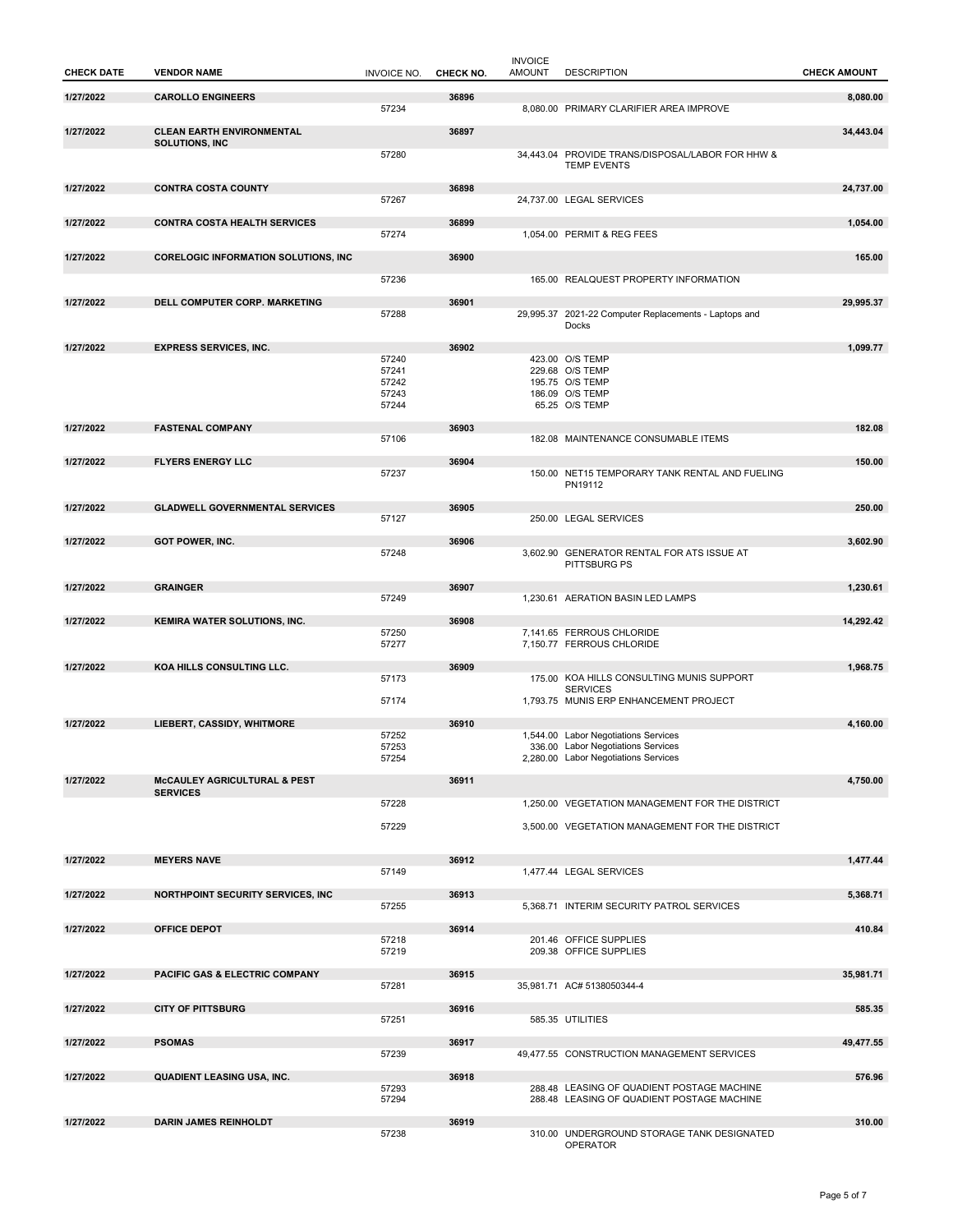| <b>CHECK DATE</b> | <b>VENDOR NAME</b>                     | <b>INVOICE NO.</b> | CHECK NO. | <b>INVOICE</b><br><b>AMOUNT</b> | <b>DESCRIPTION</b>                                                | <b>CHECK AMOUNT</b> |
|-------------------|----------------------------------------|--------------------|-----------|---------------------------------|-------------------------------------------------------------------|---------------------|
| 1/27/2022         | <b>RH TECHNOLOGY</b>                   |                    | 36920     |                                 |                                                                   | 10,111.84           |
|                   |                                        | 57245              |           |                                 | 4.589.60 O/S TEMP                                                 |                     |
|                   |                                        | 57269<br>57282     |           |                                 | 1,614.08 O/S TEMP<br>3,908.16 O/S TEMP                            |                     |
|                   |                                        |                    |           |                                 |                                                                   |                     |
| 1/27/2022         | TAC AMERICAS, INC.                     | 57257              | 36921     |                                 | 1,695.49 POC HVAC SERVICE/ REPAIRS                                | 1,695.49            |
|                   |                                        |                    |           |                                 |                                                                   |                     |
| 1/27/2022         | SPARLING INSTRUMENTS CO., INC.         | 57256              | 36922     |                                 | 679.50 FLOWMETERS FT1310 AND FT1311                               | 679.50              |
|                   |                                        |                    |           |                                 | REPLACEMENT DISPLAYS                                              |                     |
| 1/27/2022         | <b>SYNAGRO WEST, LLC</b>               |                    | 36923     |                                 |                                                                   | 121,891.39          |
|                   |                                        | 57160              |           |                                 | 60,073.45 BIOSOLIDS HAULING<br>60,224.89 BIOSOLIDS HAULING        |                     |
|                   |                                        | 57161<br>57162     |           |                                 | 1,593.05 BIOSOLIDS HAULING                                        |                     |
| 1/27/2022         | <b>SYSTEM 1 STAFFING</b>               |                    | 36924     |                                 |                                                                   | 2,400.00            |
|                   |                                        | 57260              |           |                                 | 1,500.00 O/S TEMP                                                 |                     |
|                   |                                        | 57261              |           |                                 | 900.00 O/S TEMP                                                   |                     |
| 1/27/2022         | TELSTAR INSTRUMENTS INC                |                    | 36925     |                                 |                                                                   | 8,344.52            |
|                   |                                        | 57082<br>57083     |           |                                 | 4,513.12 INVENTORY<br>2,991.27 INVENTORY                          |                     |
|                   |                                        | 57084              |           |                                 | 840.13 INVENTORY                                                  |                     |
| 1/27/2022         | THATCHER COMPANY OF CALIFORNIA, INC    |                    | 36926     |                                 |                                                                   | 10,074.69           |
|                   |                                        |                    |           |                                 |                                                                   |                     |
|                   |                                        | 57202<br>57203     |           |                                 | 3,357.26 ALUMINUM SULFATE<br>3,360.17 ALUMINUM SULFATE            |                     |
|                   |                                        | 57278              |           |                                 | 3,357.26 ALUMINUM SULFATE                                         |                     |
| 1/27/2022         | <b>TOSHIBA INTERNATIONAL CORP</b>      |                    | 36927     |                                 |                                                                   | 180.30              |
|                   |                                        | 57201              |           |                                 | 180.30 COPIER USAGE                                               |                     |
| 1/27/2022         | TRANSENE COMPANY, INC.                 |                    | 36928     |                                 |                                                                   | 3,478.84            |
|                   |                                        | 57285              |           |                                 | 3,478.84 INVENTORY                                                |                     |
| 1/27/2022         | TRI-VALLEY JANITORIAL SERVICE & SUPPLY |                    | 36929     |                                 |                                                                   | 9,336.00            |
|                   | INC,                                   | 57258              |           |                                 | 9,336.00 NIGHTLY JANITORIAL SERVICES                              |                     |
|                   |                                        |                    |           |                                 |                                                                   |                     |
| 1/27/2022         | <b>TYLER TECHNOLOGIES, INC.</b>        | 57246              | 36930     |                                 | 18,311.08 SOFTWARE RENEWAL                                        | 18,311.08           |
|                   |                                        |                    |           |                                 |                                                                   |                     |
| 1/27/2022         | UNIFIRST CORPORATION                   | 57192              | 36931     |                                 | 183.21 UNIFORM/ LAUNDRY SERVICE                                   | 1,059.77            |
|                   |                                        | 57193              |           |                                 | 171.59 UNIFORM/ LAUNDRY SERVICE                                   |                     |
|                   |                                        | 57194<br>57195     |           |                                 | 26.81 UNIFORM/ LAUNDRY SERVICE<br>129.09 UNIFORM/ LAUNDRY SERVICE |                     |
|                   |                                        | 57196              |           |                                 | 173.90 UNIFORM/ LAUNDRY SERVICE                                   |                     |
|                   |                                        | 57197<br>57270     |           |                                 | 30.19 UNIFORM/ LAUNDRY SERVICE<br>129.09 UNIFORM/ LAUNDRY SERVICE |                     |
|                   |                                        | 57271<br>57272     |           |                                 | 185.70 UNIFORM/ LAUNDRY SERVICE<br>30.19 UNIFORM/ LAUNDRY SERVICE |                     |
|                   |                                        |                    |           |                                 |                                                                   |                     |
| 1/27/2022         | UNIVAR USA INC                         | 57096              | 36932     |                                 | 6,024.12 SODIUM BISULFITE                                         | 29,436.58           |
|                   |                                        | 57198              |           |                                 | 5,718.90 SODIUM BISULFITE                                         |                     |
|                   |                                        | 57199<br>57200     |           |                                 | 3,539.12 SODIUM HYPOCHLORITE<br>3,537.47 SODIUM HYPOCHLORITE      |                     |
|                   |                                        | 57225              |           |                                 | 3.539.12 SODIUM HYPOCHLORITE                                      |                     |
|                   |                                        | 57232<br>57283     |           |                                 | 3,538.81 SODIUM HYPOCHLORITE<br>3.539.04 SODIUM HYPOCHLORITE      |                     |
|                   |                                        |                    |           |                                 |                                                                   |                     |
| 1/27/2022         | HD SUPPLY FACILITIES MAINTENANCE LTD   |                    | 36933     |                                 |                                                                   | 1,810.42            |
|                   |                                        | 57132              |           |                                 | 1,810.42 INVENTORY                                                |                     |
| 1/27/2022         | <b>WATEREUSE RESEARCH FOUNDATION</b>   |                    | 36934     |                                 |                                                                   | 7,927.50            |
|                   |                                        | 57181              |           |                                 | 7,927.50 M&D - DISTRICT WIDE                                      |                     |
| 1/27/2022         | WORLD OIL ENVIRONMENTAL SERVICES       |                    | 36935     |                                 |                                                                   | 85.00               |
|                   |                                        | 57259              |           |                                 | 85.00 DELTA DIABLO HAZARDOUS WASTE PICK-UPS                       |                     |
| 1/27/2022         | YORKE ENGINEERING, LLC                 |                    | 36936     |                                 |                                                                   | 1,653.25            |
|                   |                                        | 57186              |           |                                 | 1,653.25 AIR QUALITY SUPPORT, COMPLIANCE<br><b>ASSISTANCE</b>     |                     |
|                   |                                        |                    |           |                                 |                                                                   |                     |
| 1/27/2022         | <b>RH TECHNOLOGY</b>                   | 57290              | 36937     |                                 | 4,395.60 O/S TEMP                                                 | 4,395.60            |
| 1/6/2022          | BAY AREA AIR QUALITY MNGMENT           |                    | 36938     |                                 |                                                                   | 2,626.00            |
|                   |                                        | 57029              |           |                                 | 977.00 PERMIT & REG FEES                                          |                     |
|                   |                                        | 57030<br>57031     |           |                                 | 606.00 PERMIT & REG FEES<br>496.00 PERMIT & REG FEES              |                     |
|                   |                                        | 57032              |           |                                 | 547.00 PERMIT & REG FEES                                          |                     |
| 1/6/2022          | <b>SCOT ALLISON CAMPBELL</b>           |                    | 36939     |                                 |                                                                   | 888.98              |
|                   |                                        | 57068              |           |                                 | 888.98 INVENTORY                                                  |                     |
| 1/6/2022          | DXP ENTERPRISES, INC                   |                    | 36940     |                                 |                                                                   | 3,811.20            |
|                   |                                        | 56996              |           |                                 | 3,811.20 TEMPOARY MAINTENANCE BACKFILL LABOR                      |                     |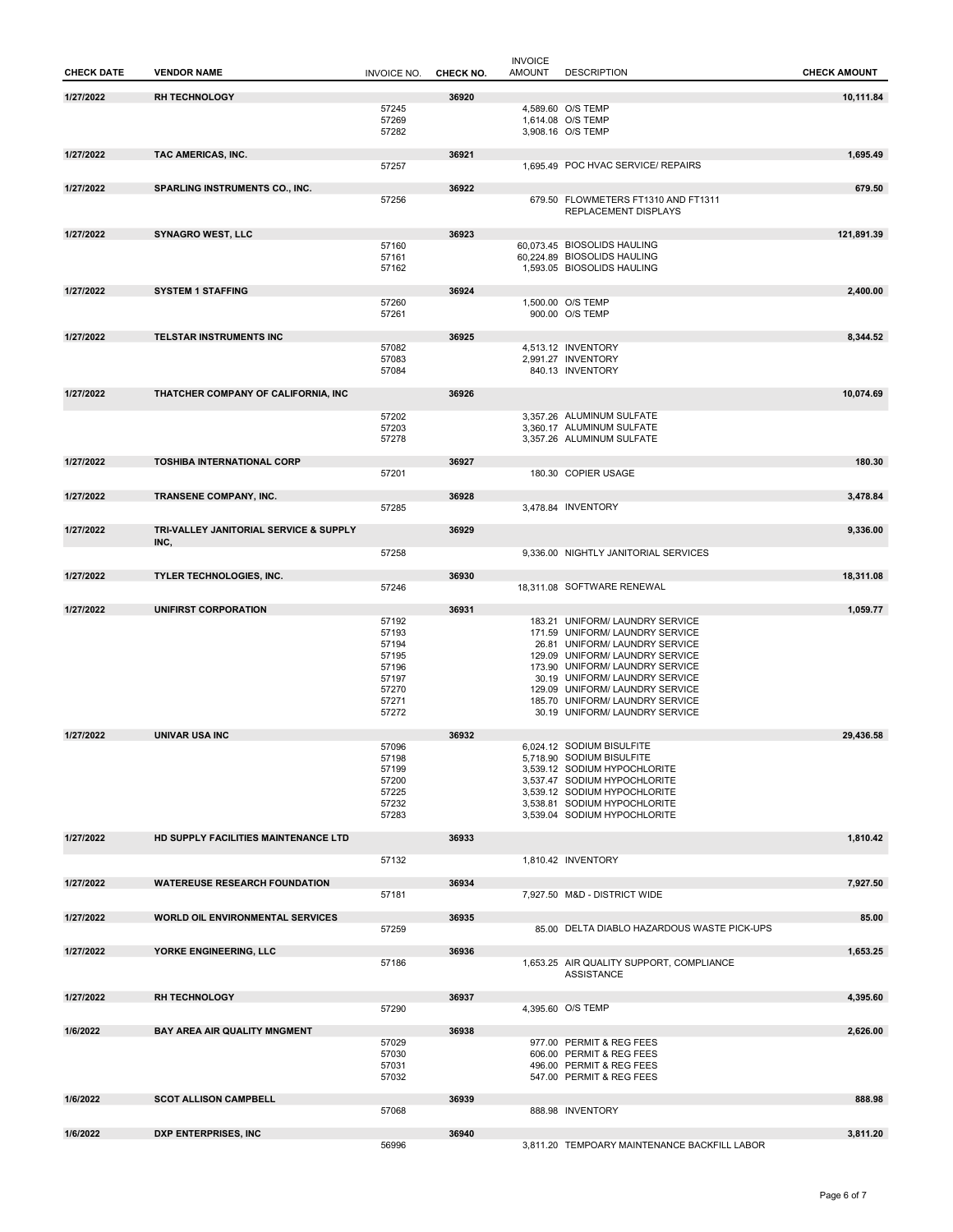|                   |                                       |             |                  | <b>INVOICE</b> |                                      |                     |
|-------------------|---------------------------------------|-------------|------------------|----------------|--------------------------------------|---------------------|
| <b>CHECK DATE</b> | <b>VENDOR NAME</b>                    | INVOICE NO. | <b>CHECK NO.</b> | <b>AMOUNT</b>  | <b>DESCRIPTION</b>                   | <b>CHECK AMOUNT</b> |
|                   |                                       |             |                  |                |                                      |                     |
| 1/6/2022          | <b>GOVERNMT FINANCE OFFICERS ASSC</b> |             | 36941            |                |                                      | 460.00              |
|                   |                                       | 57037       |                  |                | 460.00 BUDGET AWARD REVIEW           |                     |
| 1/6/2022          | KOA HILLS CONSULTING LLC.             |             | 36942            |                |                                      | 612.50              |
|                   |                                       | 57036       |                  |                | 612.50 MUNIS ERP ENHANCEMENT PROJECT |                     |
| 1/6/2022          | <b>NEW IMAGE LANDSCAPE COMPANY</b>    |             | 36943            |                |                                      | 2,563.00            |
|                   |                                       | 57040       |                  |                | 2.563.00 LANDSCAPE SERVICES          |                     |
| 1/6/2022          | <b>OEM AIR COMPRESSOR CORP.</b>       |             | 36944            |                |                                      | 76.24               |
|                   |                                       | 57045       |                  |                | 76.24 INVENTORY                      |                     |
| 1/6/2022          | <b>OFFICE DEPOT</b>                   |             | 36945            |                |                                      | 27.21               |
|                   |                                       | 57046       |                  |                | 27.21 OFFICE SUPPLIES                |                     |
| 1/6/2022          | <b>PACIFIC WATER RESOURES</b>         |             | 36946            |                |                                      | 16,444.72           |
|                   |                                       | 57065       |                  |                | 16,444.72 INVENTORY                  |                     |
| 1/6/2022          | <b>UNIVAR USA INC</b>                 |             | 36947            |                |                                      | 3,538.26            |
|                   |                                       | 57057       |                  |                | 3,538.26 SODIUM HYPOCHLORITE         |                     |
| 1/6/2022          | <b>WESCO</b>                          |             | 36948            |                |                                      | 2,489.99            |
|                   |                                       | 57066       |                  |                | 2,489.99 INVENTORY                   |                     |
|                   | <b>GRAND TOTAL</b>                    |             |                  |                |                                      | 1.898.790.39        |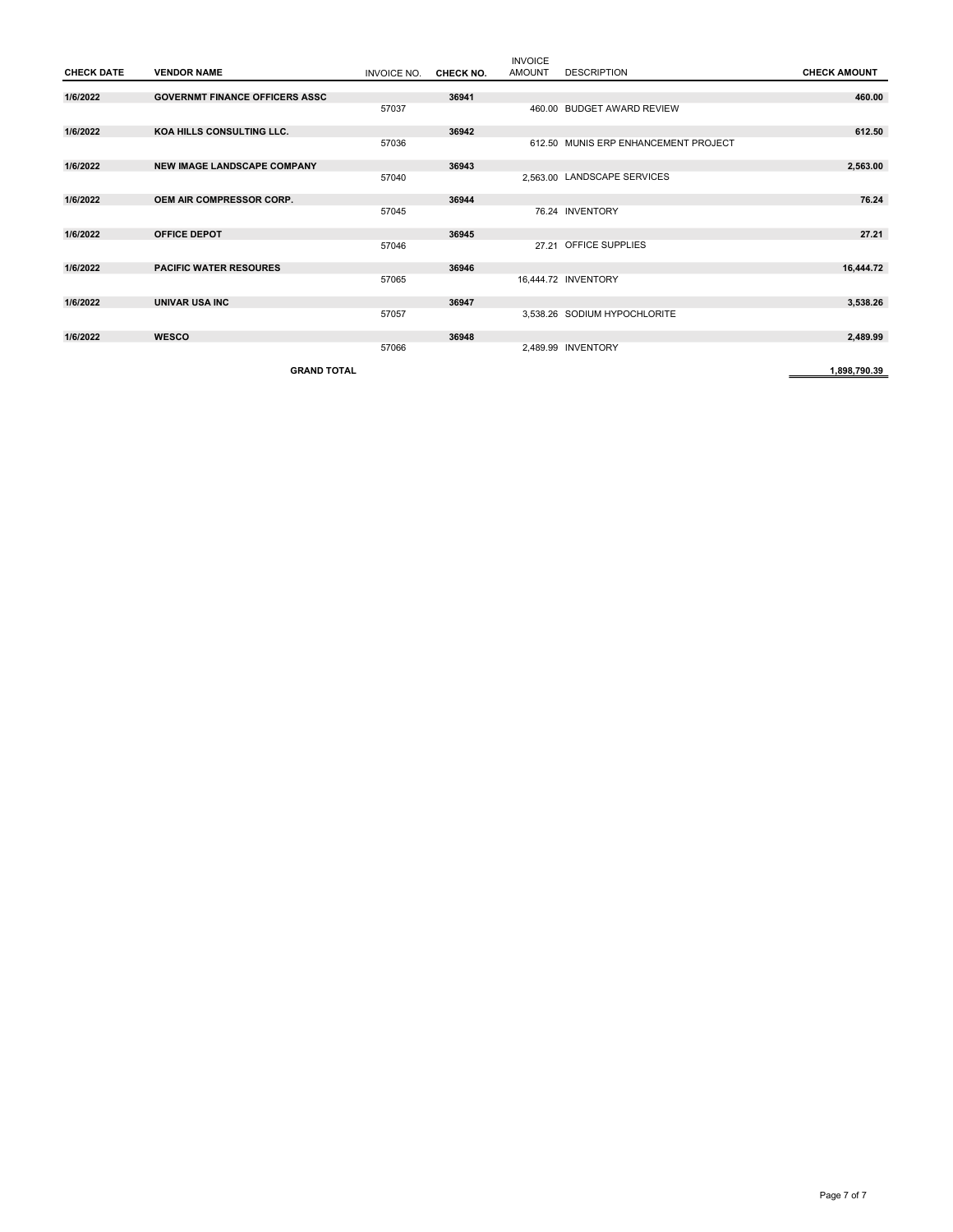## **ITEM F/3**

March 30, 2022

AUTHORIZE GENERAL MANAGER TO APPROVE CONSTRUCTION CONTRACT CHANGE ORDERS IN AN AMOUNT NOT TO EXCEED 15% OF CONSTRUCTION CONTRACT AMOUNT, FOR A NEW TOTAL CONSTRUCTION CONTRACT AUTHORIZATION OF \$7,644,170, CUPERTINO ELECTRIC, INC., TREATMENT PLANT ELECTRICAL SWITCHGEAR REPLACEMENT, PROJECT NO. 17120

#### **Recommendation**

Authorize the General Manager to approve construction contract change orders up to 15% of the construction contract amount (i.e., up to an additional \$997,065), for a new total construction contract authorization of \$7,644,170 with Cupertino Electric, Inc (CEI) for the Treatment Plant Electrical Switchgear Replacement Project.

# **Background Information**

In February 2021, the Board awarded the Treatment Plant Electrical Switchgear Replacement Project to CEI to replace the main electrical switchgear and related components at the District's Wastewater Treatment Plant. In addition, the Board authorized the General Manager to approve contract change orders in an amount not to exceed 7.5% of the contract amount, for a total authorization of \$7,145,637. Construction for the project commenced in February 2021 with final completion anticipated in December 2022.

#### **Analysis**

The original design included a single-pole mounted alternating current (AC) disconnect switch to comply with PG&E Greenbook standards for isolating power generation systems. This design was based on a variance request to install the AC disconnect switch upstream of the PG&E meter. During construction, upon additional review of the submitted application, PG&E rejected the proposed connection configuration and required the AC disconnect switch to be installed between the PG&E meter and all generation sources. This requirement necessitated the addition of two 2,000-amp AC disconnect switches on the circuits for the cogeneration system and the emergency backup diesel generator and redesign of duct banks and switchgear pads.

The current construction change order contingency did not account for these unanticipated costs associated with this significant unforeseen change. The estimated cost for the updated AC disconnect switch work is \$485,000. Staff recommends increasing the construction change order contingency from 7.5% to 15% to address this change order along with other unforeseen costs incurred to date on the project.

# **Financial Impact**

The adopted Fiscal Year 2021/2022–2025/2026 (FY21/22–FY25/26) Capital Improvement Program (CIP) includes budget appropriations of \$7,201,305 through FY21/22 for the Treatment Plant Switchgear Replacement Project in the Wastewater Capital Asset Replacement Fund. Sufficient funding is available for the planned expenditures in the current fiscal year.

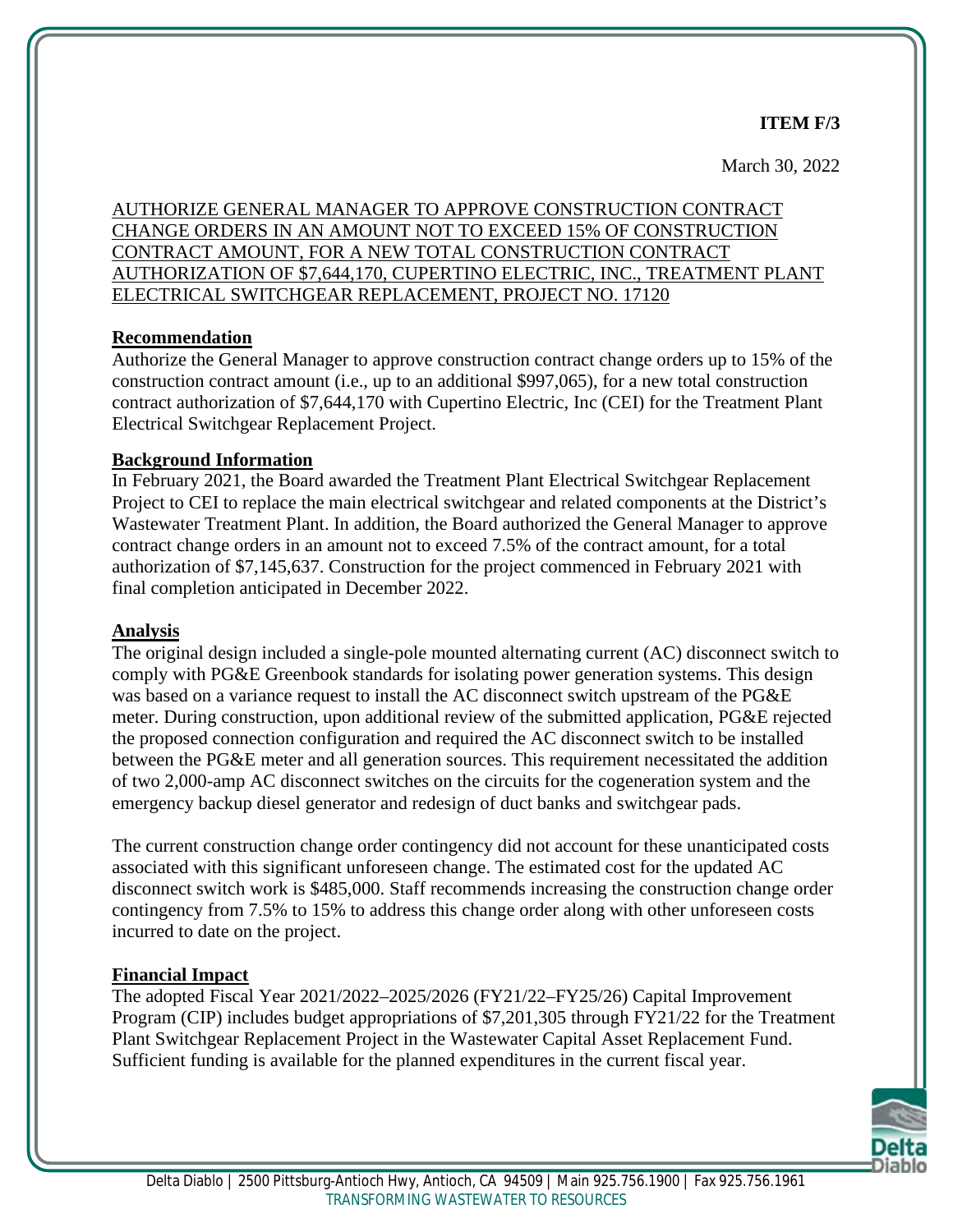Staff will recommend an additional project funding allocation of \$5.0 million in the proposed FY22/23-FY26/27 CIP, for an updated total budget of \$12,201,305, to complete remaining construction and project closeout activities.

#### **Attachment**

None

Reviewed by:

Thanh Vo Acting Engineering Services Director

cc: District File No. P.17120.01.01

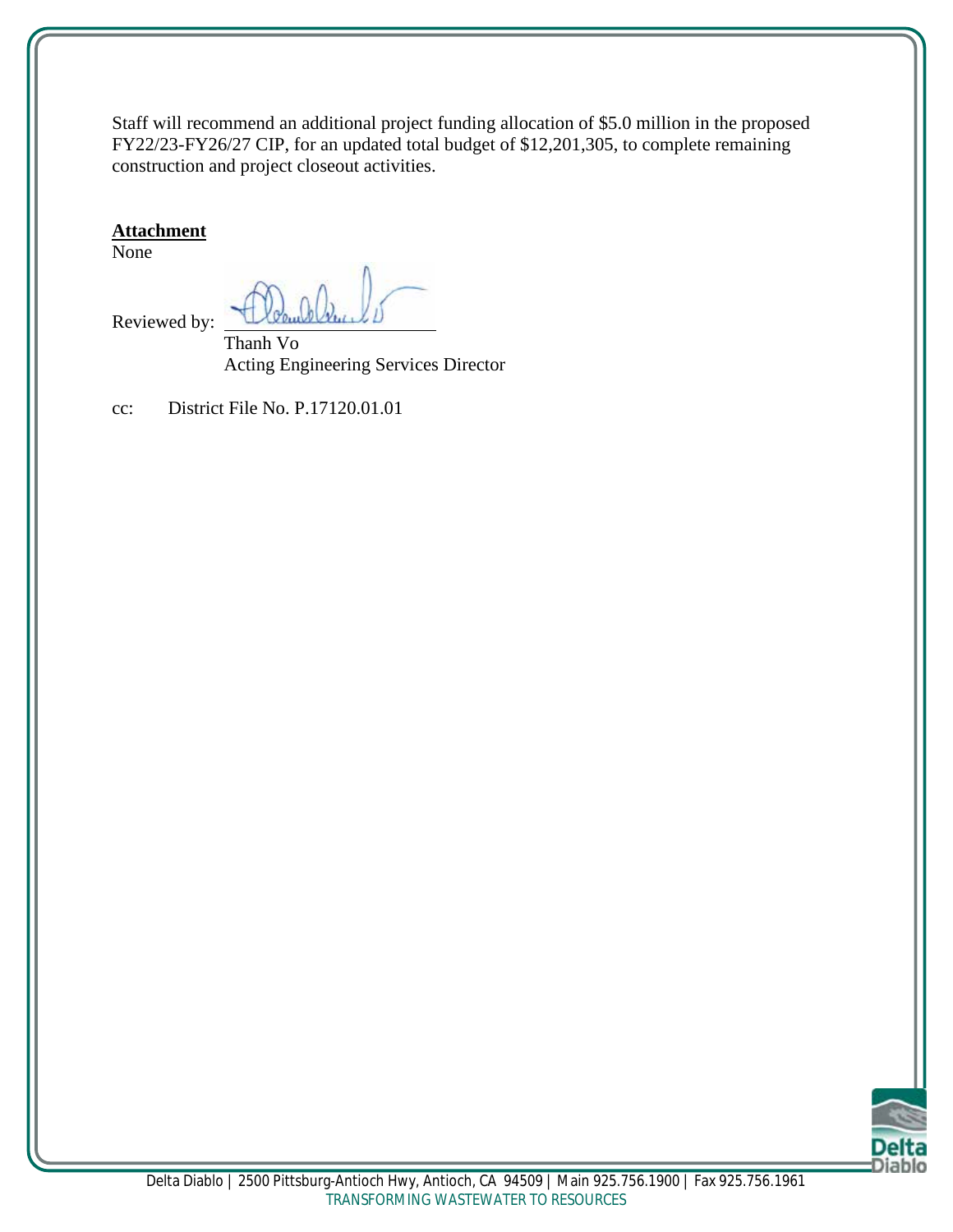**ITEM F/4**

March 30, 2022

# RECEIVE SECOND QUARTER FISCAL YEAR 2021/2022 DISTRICT INVESTMENT REPORT

# **Recommendation**

Receive Second Quarter Fiscal Year 2021/2022 (FY21/22) District Investment Report.

# **Background Information**

The purpose of this Investment Report (Quarterly Schedule of Cash and Investments) is to provide the Board with an update of the District's investment portfolio as of December 31, 2021, in accordance with the District's Investment Policy, which was adopted on February 12, 2020. The Investment Report includes a summary of portfolio composition and performance, and other key investment and cash flow information.

The Policy includes the following primary investment portfolio objectives (in priority order): 1) safety of the principal invested, 2) sufficient liquidity to meet ongoing cash flow requirements, and 3) a return (or yield) on investments that exceeds the state of California's Local Agency Investment Fund (LAIF) yield and is comparable to the six-month U.S. Treasury yield.

# **Analysis**

The District's total Cash and Investments as of December 31, 2021, was \$87.9 million, including \$25.8 million (29%) in cash, \$56.8 million (65%) in LAIF, and \$5.3 million (6%) in the California Asset Management Program (CAMP), which is a California Joint Powers Authority (JPA) established in 1989 to provide public agencies with professional investment services. This represents an increase of \$13.3 million from the quarter ending September 30, 2021, and an increase of \$17.9 million from last year's balance during the same period of \$70 million. The Cash and Investments balance fluctuates from quarter to quarter primarily due to the timing of service charges, receipt of loan proceeds, and disbursement of debt service and/or large construction project progress payments.

At the recommendation of the District's investment advisor (PFM), the District has invested a total of \$5.3 million in CAMP. The District's Investment Policy includes the ability to use the CAMP pool to provide further diversification of invested funds, as it is a permitted short-term cash reserve portfolio for all local agencies under Government Code Section 53601(p) and supports planned short-term cash flow needs for capital projects.

Cash on deposit with Wells Fargo Bank is used for operating purposes. Because the interest earned is used to offset the Wells Fargo service fees, the Wells Fargo balance is excluded from the investment yield calculation. For the quarter ending December 31, 2021, LAIF had an effective yield of 0.23%, while CAMP had a yield of 0.05%. The blended yield for the quarter was 0.2%. This yield was on par with the target rate-of-return for the overall portfolio, which was designed to exceed LAIF and be comparable to the six-month Treasury Bill rate, which was 0.19% as of December 31, 2021.

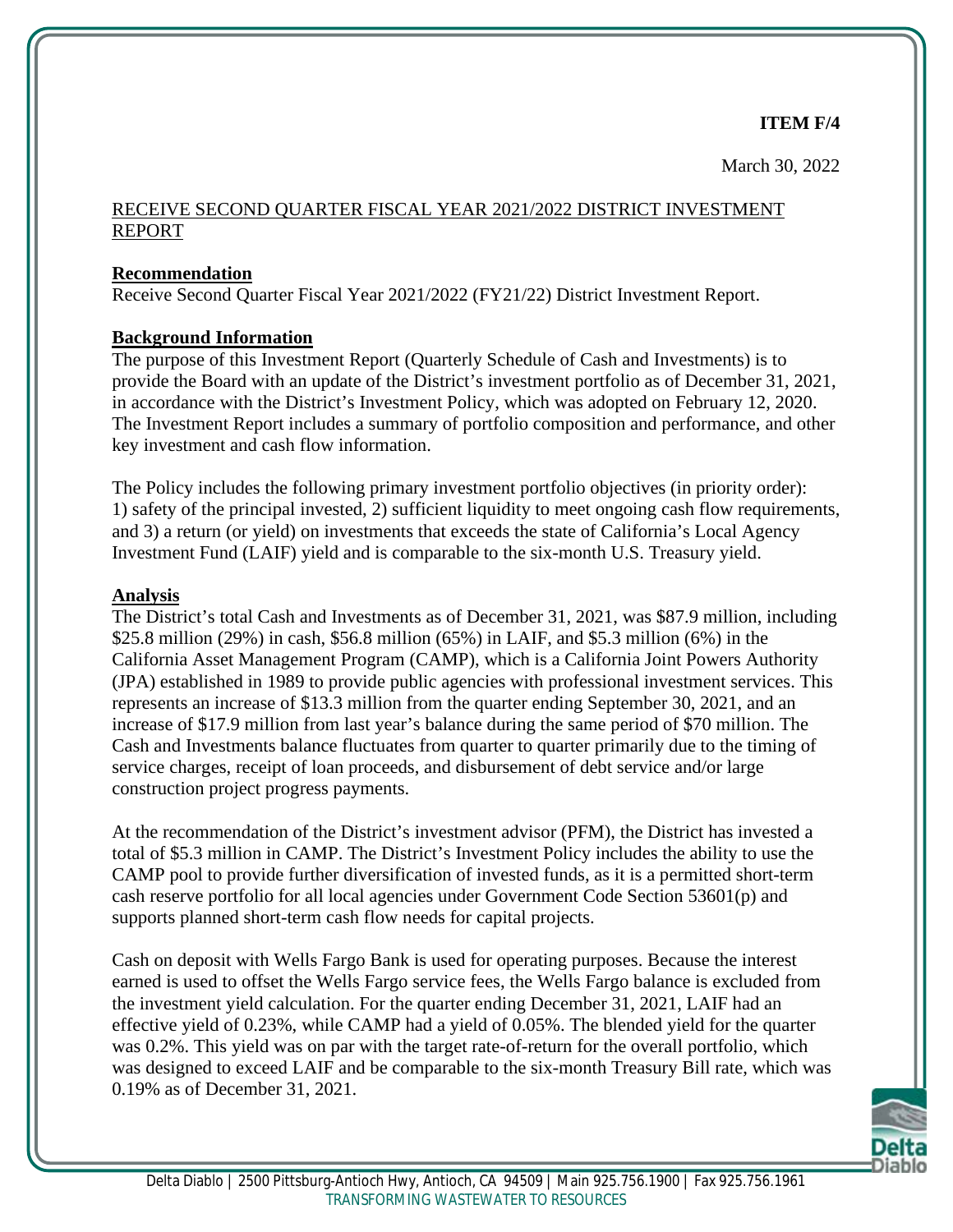#### **Financial Impact**

In FY20/21, annual investment earnings contributed approximately \$242,000 (or 0.5%) to the District's total revenue of \$52.1 million. LAIF investments and deposits are made in such a way as to realize the maximum return consistent with safe and prudent fund management. The rate of return is maintained on a consistent level that is representative of current market yield direction, which fluctuates based on several factors including those taken by the Federal Reserve. Staff will continue to monitor yields and implement strategies within the Policy to maximize yields in support of fiscal stewardship.

#### **Attachment**

Quarterly Schedule of Cash and Investments as of December 31, 2021

Reviewed by:

Brian Thomas Acting Business Services Director

cc: District File No. FIN.12-REP

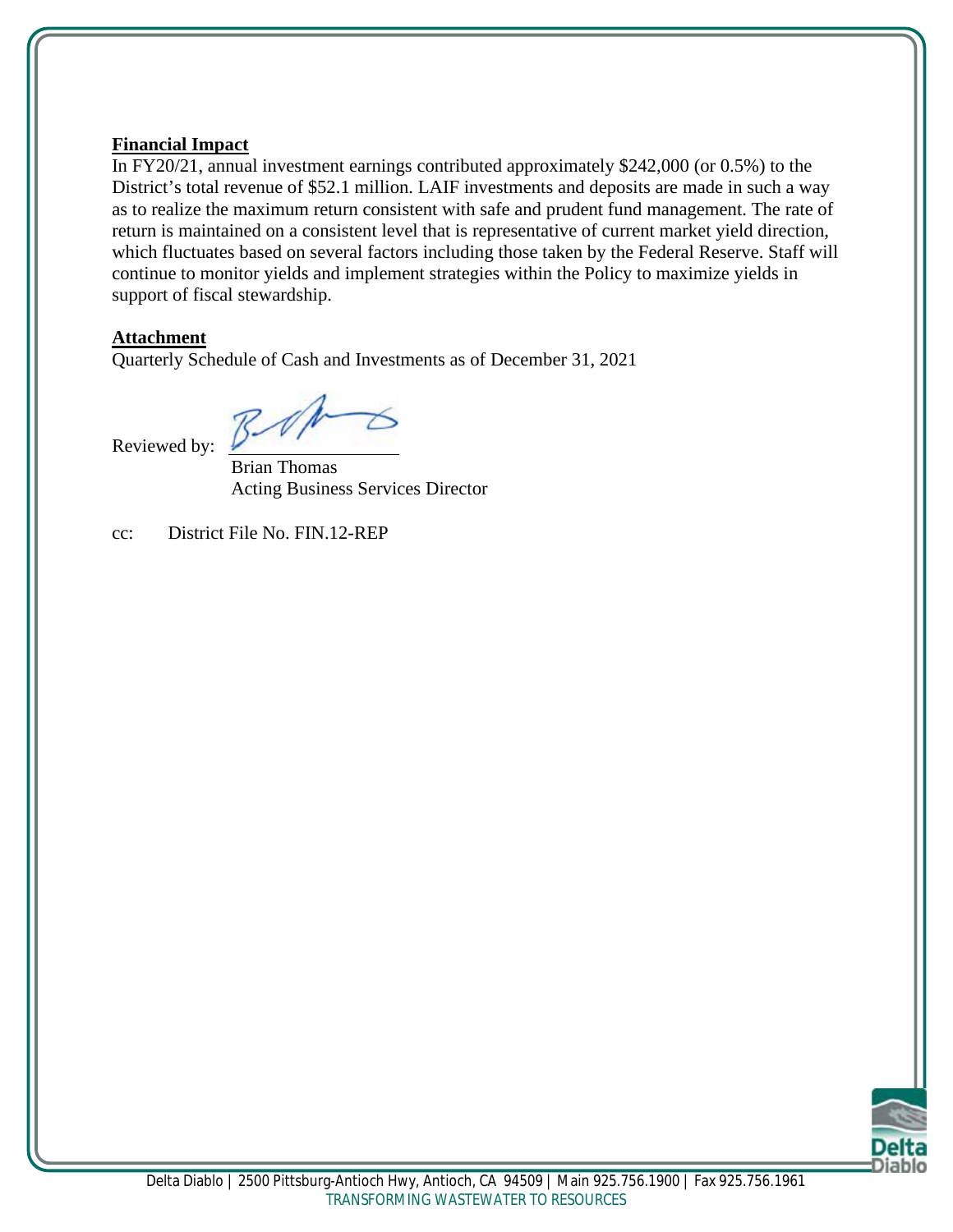#### **Delta Diablo**

#### **Quarterly Schedule of Cash and Investments Ending December 31, 2021**

|                                            |               |                           |               |                           |                     | % OF               |    |                 |                 |              |                |
|--------------------------------------------|---------------|---------------------------|---------------|---------------------------|---------------------|--------------------|----|-----------------|-----------------|--------------|----------------|
| <b>DESCRIPTION</b>                         | <b>CUSIP</b>  | <b>SECURITY</b>           | <b>COUPON</b> | <b>MATURITY</b>           | <b>INVESTED</b>     | <b>TOTAL</b>       |    | PAR             | <b>MARKET</b>   | Quarterly    | <b>PRICING</b> |
| OF SECURITY                                | <b>NUMBER</b> | TYPE                      | <b>RATE</b>   | <b>DATE</b>               | <b>AMOUNT</b>       | <b>INVESTMENTS</b> |    | VALUE           | VALUE           | Yield        | SOURCE         |
| <b>FUNDS SUBJECT TO INVESTMENT POLICY</b>  |               |                           |               |                           |                     |                    |    |                 |                 |              |                |
| <b>Cash Accounts</b>                       |               |                           |               |                           |                     |                    |    |                 |                 |              |                |
| Cash - Wells Fargo                         |               |                           | N/A           | N/A                       | 3.121.663.10<br>SS. | 3.55%              | ж. | 3,121,663.10    | 3,121,663.10    | See note (1) |                |
| Cash - Cash Held at the County             |               |                           | N/A           | N/A                       | 22,633,885.54       | 25.75%             |    | 22,633,885.54   | 22,633,885.54   |              |                |
| Cash - Petty Cash                          |               |                           | N/A           | N/A                       | 600.00              | 0.00%              |    | 600.00          | 600.00          |              |                |
| Cash and Cash Equivalents-MUFG-US Bank     |               |                           | N/A           | N/A                       | 1.543.74            | 0.00%              |    | 1.543.74        | 1,543.74        |              |                |
|                                            |               |                           |               | <b>Total Cash</b>         | 25,757,692.38       | 29.31%             |    | 25,757,692.38   | 25,757,692.38   |              |                |
| <i><b>Investment</b></i>                   |               |                           |               |                           |                     |                    |    |                 |                 |              |                |
| LAIF:                                      |               |                           |               |                           |                     |                    |    |                 |                 |              |                |
| County Treasurer-Capital Exp Project Funds |               | Public Agency Pool        | N/A           | N/A                       | \$.<br>78.290.09    | 0.09%              | £. | 78,290.09       | 78.089.60       | 0.230%       | LAIF           |
| District/Integrated Finance                |               | Public Agency Pool        | N/A           | N/A                       | 56,759,123.11       | 64.58%             |    | 56,759,123.11   | 56,613,769.81   | 0.230%       | LAIF           |
| California Asset Management Program (CAMP) |               | Short-term Cash Portfolio | N/A           | N/A                       | 5,291,693.33        | 6.02%              |    | 5,291,693.33    | 5,291,693.33    | 0.050%       | CAMP           |
|                                            |               |                           |               | <b>Total Investments:</b> | \$62,129,106.53     | 70.69%             |    | 62, 129, 106.53 | \$61,983,552.74 |              |                |
|                                            |               |                           |               | <b>Grand Total</b>        | 87,886,798.91       | 100.00%            |    | 87,886,798.91   | \$87,741,245.12 |              |                |

#### NOTE: This is the information required by Government Code Section 53646 (6).

All report information is unaudited but due diligence was utilized in its preparation with the most current information available.

(1) Interest earned (earnings credit) on account balance is used to offset banking fees and charges for Wells Fargo account.

COMPLIANCE STATEMENT:

I certify that this report reflects all District investments and is in conformity with the Investment Policy of Delta Diablo.

A copy of the investment policy is available at the Administrative building.

The Investment Program provides sufficient cash flow liquidity to meet the next six (6) months expenditure requirements.

Anika Lyons Finance Manager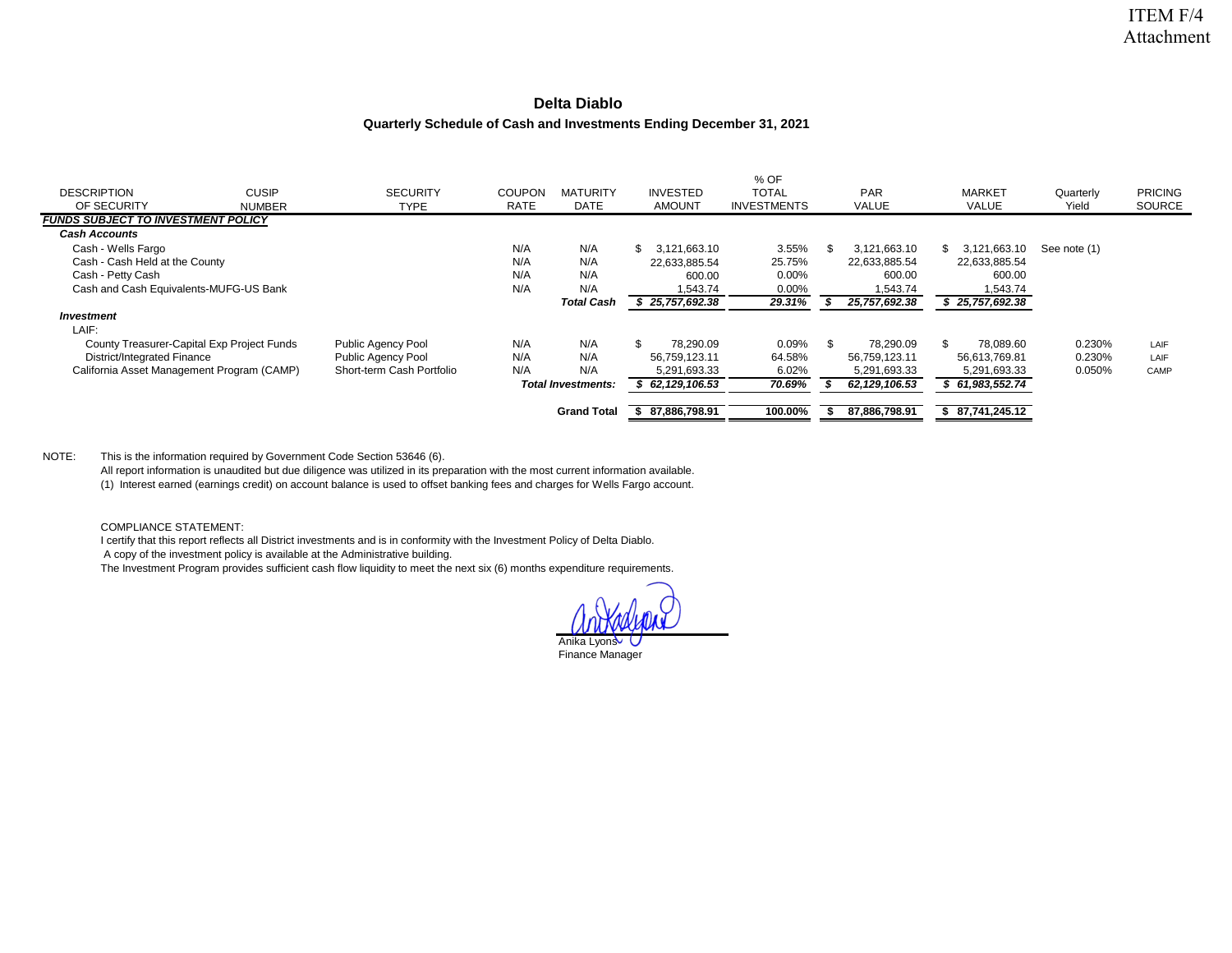#### **ITEM F/5**

#### March 30, 2022

AUTHORIZE GENERAL MANAGER TO TRANSFER MONIES TO SHORE ACRES INTERCEPTOR EMERGENCY REPAIR PROJECT FROM WASTEWATER CAPITAL ASSET REPLACEMENT FUND RESERVES IN THE AMOUNT OF \$125,000, FOR A TOTAL PROJECT BUDGET OF \$475,000; AND AUTHORIZE GENERAL MANAGER TO EXECUTE AMENDMENT NO. 1 TO CONSTRUCTION SERVICES CONTRACT IN THE AMOUNT OF \$60,000, FOR A NEW TOTAL CONTRACT AMOUNT NOT TO EXCEED \$410,000, CON-QUEST CONTRACTORS, INC., SHORE ACRES INTERCEPTOR EMERGENCY REPAIR, PROJECT NO. 22129

#### **Recommendation**

- 1) Authorize the General Manager to transfer monies to the Shore Acres Interceptor Emergency Repair from the Wastewater Capital Asset Replacement (WW CAR) Fund Reserves in the amount of \$125,000, for a new total project budget of \$475,000.
- 2) Authorize the General Manager to execute Amendment No. 1 to the construction services contract with Con-Quest Contractors, Inc. (Con-Quest) in the amount of \$60,000, for a new total contract amount not to exceed \$410,000, to provide additional construction services.

#### **Background Information**

In February 2022, the Board adopted a resolution declaring that public interest and necessity demanded the immediate expenditure of public money to repair the unanticipated structural failure of a 30-inch gravity sewer segment of the Shore Acres Interceptor on January 12, 2022, without submitting the expenditure to public bid, to safeguard life, health, and property. In addition, the Board ratified the General Manager's negotiation and execution of agreements for material procurement, construction, and other related services as required to complete the necessary emergency repair in an amount of \$350,000. Con-Quest was contracted to perform the emergency repair, and restored full service to the Shore Acres Interceptor by February 4, 2022.

#### **Analysis**

Initial assessments indicated the emergency repair could be completed without full replacement of the manholes within the immediate area of the failure. However, during construction, it was determined the manholes were severely corroded and needed to be replaced to allow for permanent rehabilitation of the 30-inch gravity main with a corrosion-resistant, reinforced structural liner system (i.e., cured-in-place pipe [CIPP]). In addition, temporary roadways had to be established to access the site to install the temporary bypass pumping system. These additional tasks resulted in higher costs than originally anticipated. Staff recommends increasing the existing Con-Quest construction contract by \$60,000 to address the additional costs.

#### **Financial Impact**

Sufficient WW CAR Fund Reserves are available to support transfer of the recommended \$125,000 project budget increase amount.

Prepared by:

Thanh Vo Acting Engineering Services Director

cc: District File No. P.22129.01.01

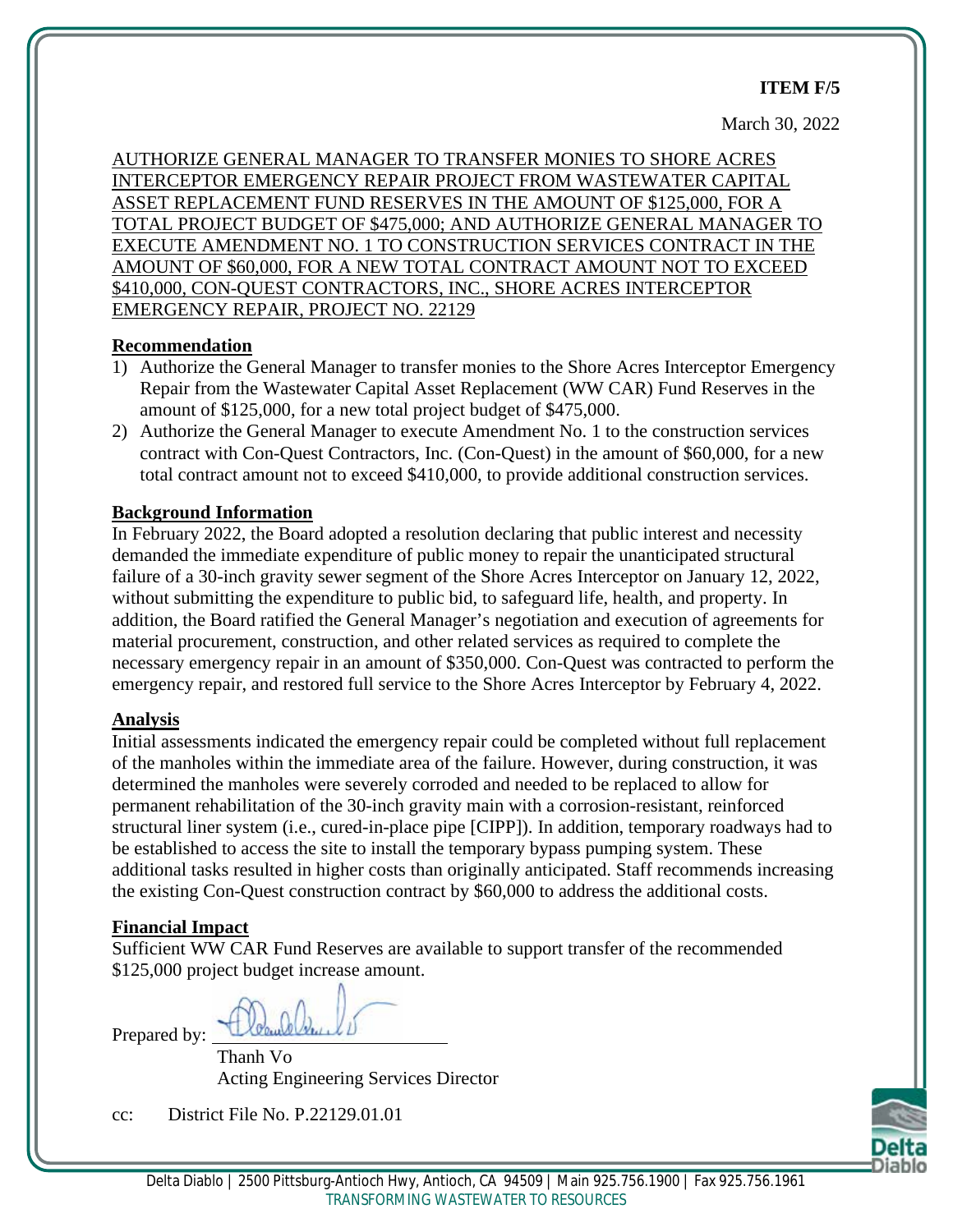# RECEIVE REPORT ON MAJOR FACTORS IMPACTING DEVELOPMENT OF NEW 5-YEAR CAPITAL IMPROVEMENT PROGRAM

# **Recommendation**

Receive report on major factors impacting development of the new 5-year Capital Improvement Program (CIP) for Fiscal Year 2022/2023 (FY22/23) through FY26/27.

# **Background Information**

As part of its Strategic Plan (dated August 2021), the District has established an Infrastructure Investment goal area with multiple associated strategies and objectives to "ensure the long-term effectiveness and reliability of District infrastructure through prioritized, cost-effective capital investment and maintenance." Staff is currently developing a new 5-year CIP for FY22/23- FY26/27, which includes prioritized capital projects to ensure cost-effective investment in critical infrastructure elements in the District's wastewater collection, conveyance, and treatment, and recycled water systems. Staff will highlight major factors under consideration in developing the new 5-year CIP at the Board Meeting on March 30, 2022.

# **Analysis**

The current Board-approved 5-year CIP (FY21/22-FY25/26) totals \$127.0 million. Based on updates to CIP project scopes, budgets, and schedules, the preliminary new 5-year CIP (FY22/23-FY26/27) totals \$134.0 million, which represents a \$7.0 million increase. An overview of major factors impacting CIP development and potential impacts to infrastructure investment timing and funding is provided below.

- § Wastewater Collection System: Staff intends to continue rehabilitation of the District's wastewater collection system in Bay Point via the Bay Point Sewer Phase 5 Project (\$3.0) million in FY26/27) to address prioritized gravity sewer in need of repair.
- § Wastewater Conveyance System: Following multiple, unanticipated infrastructure failure events in recent years that required emergency repair work, staff has included targeted funding to address potential infrastructure vulnerabilities and ensure effective and reliable wastewater conveyance services for customers. The District is nearing completion of construction activities for the Pump Station Facilities Repair Project (\$14.7 million), which addresses infrastructure needs at the District's five wastewater pump stations. In addition, the Bridgehead Sewer Replacement Project (\$3.5 million) is in progress following completion of temporary repairs (\$0.3 million) in late 2020. The estimated cost for the Antioch Conveyance System and Pump Station Improvements Project has increased significantly from \$9.0 million to \$18.5 million, which reflects expanded scope and key findings from an FY21/22 evaluation of long-term pumping, conveyance, and reconfiguration needs to provide operational reliability and flexibility at the Antioch Pump Station and Bridgehead Pump Station. The preliminary 5-year CIP also includes a Manhole, Gravity Interceptor, and Easement Roadway Improvements Project (\$1.2 million) to address infrastructure needs, conduct sewer condition assessments, and improve access to critical assets in the Shore Acres Interceptor system. Based on the outcome of this effort, additional follow-up projects may be identified as part of future capital planning efforts for priority-based implementation.
- § Secondary Process Improvements: The Resource Recovery Facility Master Plan (RRFMP) indicated that the District's Wastewater Treatment Plant (WWTP) is near 80 percent of

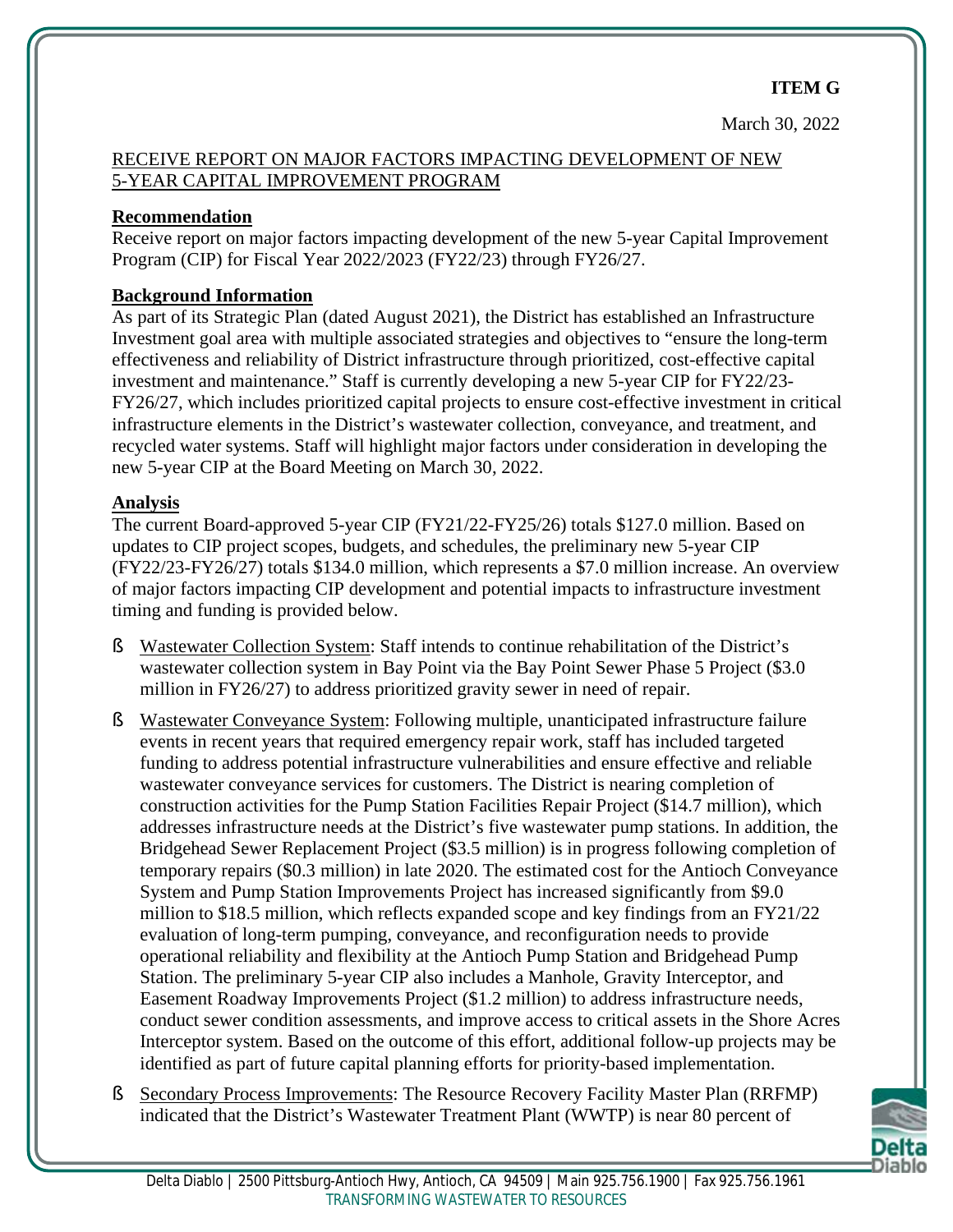loading capacity, which may be exceeded in 10 to 15 years due to growth in the service area and increased organics and solids concentrations. The District identified the \$60 million Secondary Process Improvements Project to address a significant regulatory compliance vulnerability associated with potential loss of critical infrastructure and associated treatment capacity, ensure compatibility with long-term nutrient management plant upgrades, and accommodate growth in the District's service area through 2040. While the estimated total cost remains unchanged from the current 5-year CIP, staff has adjusted cash flow estimates based on delays in initiating pre-design and design activities in FY21/22 with the bulk of the \$60 million cost occurring in FY23/24-FY25/26.

- § Wastewater Treatment Plant: The District is continuing construction of the Electrical Switchgear Replacement Project (\$11.2 million), which addresses infrastructure needs to maintain the reliability of the power distribution system at the WWTP. In addition, staff has adjusted the implementation schedule for the Digester Gas Handling and Cogeneration Engine Improvements (\$7.0 million) to coordinate with completion of the Electrical Switchgear Replacement Project.
- § Recommended Master Plans: The current 5-year CIP includes \$1.8 million for various master planning efforts to identify near- and long-term strategies, needs, and priorities associated with specific focus area, including electrical systems, supervisory control and data acquisition (SCADA) systems, biosolids management, and recycled water. Staff is currently working to integrate and adjust timing for completion of these master planning efforts in the preliminary 5-year CIP.
- § Capital Project Delivery: At the September 2021 Board Meeting, staff highlighted FY21/22 Strategic Initiatives to support implementation of the District's Strategic Plan, including identification and implementation of measures to improve capital project delivery via enhanced coordination, collaboration, communication, risk management, and integration of key "lessons learned" from prior capital projects. In FY21/22 to date, staff has formed a cross-divisional team (Engineering, Operations, Maintenance, Executive Team) to conduct a critical review of 19 key capital project delivery elements to drive organizational improvement and address key challenges. A total of eleven organizational improvements have been identified and prioritized for implementation with critical oversight by a Capital Project Delivery Steering Committee to support sustained focus and improvement over time.

Staff will continue development of the new 5-year CIP and intends to submit the draft and final CIP for Board consideration in May and June 2022, respectively.

#### **Financial Impacts**

Staff will incorporate the preliminary 5-year CIP into the upcoming FY22/23 Budget and Sewer Service Charge development processes, which will include key project funding assumptions to maintain reasonable rates while meeting the District's critical infrastructure investment needs.

# **Attachments**

None.

Prepared by:

Thanh Vo Acting Engineering Services Director

cc: District File No. CORP.09-CORRES-00019639

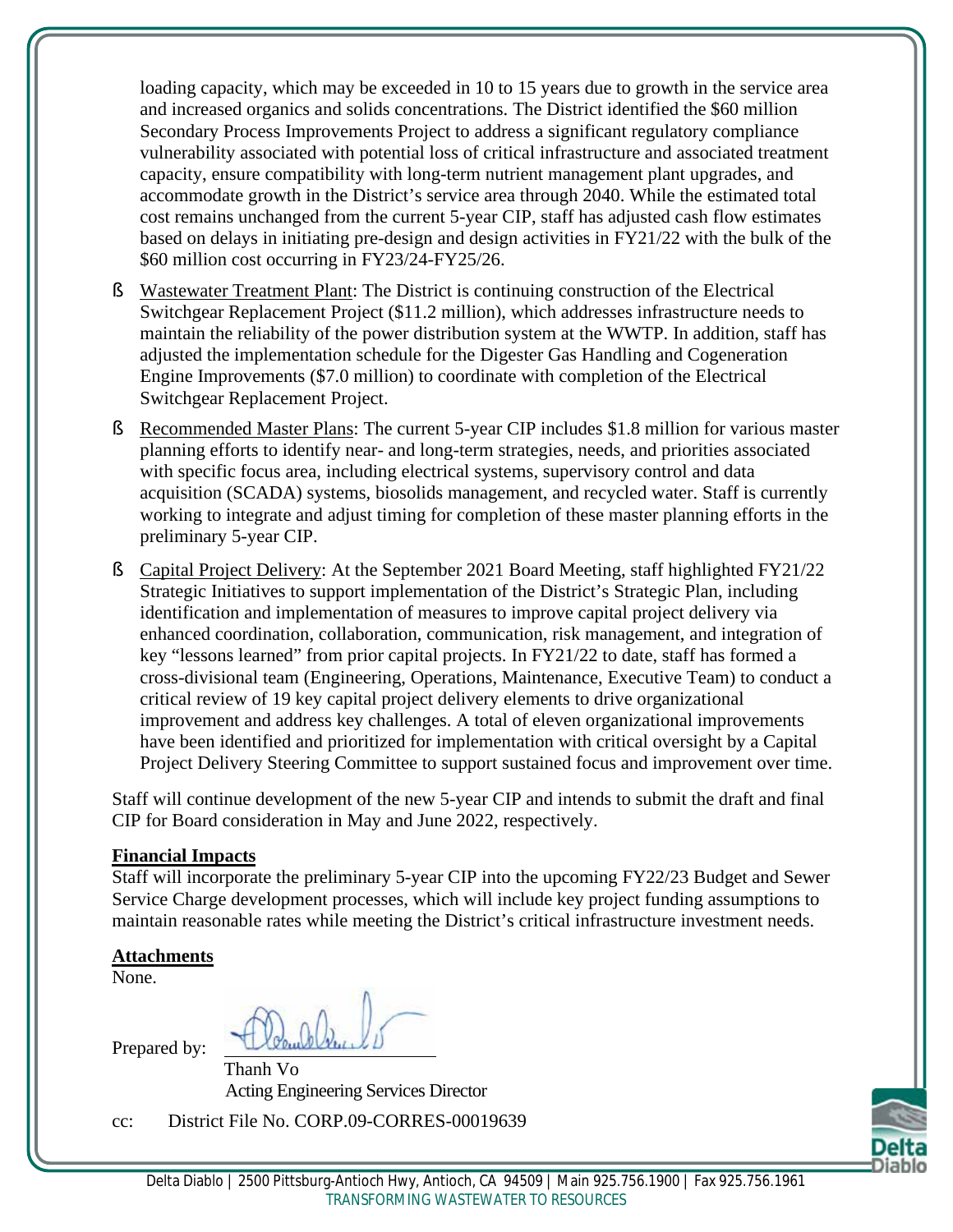# **ITEM J**

March 30, 2022

# RECEIVE MONTHLY LOBBYIST REPORT DATED FEBRUARY 2022, KEY ADVOCATES, INC., WESTERN RECYCLED WATER COALITION

#### **Recommendation**

Receive and file report.

#### **Background Information**

Beginning in January 2022, Ironhouse Sanitary District (ISD) assumed the role of lead agency for the Western Recycled Water Coalition (WRWC). As a member of the WRWC, the District receives a monthly summary report related to lobbying activities from Key Advocates, Inc. (KA).

#### **Analysis**

Attached is the report for February 2022, which was produced by KA and distributed by ISD to WRWC members.

# **Financial Impact**

None.

**Attachment** KA Monthly Report, February 2022

Prepared by:

Thanh Vo Acting Engineering Services Director

cc: District File No. BRD.01-ACTS

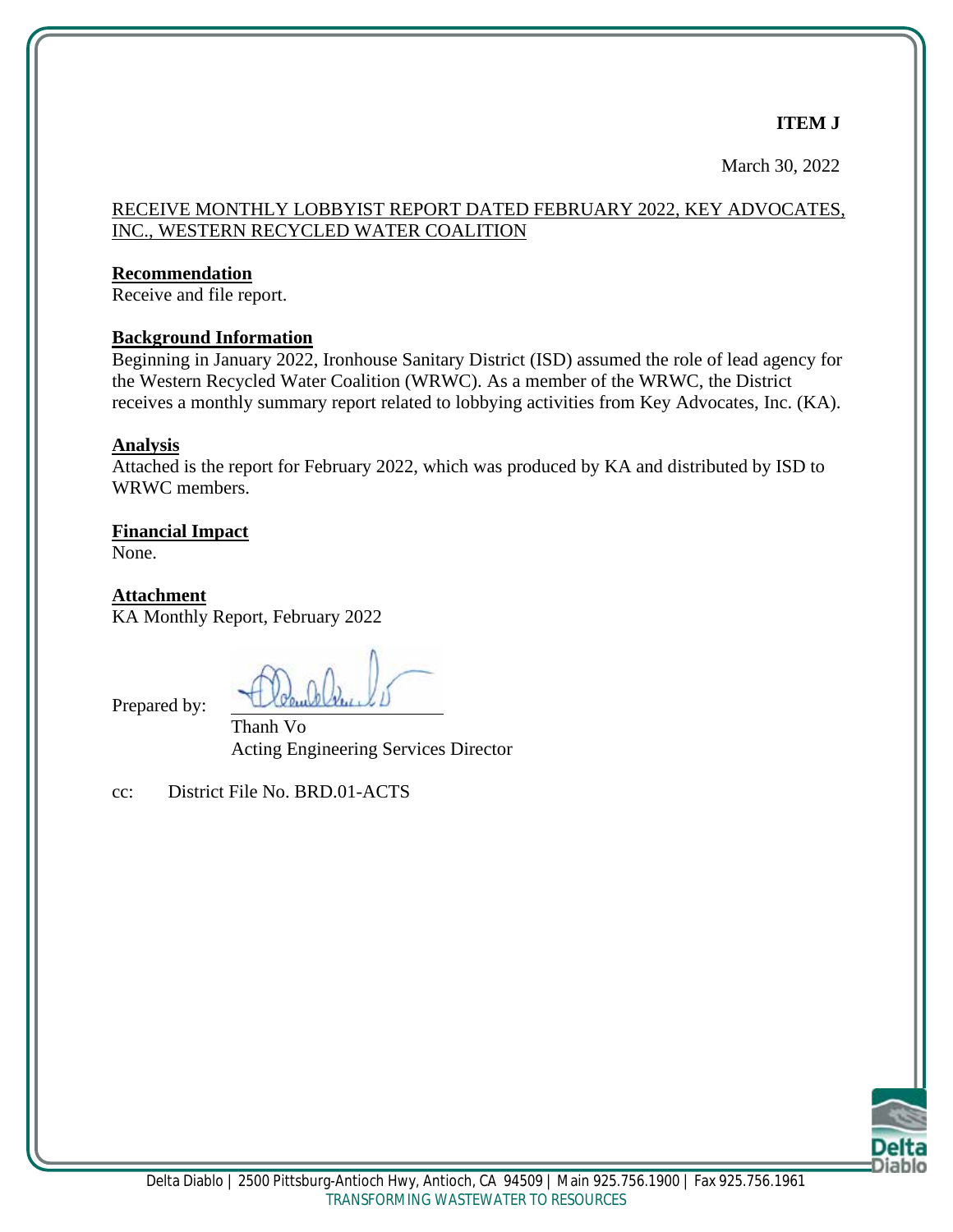

 (703) 340-4666 [www.keyadvocates.com](http://www.keyadvocates.com/)

February 28, 2022

To: Western Recycled Water Coalition From: Sante Esposito Subject: February Monthly Report

#### **"Build Back Better" bills (BBB)**

Substantively, what we do know is that the House-passed bill includes the following - \$30B for Safe Drinking Water SRF lead service line replacement projects; \$100M for state public water systems; \$700M to reduce lead in school drinking water; \$100M for large scale water recycling projects; \$1.15B for emergency drought relief; \$125M for Alternative Water Source Program grants; and, \$2B for sewer overflow and storm water reuse grants.

What we don't know – because no official text of the Senate version of the bill has been released is what would be in its bill (although on Dec. 16, the Senate Environment and Public Works Committee released its title which includes \$9B for SDWSRF-funded lead remediation projects, \$225M for rural and low-income water assistance grants, \$125M for Alternative Water Source Program grants, and \$500M for sewer overflow and storm water reuse municipal grants).

Procedurally, what we do know is that the House-passed mega bill is dead in the Senate – as far Senators like Senator Manchin are concerned. What we don't know is what a "carve out" effort would look like - what will be included, what will be jettisoned from the House bill, will our issues of interest be included, what will be the timing, etc.

#### **"Infrastructure Investment and Jobs Act" (BIF)**

The \$1.2T law (P.L. 117-58) includes the following (it does not include any new taxes) –

 For FY22-26 \$12.838B for the Clean Water State SRF, starting at \$2.127B in FY22 and going up to \$2.828B in FY26;

 \$35.713B over five years for the Safe Drinking Water SRF, starting at \$6.702B in FY22 and going up to \$7.403B in FY26;

 No appropriations are included for the Alternative Water Source Projects program (an authorization of \$125M over 5 fiscal years is included);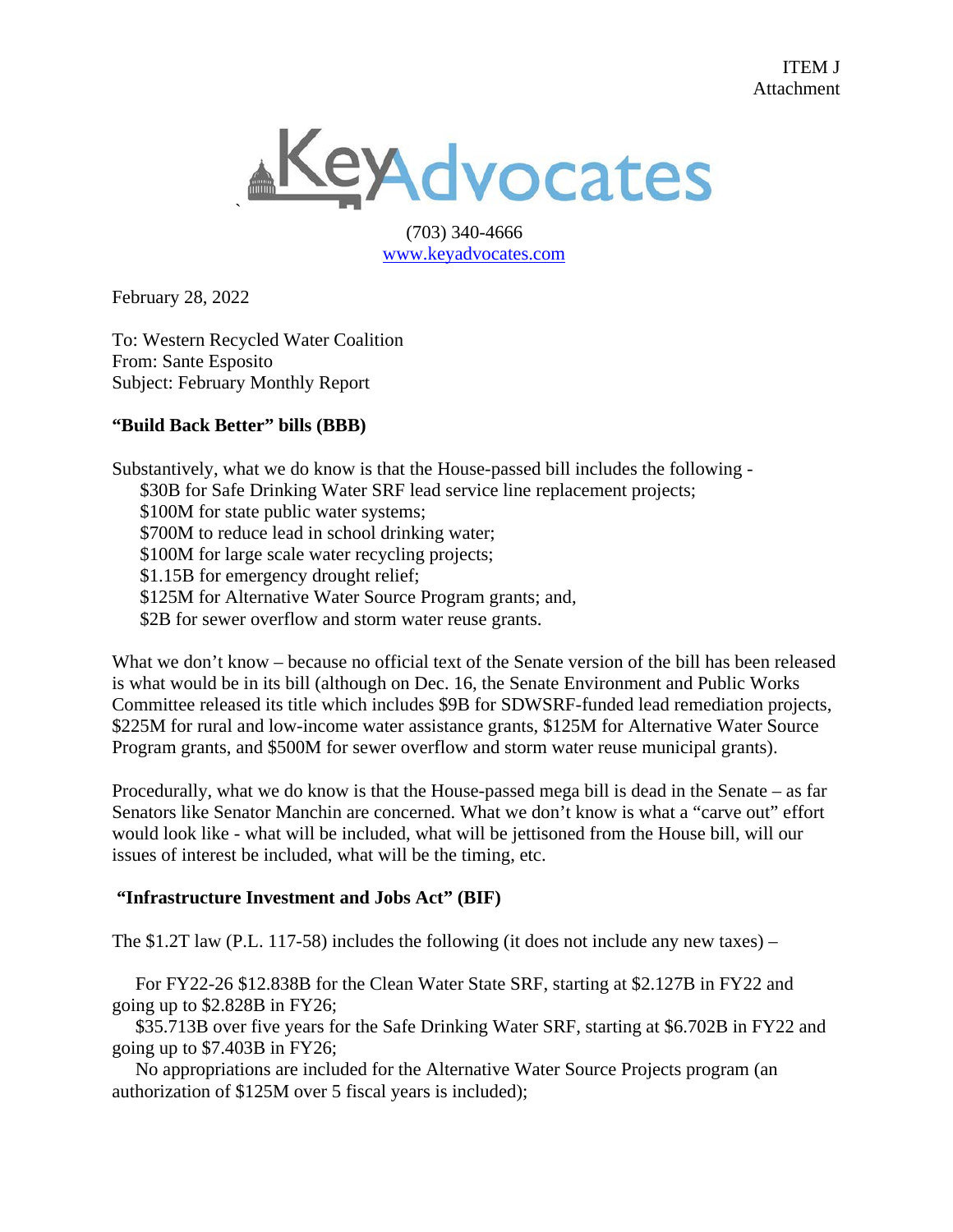\$8.3B for the USBR for FY22-26 with an annual cap of \$1.66B per year including a number of programs under USBR's jurisdiction with specific appropriated amounts but without specifying annual funding amounts for each program;

 For water recycling, the bill appropriates \$1B over 5 FY's, broken down to \$550M for Title XVI and WIIN Act grants and \$450M for "large scale" projects (those with project costs  $> $500M);$ 

\$400M over 5 FY's for WaterSMART;

\$1.2B for water storage and groundwater;

\$25M for desalination; and,

 S. 914, as passed by the Senate, which authorizes \$14.65B over five fiscal years for the Clean Water SRF and the Safe Drinking Water SRF, and \$125M for the AWSP and which includes the Feinstein-Padilla amendment which limits the prohibition against applying for Alternative Water Source Program (AWSP) grants to USBR projects that received construction funds; and,

Other core infrastructure -

- \$65B for Broadband
- \$17B for Ports
- \$25B for Airports
- \$7.5B for Zero and Low-Emission Buses and Ferries
- \$7.5B for Plug-In Electric Vehicle Chargers
- \$65B to Rebuild the Electric Grid
- \$21B for Superfund and Brownfield sites

#### **Funding Opportunities**

The focus is on implementation of the new law. The following programs will be monitored: Clean Water SRF, Safe Drinking Water SRF, EPA's State and Tribal Assistance grant program, USBR's Title XVI grant programs, and the Alternative Water Source Program if it gets funding in the final Build Back Better bill.

USBR Title XVI Recycled Water Grants – applications for \$245M for FY22 are to be submitted by March 15.

EPA has released its Clean Water SRF state allocations – see link:

[https://www.epa.gov/system/files/documents/2021-12/fy-2022-bil-srfs-allotment-summary-](https://www.epa.gov/system/files/documents/2021-12/fy-2022-bil-srfs-allotment-summary-508.pdf)[508.pdf](https://www.epa.gov/system/files/documents/2021-12/fy-2022-bil-srfs-allotment-summary-508.pdf)

State and Tribal Assistance grants – nothing announced so far.

Alternative Water Source Program grants – pending action on the Build Back Better bills.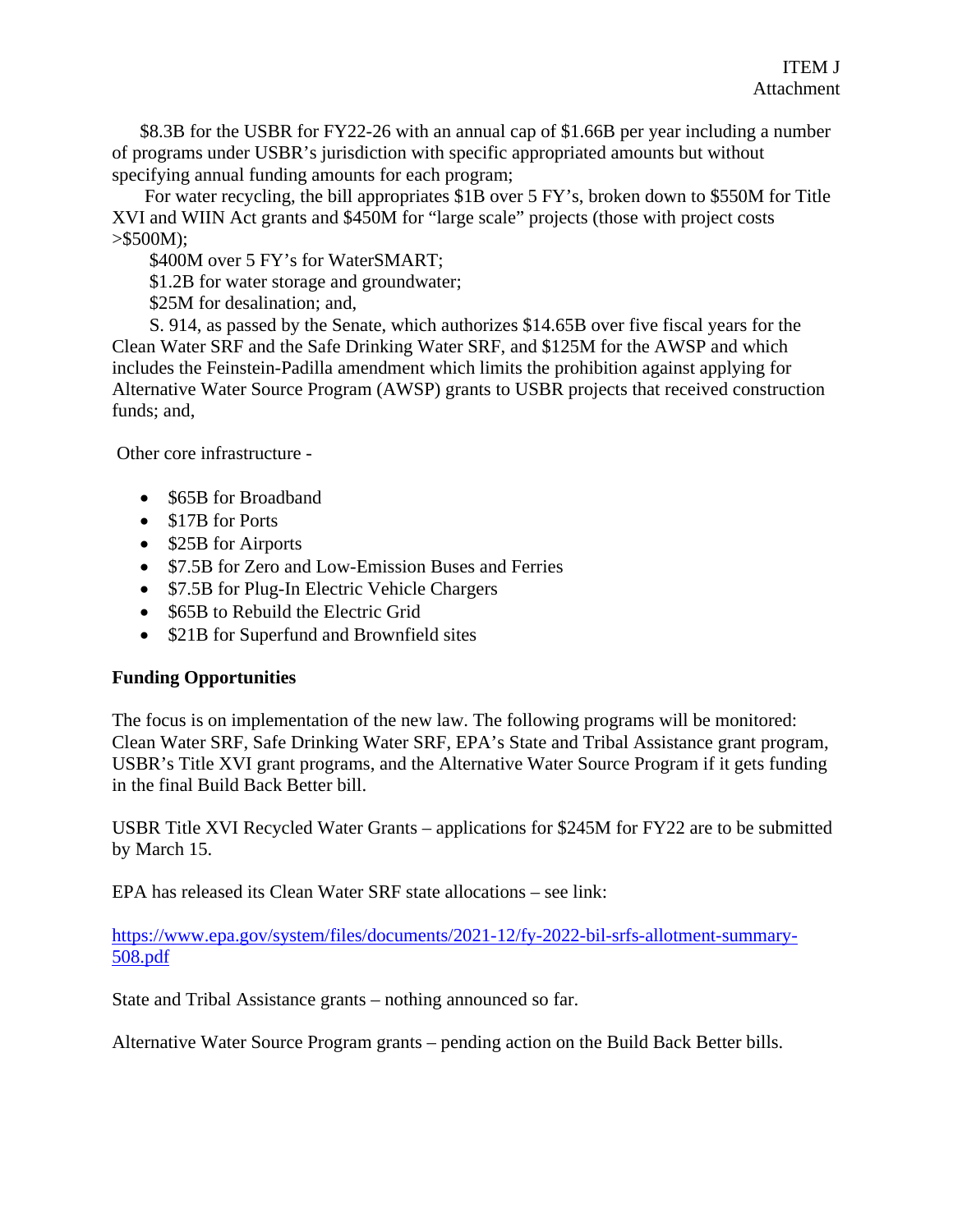Mentioning a fifth – WRDA which is up for reauthorization this year. We will monitor the process but don't expect it to address any issues of interest although it might be a possible vehicle for including the Title XVI "fixes."

#### **Bills of Interest**

Note: the following bills have some policy issues which were not addressed in the bipartisan infrastructure law and the House-passed BBB. Issues of interest in some of the bills below (H.R. 1015, H.R. 3404, STREAM Act) include raising the Federal share project cap from \$20 to \$30 M (although for FY22 the USBR has done so), removing the congressional approval process requirement, and providing opportunities for unauthorized projects to compete for both traditional Title XVI and Title XVI WIIN grants.

The goal is to get these changes enacted into law notwithstanding any administrative effort by the USBR to address the issues.

H.R. 1015, "Water Recycling Investment and Improvement Act" and STREAM Act ("Support to Rehydrate the Environment, Agriculture and Municipalities Act")

H.R. 1015 not only authorizes \$500M for WIIN Act grants but also eliminates the requirement that Congress must approve funding awards for specific projects by designating them in an enacted appropriations bill and increases the Federal share from \$20M to \$30M.

The STREAM Act, while authorizing the WIIN grant program at \$250M, includes the same WIIN grant changes and establishes a new Reclamation Infrastructure Finance Program, expedites congressional approval for water shortage projects of \$750 million, and authorizes \$100 million for desalination projects.

#### H.R. 3404, "FUTURE Western Water Infrastructure and Drought Resiliency Act"

H.R 3404 also authorizes \$500M for the WIIN Act grant program, increases the Federal share to \$30M, and authorizes a new \$300M water trust fund with \$100M earmarked for recycled water projects.

#### H.R. 4099, the "Large Scale Water Recycling Project Investment Act"

The BIF appropriates \$450M for large water recycling projects with total estimated cost of at least \$500M with the Federal share at 25%.

#### **H.R. 3112, Western Water Recycling and Drought Relief Act of 2021**

On March 2, Tyson et al will be having a virtual meeting with the Padilla staff and will inquire, once again, the status of our request for introduction of the McNerney H.R. 3112 bill. Previously, the Coalition sent a letter and had a call with the Padilla staff regarding the request.

#### **FY22 Appropriations/Earmarks Generally**